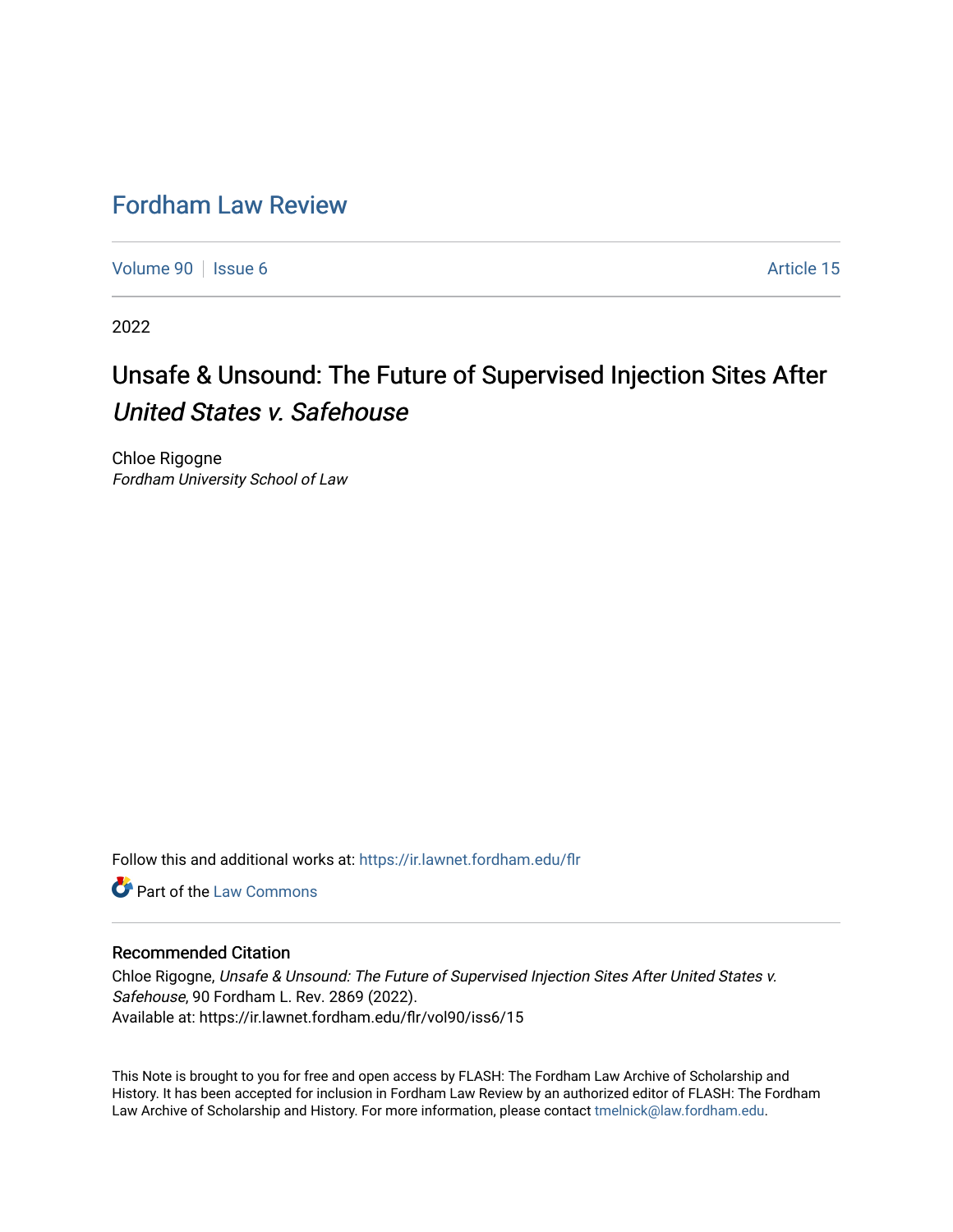### **UNSAFE & UNSOUND: THE FUTURE OF SUPERVISED INJECTION SITES AFTER**  *UNITED STATES V. SAFEHOUSE*

#### *Chloe Rigogne\**

*In the past few years, the United States has experienced a dramatic increase in drug overdose deaths due to factors such as a growing prevalence of synthetic opioids like fentanyl and the strains brought on by the COVID-19 pandemic. In response to the overdose crisis, states and municipalities have started considering once-taboo harm reduction practices, including the implementation of supervised injection sites that facilitate individuals' use of drugs under the care and supervision of medical professionals. However, supervised injection sites may run afoul of 21 U.S.C. § 856—often referred to as the "crack house" statute—a law introduced in the 1980s as a response to fears about crack cocaine. After years of uncertainty about how courts would interpret the statute if faced with such a supervised injection site case, in 2021, the U.S. Court of Appeals for the Third Circuit became the first circuit court to rule on a challenge to a supervised injection site, ultimately holding that a Philadelphia site—the first in the United States—violates the crack house statute.*

*This Note examines the competing interpretations of 21 U.S.C. § 856(a) in*  United States v. Safehouse*—the first case to decide whether supervised injection sites violate the crack house statute. This Note argues that the text of the statute is ambiguous and suggests that the proper interpretation requires looking beyond the text. Using extratextual aids, this Note concludes by arguing that the best reading of the statute prohibits the expansion of its reach to cover supervised injection sites.*

INTRODUCTION................................................................................ 2870 I. SETTING THE SCENE: SUPERVISED INJECTION SITES AND THE CRACK HOUSE STATUTE...................................................... 2874

<sup>\*</sup> J.D. Candidate, 2023, Fordham University School of Law; B.S.B.A., 2019, University of Pittsburgh. I would like to thank Professor Jed Shugerman for his guidance and the staff of the *Fordham Law Review* for their invaluable assistance and meticulous review of this project. Thank you to my friends for their ideas (especially this note topic), encouragement, and much-needed laughs throughout this process—I owe you my sanity. Finally, thank you to my family for their seemingly unending reserve of patience, love, and perspective. I would be lost without you.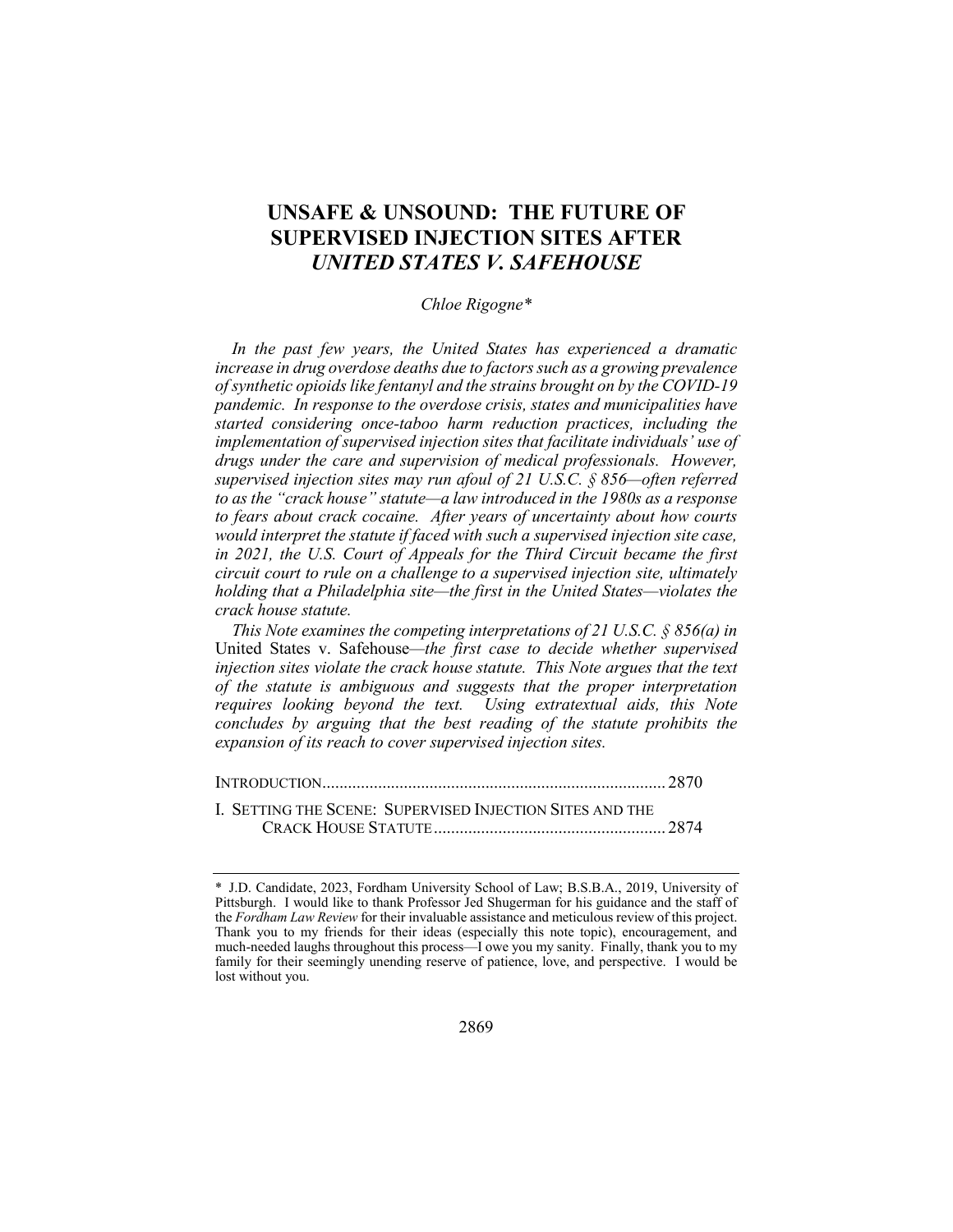2870 *FORDHAM LAW REVIEW* [Vol. 90

| 2. Major Cases Interpreting the Statute 2880                 |  |
|--------------------------------------------------------------|--|
|                                                              |  |
|                                                              |  |
|                                                              |  |
| 1. Purpose Requirement Applies to a Third Party  2884        |  |
|                                                              |  |
|                                                              |  |
| 2. Supervised Injection Sites Violate § 856(a)(2) 2889       |  |
| B. Not So Fast: Opposition to the Third Circuit's            |  |
|                                                              |  |
| 1. The Purpose Requirement Refers to the Defendant. 2891     |  |
|                                                              |  |
|                                                              |  |
|                                                              |  |
|                                                              |  |
| Supervised Injection Sites Do Not Violate the<br>2.          |  |
|                                                              |  |
| III. THE CASE FOR SUPERVISED INJECTION SITES UNDER THE CRACK |  |
|                                                              |  |
|                                                              |  |
|                                                              |  |
|                                                              |  |
| B. Shedding Light: Using Extratextual Tools Reveals the True |  |
|                                                              |  |
|                                                              |  |
|                                                              |  |
| C. Other Principles Support a Narrow Reading 2906            |  |
|                                                              |  |

#### **INTRODUCTION**

Dr. Bonnie Milas remembers chasing her son down the street in her bathrobe trying to stop him from buying drugs.1 She remembers wrestling with him as he held a full syringe in his hand, ready to inject heroin.<sup>2</sup> She remembers pulling a bathroom door off its hinges to rescue him, and physically restraining him to prevent him from jumping out of a second-story

<sup>1.</sup> Bonnie Milas, Opinion, *I Lost Both My Sons to Opioids: But Here's What I Remember About Them on Mother's Day*, USA TODAY (May 8, 2020, 5:00 AM), https://www.usatoday.com/story/opinion/voices/2020/05/08/mothers-day-remembering-mytwo-sons-lost-opioids-doctor-column/5175089002/ [https://perma.cc/MLE2-S3JB].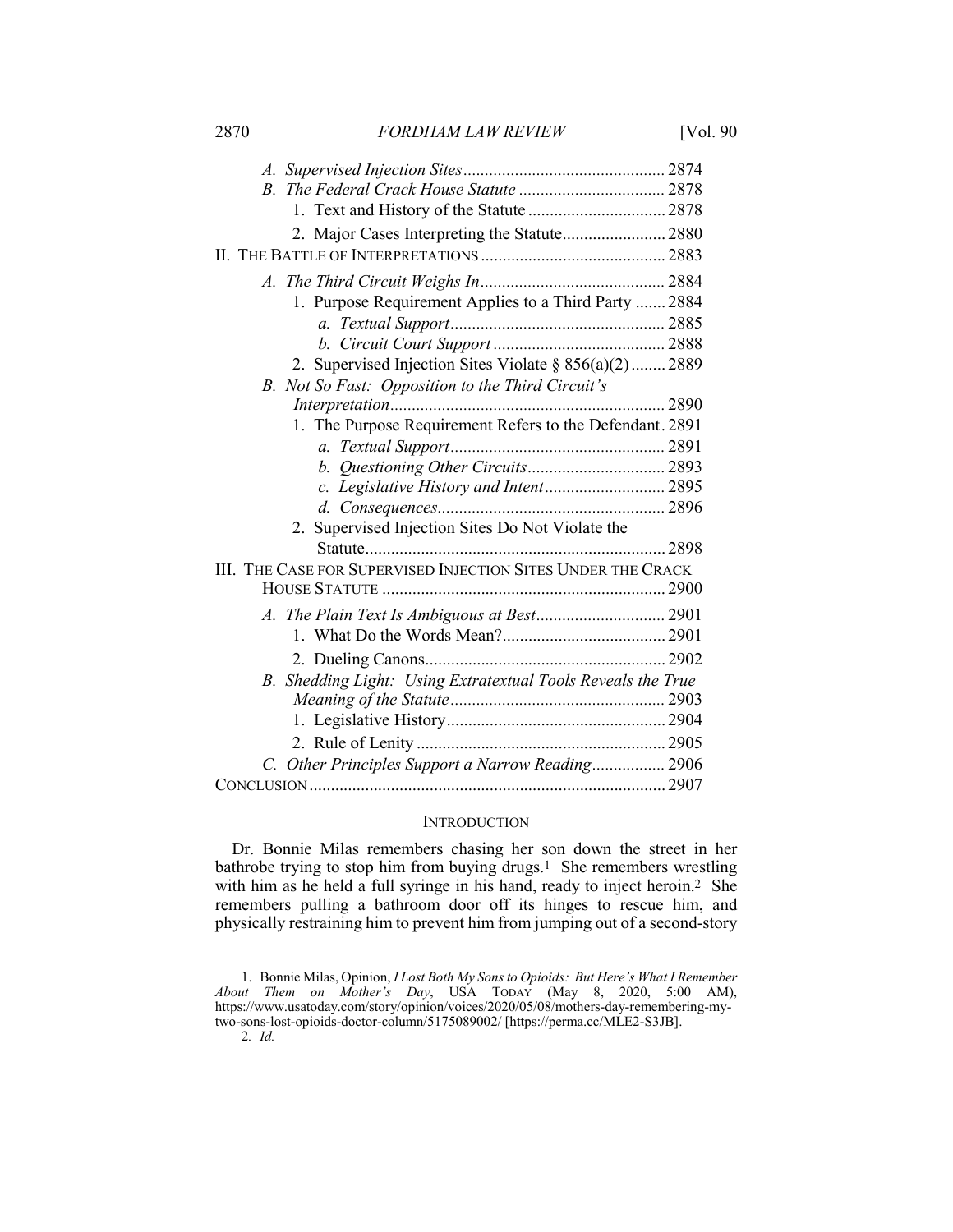window.3 Despite all of her best efforts, Dr. Milas experienced the nightmare every parent dreads: on January 6, 2018, her son died of a drug overdose.4 Fourteen months later, Dr. Milas's older son, a "student-athlete of the year" and medical school graduate, also died of a drug overdose.5 He was her only other child.6 Though Dr. Milas's story is unimaginably tragic, it is unfortunately an all-too-common reality in the United States.

According to provisional data from the U.S. Centers for Disease Control and Prevention (CDC), during the twelve-month period ending April 2021, over one hundred thousand people died from drug overdoses in the United States.7 This new record high is a 28.5 percent increase from the previous year, with opioids continuing to account for most overdose deaths.8 The growing spread of synthetic opioids, such as fentanyl,9 along with the devastating impact of the COVID-19 pandemic on health-care systems10 and individual health,11 has contributed to a continuous and rapid rise in overdose deaths throughout the country.12

Nationwide, policy makers have offered and supported various ideas to try to combat the growing toll that drug overdoses have taken on American families. For instance, methadone clinics—sites that provide doses of methadone and other medications that lessen the symptoms of withdrawal for eligible patients dealing with opioid addiction—have opened at an increasing

10*. See* Amy Sokolow, *Opioid Overdoses Have Skyrocketed amid Coronavirus, but States Are Nevertheless Slashing Addiction Treatment Program Budgets*, STAT (July 16, 2020), https://www.statnews.com/2020/07/16/opioid-overdoses-have-skyrocketed-amid-the-

coronavirus-but-states-are-nevertheless-slashing-addiction-treatment-program-budgets/ [https://perma.cc/7UKW-NNCS] (citing Colorado, Florida, Georgia, Minnesota, New Jersey, Oregon, and Utah as examples of states that have cut millions in funding for opioid crisis programs and substance use disorder services).

11*. See* Nirmita Panchal et al., *The Implications of COVID-19 for Mental Health and Substance Use*, KAISER FAM. FOUND. (Feb. 10, 2021), https://www.kff.org/coronavirus-covid-19/issue-brief/the-implications-of-covid-19-for-mental-health-and-substance-use/ [https://perma.cc/NQL7-5K97].

12*. See* HOLLY HEDEGAARD ET AL., CTRS. FOR DISEASE CONTROL & PREVENTION, DRUG OVERDOSE DEATHS IN THE UNITED STATES, 1999–2019, at 5 (2020), https://www.cdc.gov/ nchs/data/databriefs/db428.pdf [https://perma.cc/292V-LMBT]; Tara Law, *Fentanyl and COVID-19 May Have Made the Opioid Epidemic Even Deadlier*, TIME (Dec. 16, 2021, 1:17 PM), https://time.com/6128982/fentanyl-pandemic-opioid-epidemic/ [https://perma.cc/ 7DTF-YGZM].

<sup>3</sup>*. Id.*

<sup>4.</sup> Brief of Proposed Amicus Curiae Friends and Family of Victims of Opioid Addiction, as an Interested Non-Party Supporting Safehouse and Jose Benitez at 32, United States v. Safehouse, 985 F.3d 225 (3d Cir. 2021) (No. 20-1422).

<sup>5</sup>*. Id.* at 31.

<sup>6</sup>*. Id.*

<sup>7.</sup> Press Release, Ctrs. for Disease Control & Prevention, Drug Overdose Deaths in the U.S. Top 100,000 Annually (Nov. 17, 2021), https://www.cdc.gov/nchs/pressroom/nchs\_ press\_releases/2021/20211117.htm [https://perma.cc/X67Y-GDD2].

<sup>8</sup>*. Id.*

<sup>9</sup>*. See* Julie O'Donnell et al., *Trends in and Characteristics of Drug Overdose Deaths Involving Illicitly Manufactured Fentanyls—United States, 2019–2020*, 70 MORBIDITY & MORTALITY WKLY. REP. 1740, 1741 (2021) (showing an increase in overdose deaths involving illicitly manufactured fentanyls from 2019 to 2020).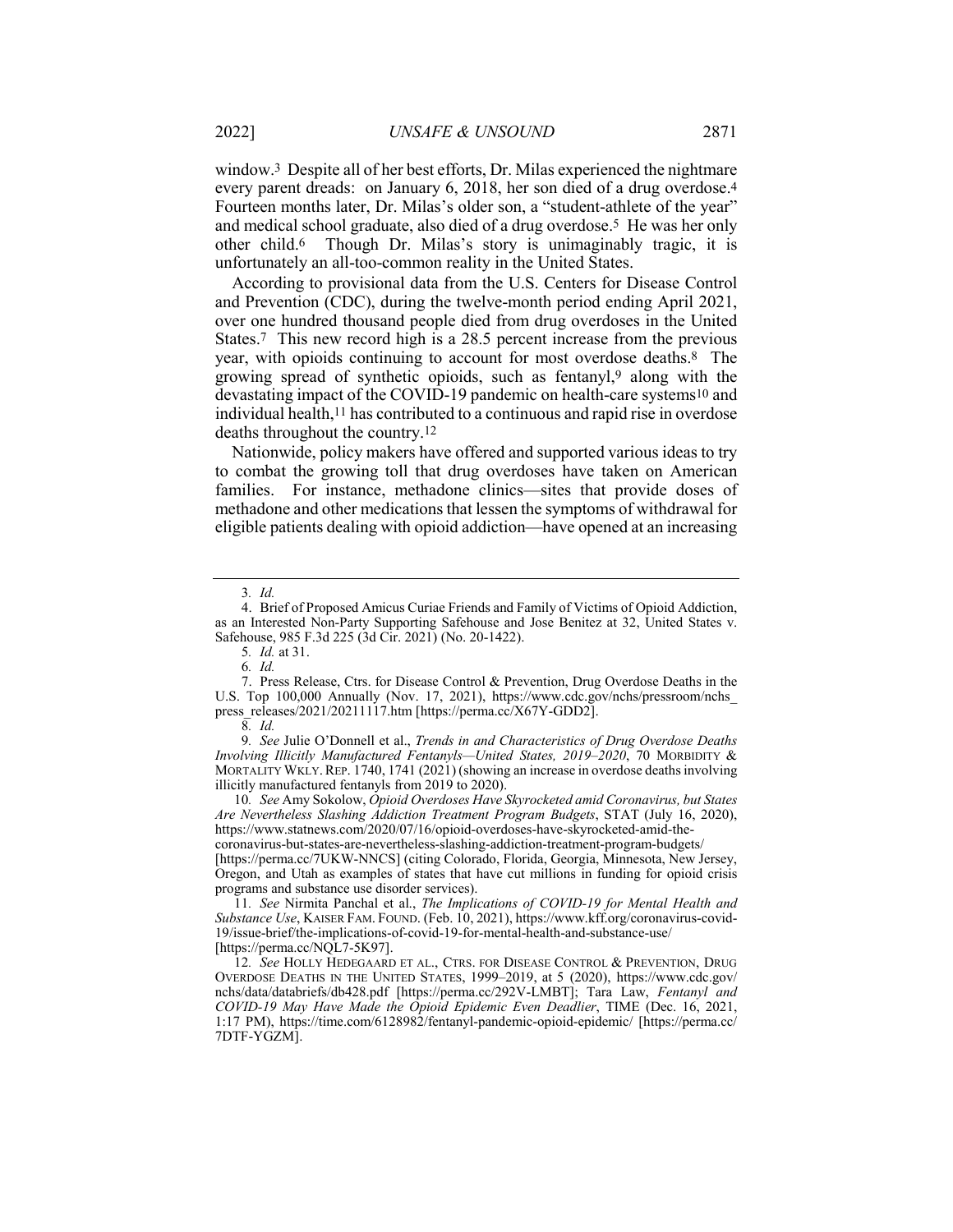rate in the past several years.13 The use of needle exchange programs also continues to grow throughout the country.14 One state even proposed a program that would offer cash, in exchange for a clean drug test, to people who use drugs.<sup>15</sup>

Despite these proposals and treatments, drug overdoses and deaths have continued to rise,16 leaving many desperate for an alternative. A new suggestion has emerged as a possible tool to reduce overdose deaths: supervised injection sites.

But while the gravity of the opioid epidemic and overdose deaths is evident, the legality of supervised injection sites to treat the problem is less clear, in part due to a federal statute often referred to as the "crack house" statute. The statute, first enacted in the 1980s,<sup>17</sup> makes it illegal for people to "[m]aintain[] drug-involved premises."18 Thus, the fact that supervised injection sites provide a place where some visitors can use drugs may violate the statute, depending on one's interpretation of it.

Musings of how courts might apply the statute to supervised injection sites have circulated for years but have remained relatively theoretical,<sup>19</sup> since

14*. See, e.g.*, Liora Engel-Smith, *NC Needle Exchange Programs Expand Their Reach Despite the Odds*, NC HEALTH NEWS (Aug. 29, 2019), https://www.northcarolinahealthnews.org/2019/08/29/nc-needle-exchange-programssucceed-despite-odds/ [https://perma.cc/KG6V-7MUL]; Emma Gibson, *Arizona Legalizes Clean Needle Exchange Sites*, ARIZ. PUB. MEDIA (May 27, 2021, 12:27 AM), https://www.azpm.org/s/87081-arizona-legalized-clean-need-exchange-sites/ [https://perma.cc/6BCS-3SPA].

addicts-to-stay-sober [https://perma.cc/4MPJ-N5EG]. 16*. See* Press Release, *supra* note 7.

17. Anti-Drug Abuse Act of 1986, Pub. L. No. 99-570, § 1841(a), 100 Stat. 3207, 3207-52 (codified as amended at 21 U.S.C. § 856).

18. 21 U.S.C. § 856.

19*. See, e.g.*, Leo Beletsky et al., *The Law (and Politics) of Safe Injection Facilities in the United States*, 98 AM.J. PUB. HEALTH 231, 234 (2008). *See generally* Ben Longnecker, Note, *Federal Ignorance and the Battle for Supervised Injection Sites*, 74 U. MIA. L. REV. 1145 (2020) (discussing theories of federalism as reasons for why federal challenges to supervised injection sites could be unsuccessful).

<sup>13</sup>*. See* Christine Vestal, *Long Stigmatized, Methadone Clinics Multiply in Some States*, PEW CHARITABLE TRS.: STATELINE (Oct. 31, 2018), https://www.pewtrusts.org/en/researchand-analysis/blogs/stateline/2018/10/31/long-stigmatized-methadone-clinics-multiply-in-

some-states [https://perma.cc/6JF5-TVB6]. By federal regulation, patients at methadone clinics must meet certain criteria to be eligible for treatment. *See, e.g.*, Press Release, N.Y.C. Dep't of Health and Mental Hygiene, Health Department Rolls Out Methadone Delivery Program for New Yorkers Impacted by COVID-19 (May 19, 2020), https://www1.nyc.gov/<br>site/doh/about/press/pr2020/methadone-delivery-program.page [https://perma.cc/ZZS4site/doh/about/press/pr2020/methadone-delivery-program.page DXZC] (discussing the federal regulations of methadone including requiring those who take methadone to regularly go to an opioid treatment program to pick up the medication, though regulations have loosened somewhat due to the pandemic). Further, while there are some public methadone clinics, some states—such as Georgia, Indiana, Louisiana, Mississippi, West Virginia, and Wyoming—have caps on the number of clinics that can open within the state. *See* Vestal, *supra*.

<sup>15.</sup> S.B. 110, 2021–22 Leg. (Cal. 2021). While the governor vetoed this particular bill, other private organizations, such as the San Francisco AIDS Foundation, run similar contingency management programs that are privately funded. *See* Adam Beam, *California Looking to Pay Drug Addicts to Stay Sober*, L.A. TIMES (Aug. 26, 2021, 12:58 PM), https://www.latimes.com/california/story/2021-08-26/california-looking-to-pay-drug-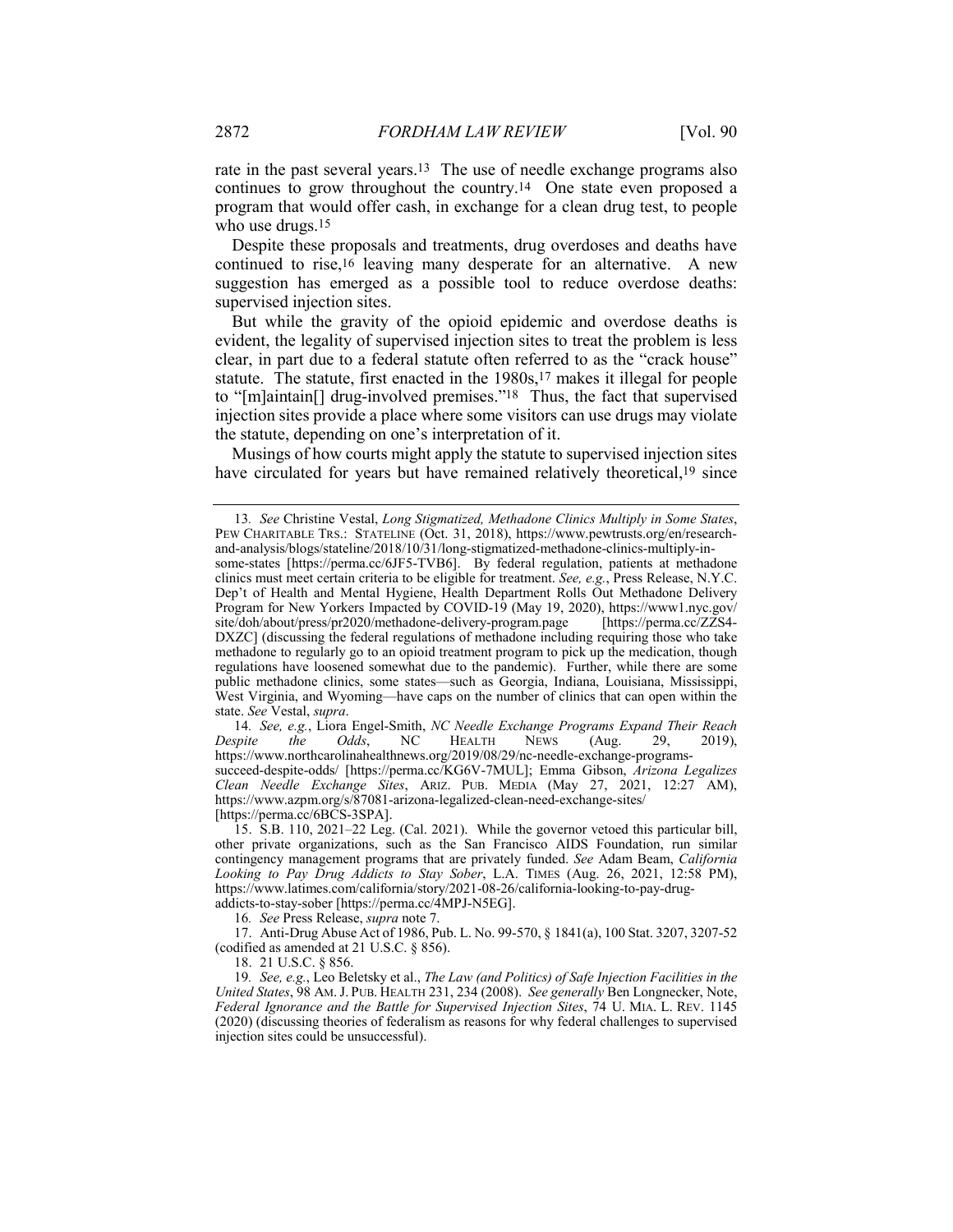supervised injection sites did not yet exist in the United States despite advocates and some legislators pushing for their implementation.20 The fact that the government historically used the statute to prosecute egregious drug activity, such as facilitating drug sales out of a defendant's home21 or operating a bar where the defendant-owner encouraged and engaged in buying drugs,22 made the question even less clear. In 2019, however, Philadelphia announced plans to open the first supervised injection site in the nation,23 setting up the anticipated showdown between the crack house statute and supervised injection sites.

Through an examination of *United States v. Safehouse*24 (*Safehouse II*), this Note seeks to analyze the novel application of 21 U.S.C. § 856—the crack house statute—to supervised injection sites. While scholarship has theorized how courts would apply the statute to a supervised injection site, *Safehouse II* is the first case demonstrating how a circuit court addresses the interaction of such sites with the statute; and with other supervised injection sites opening, the question of what other courts will do following this decision will potentially save, or risk, thousands of lives.

Part I lays out the relevant background for understanding the tension between supervised injection sites and the federal crack house statute. Specifically, Part I.A explains the definition, history, and uses of supervised injection sites, particularly in the context of the opioid epidemic. Part I.B proceeds by explaining the background of the federal crack house statute, including its legislative history and its prior applications.

Part II describes the two conflicting interpretations of the crack house statute when applied to supervised injection sites, as articulated by the various judges and parties in the *Safehouse* case. Part II.A begins with the Third Circuit majority opinion and discusses the legal support for the conclusion that supervised injection sites fall within the statute's reach. Part II.B lays out the arguments that contrast with the Third Circuit's approach, largely focusing on the district court opinion in *United States v. Safehouse*25 (*Safehouse I*) and the dissent in *Safehouse II*.

<sup>20</sup>*. See* H.B. 123, 55th Leg., 1st Sess. (Ariz. 2021); S.B. 57, 2021–22 Leg. (Cal. 2021); Kathryn Sotnik, *Somerville Exploring Controversial Safe Injection Site: 'People Have a Right to Stay Alive*,*'* NBC BOS. (June 23, 2021, 8:14 PM), https://www.nbcboston.com/news/local/ somerville-exploring-controversial-safe-injection-site-people-have-a-right-to-stay-

alive/2413206/ [https://perma.cc/4356-YNB8]; Trisha Thadani, *S.F. Working to Open Supervised Drug Use Site by Spring, Possibly in Building Near the Tenderloin*, S.F. CHRON. (Nov. 16, 2021, 7:44 PM), https://www.sfchronicle.com/sf/article/S-F-working-to-opensupervised-drug-use-site-by-16626514.php [https://perma.cc/JR98-573Y].

<sup>21</sup>*. See generally* United States v. Banks, 987 F.2d 463 (7th Cir. 1993).

<sup>22</sup>*. See generally* United States v. Bilis, 170 F.3d 88 (1st Cir. 1999).

<sup>23</sup>*. See* Press Release, City of Phila., City Announces Progress on Opioid Task Force Recommendations (Jan. 23, 2018), https://www.phila.gov/2018-01-23-city-announcesprogress-on-opioid-task-force-recommendations/ [https://perma.cc/T8F2-3DPF].

<sup>24.</sup> 985 F.3d 225 (3d Cir.), *cert. denied*, 142 S. Ct. 345 (2021).

<sup>25.</sup> 408 F. Supp. 3d 583 (E.D. Pa. 2019), *rev'd*, 985 F.3d 225 (3d Cir. 2021), *cert. denied*, 142 S. Ct. 345 (2021).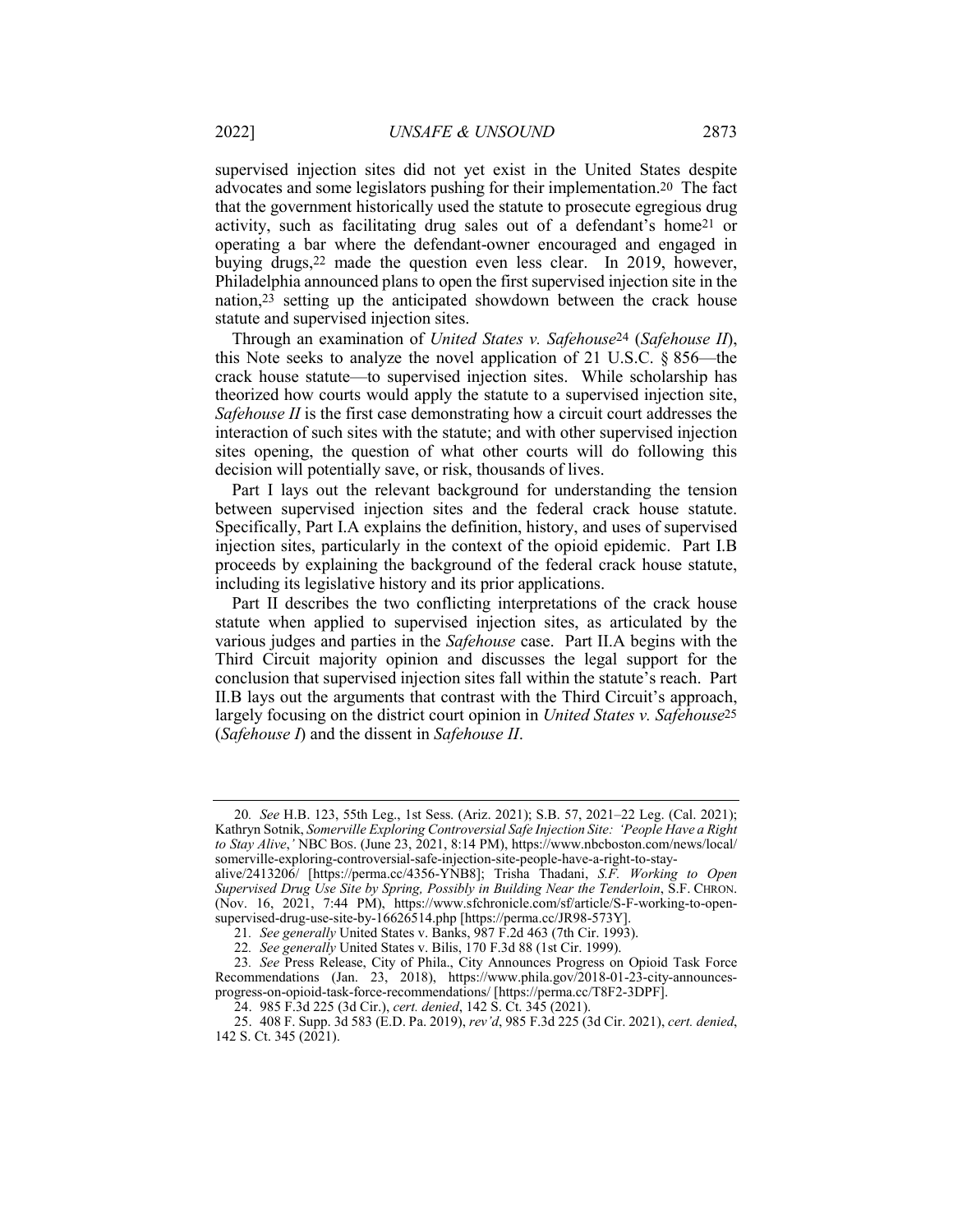Finally, Part III argues that  $\S 856(a)(2)$  should be interpreted to exclude supervised injection sites. Part III.A explains that looking merely to the text of the statute or to its prior interpretations provides no clear answer as to whether supervised injection sites fall under the statute. Part III.B then advocates for looking beyond the text to legislative history and to the rule of lenity to provide clarity as to the statute's meaning, and ultimately concludes that these tools of interpretation support a narrow reading of the statute that excludes supervised injection sites. Lastly, Part III.C ends with broader constitutional and policy arguments for why this interpretation is not only sound but also necessary given the current state of affairs regarding drug overdose deaths in the United States.

#### I. SETTING THE SCENE: SUPERVISED INJECTION SITES AND THE CRACK HOUSE STATUTE

Prior to *Safehouse II*, it was unclear how a circuit court might evaluate a supervised injection site under the crack house statute. This part lays out the foundation of the clash between supervised injection sites and the federal crack house statute. Part I.A begins by describing supervised injection sites and their place within the larger scheme of harm reduction approaches to drug use and related harms. Part I.B examines the text and history of the crack house statute and details the major cases that have interpreted the statute prior to *Safehouse I* and *Safehouse II*.

#### *A. Supervised Injection Sites*

Supervised injection sites—also known as overdose prevention centers (OPC), drug consumption rooms (DCR), or safe injection facilities (SIF) are places where individuals can go to consume pre-acquired drugs26 under the supervision of trained staff.<sup>27</sup> Trained workers at the sites can offer visitors general medical advice and referrals to seek treatment or social services, provide sterile needles, answer questions about safe injection practices, monitor individuals for overdose, and administer overdose-reversal agents or first aid if necessary.28

The first supervised injection site was established in the Netherlands in the 1970s, and in 1986, the first government-authorized site opened in Berne,

<sup>26.</sup> Supervised injection sites do not provide visitors with drugs but do provide services to those visitors who have already acquired drugs and bring them into the facility. *See Supervised Consumption Services*, DRUG POL'Y ALL. (Aug. 6, 2018), https://drugpolicy.org/ resource/supervised-consumption-services [https://perma.cc/HC9P-JXG4]. Throughout this Note, "pre-acquired" or "pre-obtained" denotes that the drugs visitors use or bring to a supervised injection site were already purchased or acquired before visiting the facility.

<sup>27</sup>*. See id.* These names are often used interchangeably to refer to the same kinds of sites. This Note uses the term "supervised injection site" to refer to the general category of facilities that provide, among other services, a clean place for visitors to use pre-acquired drugs under the care and supervision of trained medical professionals.

<sup>28.</sup> Beletsky et al., *supra* note 19, at 231.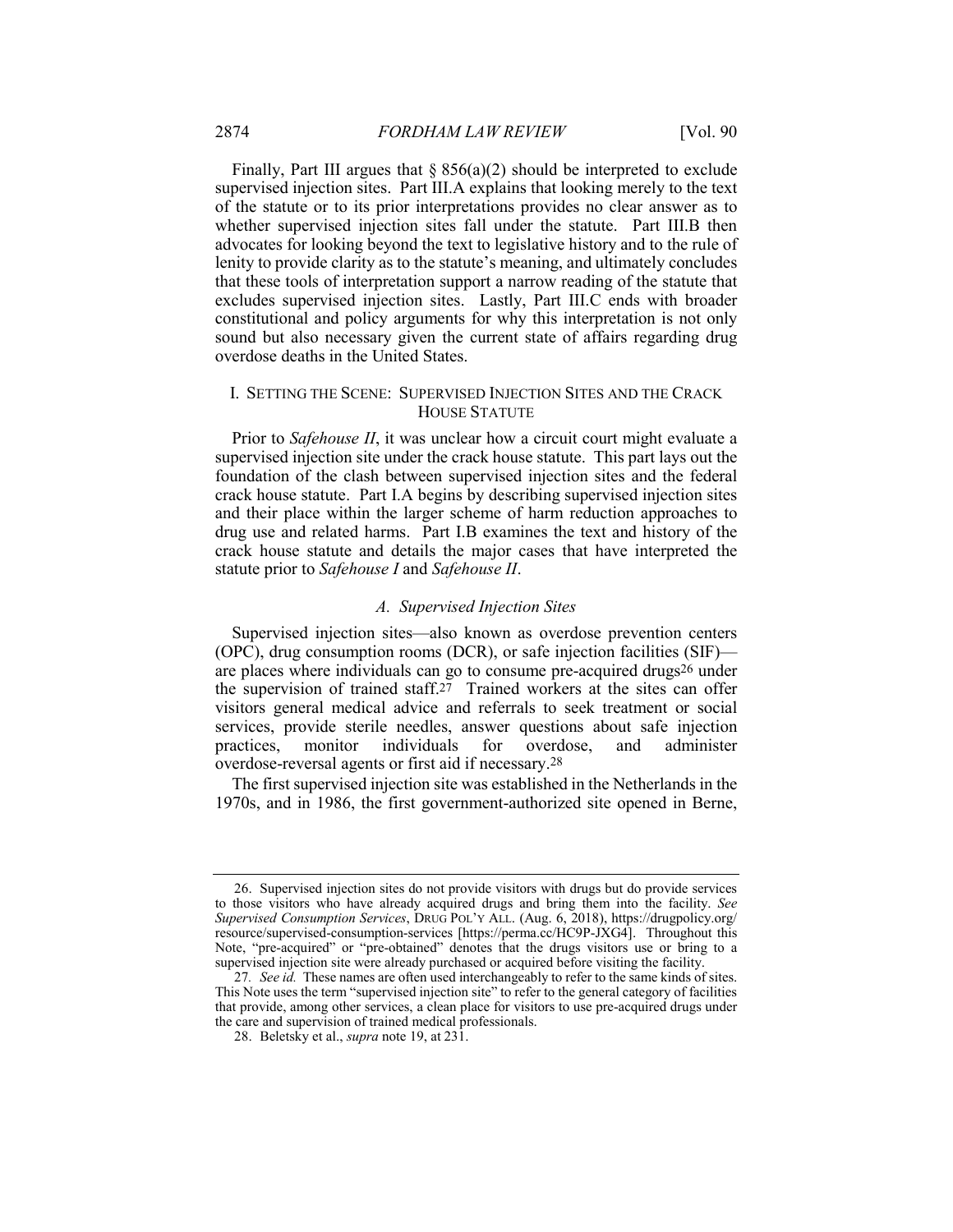Switzerland.29 Since then, over one hundred facilities have opened around the world, mostly in Europe,30 Australia,31 and Canada.32

Supervised injection sites are often included as part of a larger harm reduction scheme to prevent drug overdose deaths and treat drug use.33 Advocates of harm reduction policies argue that regardless of the legality of drug use, it is a fact that people will still use drugs.34 Because of this inevitability, the goal of harm reduction is just as the name suggests: to *reduce the harms*, such as disease and death, caused by drug use.<sup>35</sup> Such harm reduction schemes thus usually focus on destigmatizing drug use and providing treatment alternatives to people who use drugs, as opposed to focusing on punishing them through incarceration.36 Common harm reduction approaches include implementing syringe exchange programs (like those currently in place in the United States),37 providing users with overdose reversal agents like naloxone, checking drugs for impurities such as fentanyl, giving psychosocial support, and offering information and tips on safer drug use practices.38

There is considerable evidence that harm reduction measures, including opening supervised injection sites, are effective in reducing overall drug use, preventing drug overdoses and deaths, and increasing the likelihood of treatment.39 Despite the fact that overdoses still occur at supervised injection

33*. See What Is Harm Reduction?*, HARM REDUCTION INT'L, https://www.hri.global/whatis-harm-reduction [https://perma.cc/CDF7-PT6V] (last visited Apr. 2, 2022).

34*. See Principles of Harm Reduction*, NAT'L HARM REDUCTION COAL., https://harmreduction.org/about-us/principles-of-harm-reduction/ [https://perma.cc/V8ZK-R6JQ] (last visited Apr. 2, 2022).

35*. See id.*; *see also What Is Harm Reduction?*, *supra* note 33.

36*. See What Is Harm Reduction?*, *supra* note 33.

37. Consolidated Appropriations Act, 2016, Pub. L. No. 114-113, 129 Stat. 2242 (2015). Division H of the Consolidated Appropriations Act bans the use of federal funding for the purchase of syringes or needles to be used for injecting any illegal drug, but the Act allows local health departments to bypass the ban upon the determination that the area the department serves "is experiencing, or is at risk for, a significant increase in hepatitis infections or an HIV outbreak due to injection drug use." *Id.*

38*. See What Is Harm Reduction?*, *supra* note 33.

39*. See* Chloé Potier et al., *Supervised Injection Services: What Has Been Demonstrated?: A Systematic Literature Review*, 145 DRUG & ALCOHOL DEPENDENCE 48, 65 (2014) (reviewing seventy-five studies and concluding that supervised injection sites reduced overdose deaths, promoted safer injection practices, and increased access to and use of health

<sup>29.</sup> *See* EUR. MONITORING CTR. FOR DRUGS & DRUG ADDICTION, DRUG CONSUMPTION ROOMS: AN OVERVIEW OF PROVISION AND EVIDENCE 2 (2018), https:// AN OVERVIEW OF PROVISION AND EVIDENCE 2 (2018), https:// www.emcdda.europa.eu/system/files/publications/2734/POD\_Drug%20consumption%20roo ms.pdf [https://perma.cc/TPV9-33R4].

<sup>30.</sup> As of 2019, there were approximately ninety supervised injection sites operating throughout Europe. *See* Cara Tabachnick, *Safe Spaces for Users*, STAN. SOC. INNOVATION REV., Spring 2019, at 8, 8.

<sup>31.</sup> Currently, there are two supervised injection sites operating in Australia. *See* AMANDA ROXBURGH ET AL., ADAPTING HARM REDUCTION SERVICES DURING COVID-19: LESSONS FROM THE SUPERVISED INJECTING FACILITIES IN AUSTRALIA 2 (2021).

<sup>32.</sup> There are approximately thirty-seven government-authorized supervised consumption sites in Canada. *See Interactive Map: Canada's Response to the Opioid Crisis*, GOV'T OF CAN. (July 29, 2021), https://health.canada.ca/en/health-canada/services/drugs-medication/ opioids/responding-canada-opioid-crisis/map.html [https://perma.cc/N6LN-LKYZ].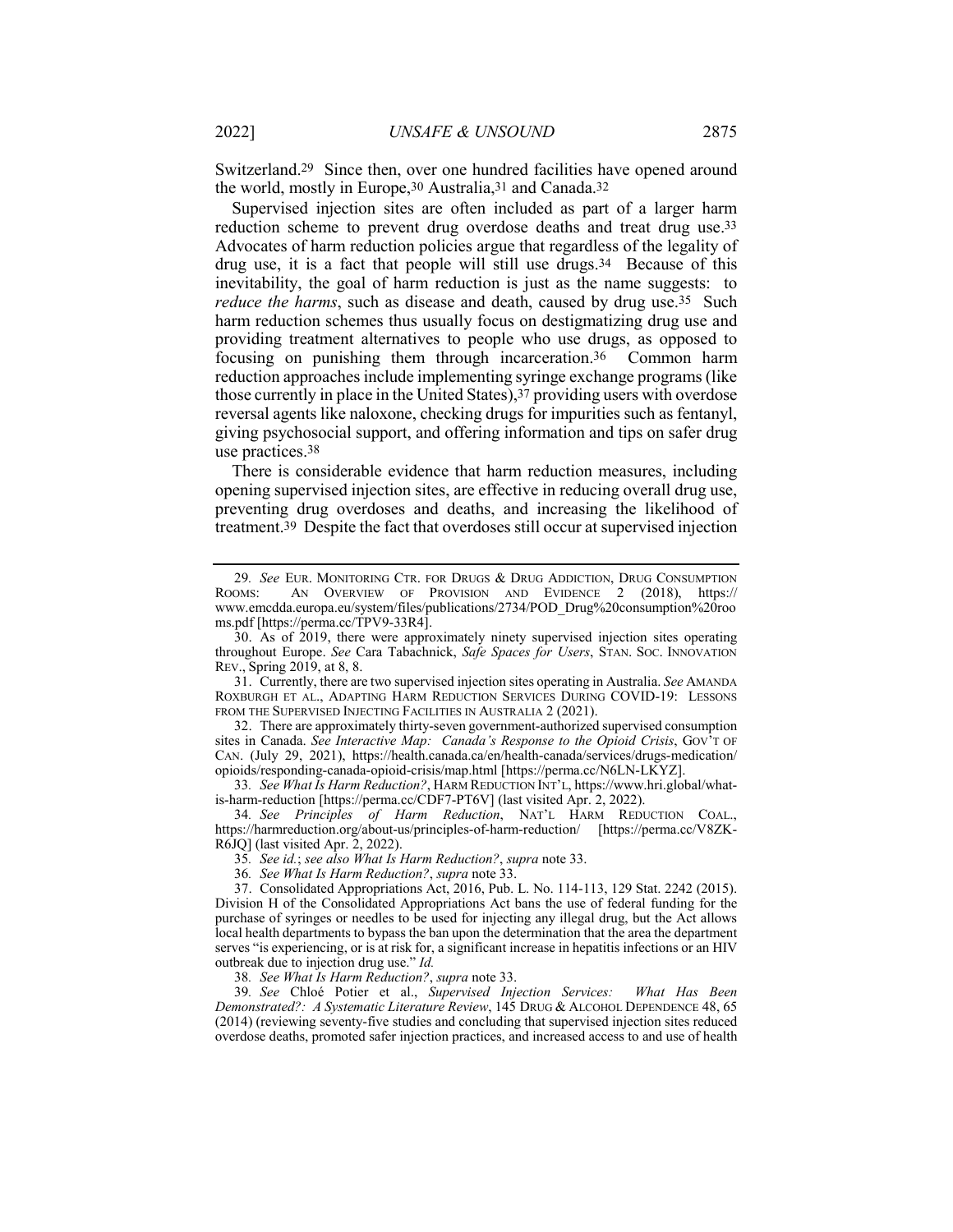sites, no overdose deaths have been reported at such facilities.40 For instance, at a supervised injection site in Germany, at least 3180 overdoses were reversed between the years 2000 and 2013, with no deaths reported.41 Research also shows that the use of supervised injection facilities is generally associated with quicker entry into drug treatment and recovery services.42

Studies also suggest that supervised injection facilities actually reduce crime and other negative externalities, despite critics' concerns to the contrary.43 For instance, following the opening of a supervised injection site in Vancouver, a study found that in the area surrounding the facility there was a decrease in discarded syringes, public drug use, and the presence of suspected drug dealers.<sup>44</sup> Another study of a supervised injection site in Sydney, Australia, showed that there was a 68 percent decrease in the number of opioid overdose–related ambulance calls in the area surrounding the site as compared to other areas without such a facility.45

Despite much of the evidence supporting the effectiveness of supervised injection sites and related harm reduction strategies, public and political support for such measures has been inconsistent. Some evidence suggests that public attitudes have started shifting in favor of rehabilitation efforts for people who use drugs, hinting that concerns about supervised injection sites may eventually fade.46 There have also been recent political developments

41. HARM REDUCTION COAL., ALTERNATIVES TO PUBLIC INJECTING 9 (2016), https://harmreduction.org/wp-content/uploads/2020/08/Resource-

SupervisedConsumptionServices-AlternativestoPublicInjections.pdf [https://perma.cc/ AMW4-JYUX]. Though only open since December 2021, the first fully operational supervised injection sites in the United States have received more than 10,000 visits and reversed nearly 200 overdoses without a single death. *See* Samar Khurshid, *'Clear Proof Lives*  Have Been Saved': Will New York Expand on First Overdose Prevention Centers?, GOTHAM GAZETTE (Mar. 14, 2022), https://www.gothamgazette.com/state/11167-new-york-cityexpand-overdose-prevention-centers [https://perma.cc/J7RU-FGJ7].

42*. See* ARMBRECHT ET AL., *supra* note 40, at 20.

43*. See* Potier et al., *supra* note 39, at 64 (explaining that some opponents to these facilities are concerned about concentrated drug use and increased drug trafficking and crime in the vicinity).

44*. See* Evan Wood et al., *Summary of Findings from the Evaluation of a Pilot Medically Supervised Safer Injecting Facility*, 175 CANADIAN MED. ASS'N J. 1399, 1400–01 (2006), https://www.ncbi.nlm.nih.gov/pmc/articles/PMC1635777/pdf/20061121s00020p1399.pdf [https://perma.cc/34GM-ZWAR].

45*. See* A.M. Salmon et al., *The Impact of a Supervised Injecting Facility on Ambulance Call-Outs in Sydney, Australia*, 105 ADDICTION 676, 678 (2010).

46*. See, e.g., America's New Drug Policy Landscape*, PEW RSCH. CTR. (Apr. 2, 2014), https://www.pewresearch.org/politics/2014/04/02/section-1-perceptions-of-drug-abuse-

services); SHARON LARSON ET AL., LANKENAU INST. FOR MED. RSCH., SUPERVISED CONSUMPTION FACILITIES—REVIEW OF THE EVIDENCE 11–14 (2017), https://dbhids.org/wpcontent/uploads/2018/01/OTF\_LarsonS\_PHLReportOnSCF\_Dec2017.pdf [https://perma.cc/ V5FN-PQ6K].

<sup>40</sup>*. See* ERIC ARMBRECHT ET AL., INST. FOR CLINICAL & ECON. REV., SUPERVISED INJECTION FACILITIES AND OTHER SUPERVISED CONSUMPTION SITES: EFFECTIVENESS AND VALUE; FINAL EVIDENCE REPORT 22 (2021), https://icer.org/wp-content/uploads/2020/ 10/ICER\_SIF\_Final-Evidence-Report\_010821.pdf [https://perma.cc/P5NT-CZS5]; Tanya Albert Henry, *Will the U.S. Get Its First Supervised Drug Consumption Site?*, AM. MED. ASS'N (Dec. 15, 2020), https://www.ama-assn.org/delivering-care/opioids/will-us-get-its-firstsupervised-drug-consumption-site [https://perma.cc/NR97-XD7S].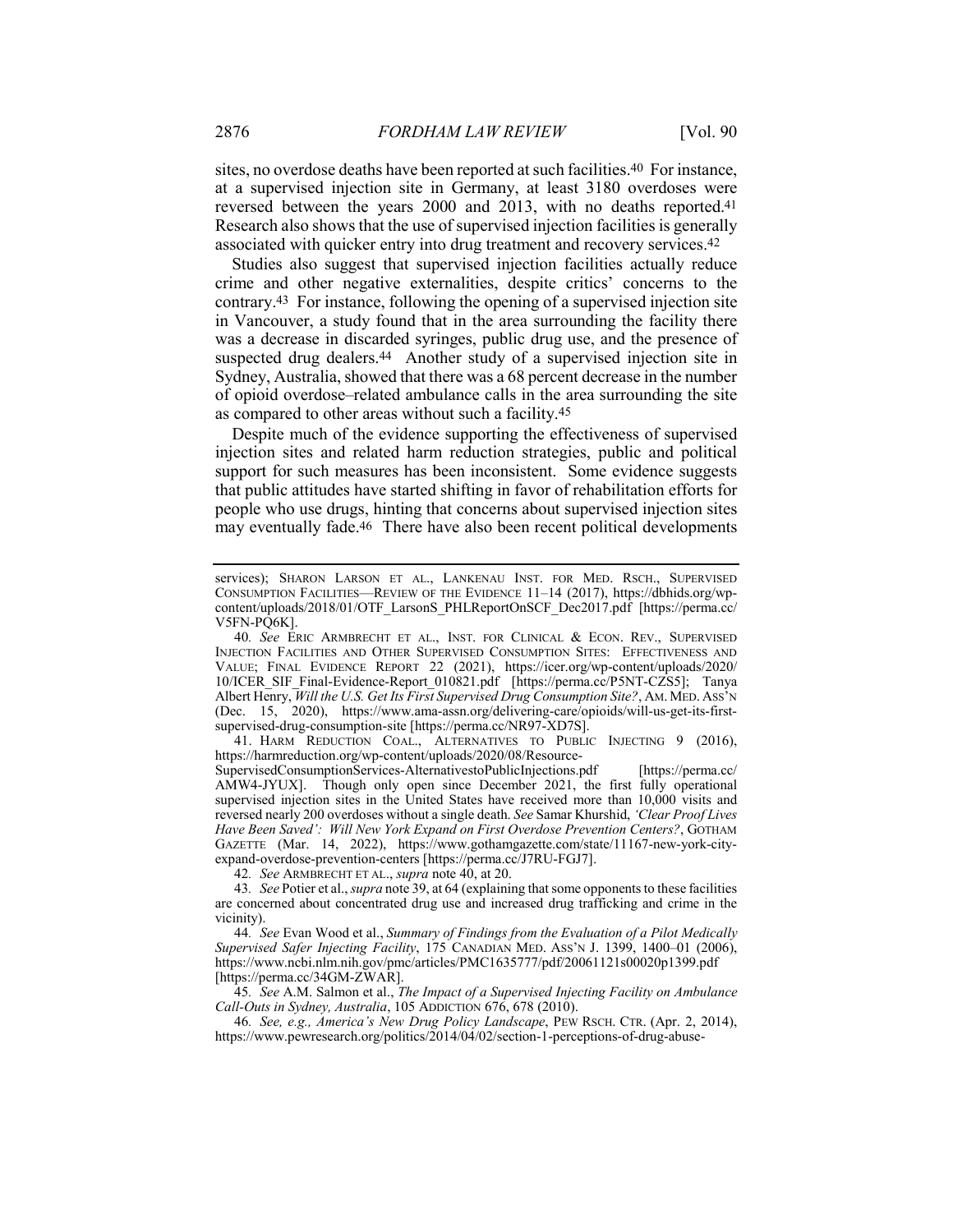that suggest a possible change in attitudes toward favoring harm reduction measures. For instance, in 2015, Congress "lifted the decades-old ban on federal funding for programs that provide sterile syringes."47 More recently, the Biden administration publicly committed to following an "evidence-based harm reduction" approach to the drug overdose and addiction crisis.48 As part of the American Rescue Plan—the coronavirus relief package signed into law in 202149—Congress also approved a \$30 million Harm Reduction Grant Program that was designed to "support" community-based overdose prevention programs, syringe services programs, and other harm reduction services" and that was notably exempt from the long-standing ban on using federal funds to buy clean syringes.<sup>50</sup>

Harm reduction policies, however, have come under a fresh round of political and public backlash, most recently with public outrage in response to claims that funds from the American Rescue Plan were being used to support programs that would distribute "crack pipes" as part of "safe smoking kits."51 Even though the Biden administration assured that the funds would not be used in such a way, lawmakers introduced legislation imposing new restrictions that would go so far as to extend the long-standing ban on federal funding of clean needle purchases to the American Rescue Plan.52

Support for harm reduction programs in states and municipalities has also fluctuated. For instance, Charleston, West Virginia, closed a harm reduction program in 2018, three years after it opened.53 Additionally, some states have passed laws making it harder to run syringe services despite the overdose crisis.54 Although the science tends to support the efficacy of

views-of-drug-policies/ [https://perma.cc/HMD6-WTKX]. The 2014 survey found that 67 percent of the public believe the government should focus on providing treatment for, not prosecuting, people who use illegal drugs. *Id.* Additionally, 63 percent of those surveyed said that it was a good thing that state governments were moving away from mandatory minimum sentences for nonviolent drug users, a significant increase from 47 percent in 2001. *Id.*

<sup>47.</sup> ETHAN NADELMANN & LINDSAY LASALLE, TWO STEPS FORWARD, ONE STEP BACK: CURRENT HARM REDUCTION POLICY AND POLITICS IN THE UNITED STATES 2 (2017).

<sup>48</sup>*. See* OFF. OF NAT'L DRUG CONTROL POL'Y, EXEC. OFF. OF THE PRESIDENT, THE BIDEN-HARRIS ADMINISTRATION'S STATEMENT OF DRUG POLICY PRIORITIES FOR YEAR ONE 1, 4 (2021), https://www.whitehouse.gov/wp-content/uploads/2021/03/BidenHarris-Statement-of-Drug-Policy-Priorities-April-1.pdf [https://perma.cc/K9SZ-C6ZC] (detailing commitments to support research efforts regarding the "clinical effectiveness of emerging harm reduction practices," as well as identifying opportunities to expand access to naloxone in communities with high overdose rates, and "amplify[ing] best practices for [fentanyl test strips]").

<sup>49</sup>*.* American Rescue Plan Act of 2021, Pub. L. No. 117-2, 135 Stat. 4 (codified as amended in scattered sections of the U.S.C.).

<sup>50</sup>*. See* Sheryl Gay Stolberg, *Uproar over 'Crack Pipes' Puts Biden Drug Strategy at Risk*, N.Y. TIMES (Feb. 21, 2022), https://www.nytimes.com/2022/02/21/us/politics/bidenharm-reduction-crack-pipes.html [https://perma.cc/YT89-6HWJ].

<sup>51</sup>*. See id.*

<sup>52</sup>*. See id.*

<sup>53</sup>*. See* Joseph P. Williams, *A Fight to Do No Harm*, U.S. NEWS (Jan. 24, 2019, 10:17 AM), https://www.usnews.com/news/healthiest-communities/articles/2019-01-24/ opioid-crisis-harm-reduction-struggles-for-acceptance-in-us [https://perma.cc/ENU3- WNEL].

<sup>54</sup>*. See* Stolberg, *supra* note 50.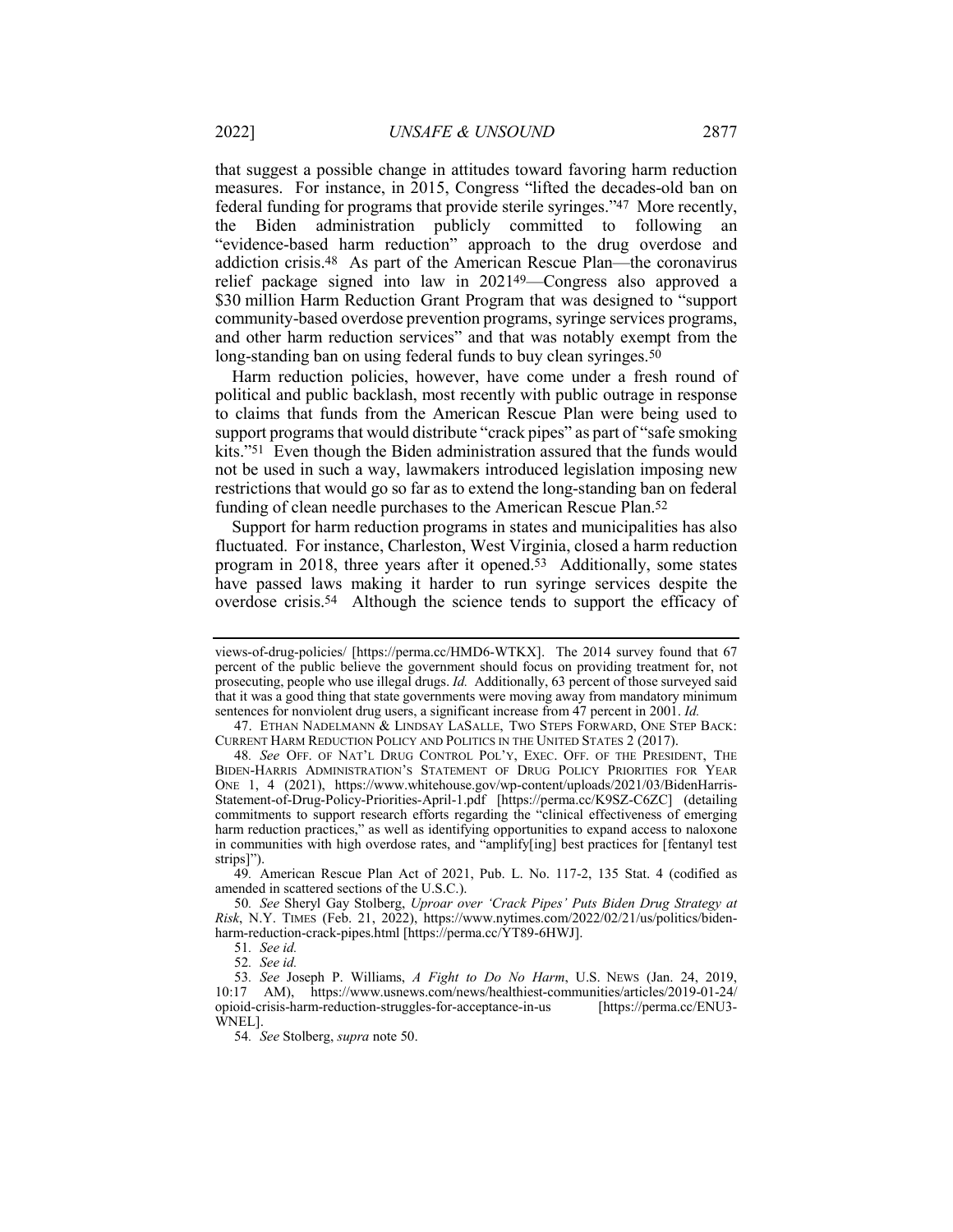supervised injection sites, the implementation of such facilities in the United States nevertheless faces a challenge beyond public perception: federal law may bar their existence.

#### *B. The Federal Crack House Statute*

While supervised injection sites have been operating in other countries<sup>55—</sup> in some cases for decades56—the United States has been slower to implement them. One reason for this lag is the legal ambiguity surrounding supervised injection sites. As it stands, supervised injection sites may be illegal under a federal law colloquially known as the "crack house" statute.57

#### 1. Text and History of the Statute

The crack house statute, codified at 21 U.S.C. § 856, was originally enacted as part of the Anti-Drug Abuse Act of 1986.58 The act was a legislative response to the growing fear and moral condemnation of cocaine use, which had intensified in the wake of basketball player Len Bias's death by drug overdose.59 Section 856(a)(1) of the 1986 statute made it illegal for a person to "knowingly open or maintain any place for the purpose of manufacturing, distributing, or using any controlled substance."60 Section 856(a)(2) made it illegal to

manage or control any building, room, or enclosure, either as an owner, lessee, agent, employee, or mortgagee, and knowingly and intentionally rent, lease, or make available for use, with or without compensation, the building, room, or enclosure for the purpose of unlawfully manufacturing, storing, distributing, or using a controlled substance.<sup>61</sup>

The statute aimed to punish those who use their property to run illegal drug businesses, particularly those who operated so-called "crack houses" on their property.62

<sup>55</sup>*. See supra* notes 29–32 and accompanying text.

<sup>56</sup>*. See supra* note 29 and accompanying text.

<sup>57</sup>*. See generally* Alex Kreit, *Safe Injection Sites and the Federal Crack House Statute*, 60 B.C. L. REV. 413 (2019).

<sup>58.</sup> Pub. L. No. 99-570, § 1841(a), 100 Stat. 3207, 3207-52 (codified as amended at 21 U.S.C. § 856).

<sup>59</sup>*. See* DEBORAH J. VAGINS & JESSELYN MCCURDY, ACLU, CRACKS IN THE SYSTEM: TWENTY YEARS OF THE UNJUST FEDERAL CRACK COCAINE LAW 1 (2006), https://www.aclu.org/other/cracks-system-20-years-unjust-federal-crack-cocaine-law

<sup>[</sup>https://perma.cc/6SBC-8ELQ]. In June 1986, Len Bias, a college basketball star, shockingly died of a drug overdose hours after his selection in the NBA draft. *See id.* His death came during the emergence, and subsequent fear, of crack cocaine in the United States, prompting assumptions that his overdose was a result of a crack cocaine overdose. *See id.* The combination of Bias's shocking death and the panic surrounding crack cocaine led to the swift passage of the Anti-Drug Abuse Act of 1986. *See id.*

<sup>60.</sup> § 1841(a), 100 Stat. at 3207-52.

<sup>61</sup>*. Id.*

<sup>62</sup>*. See* Longnecker, *supra* note 19, at 1168.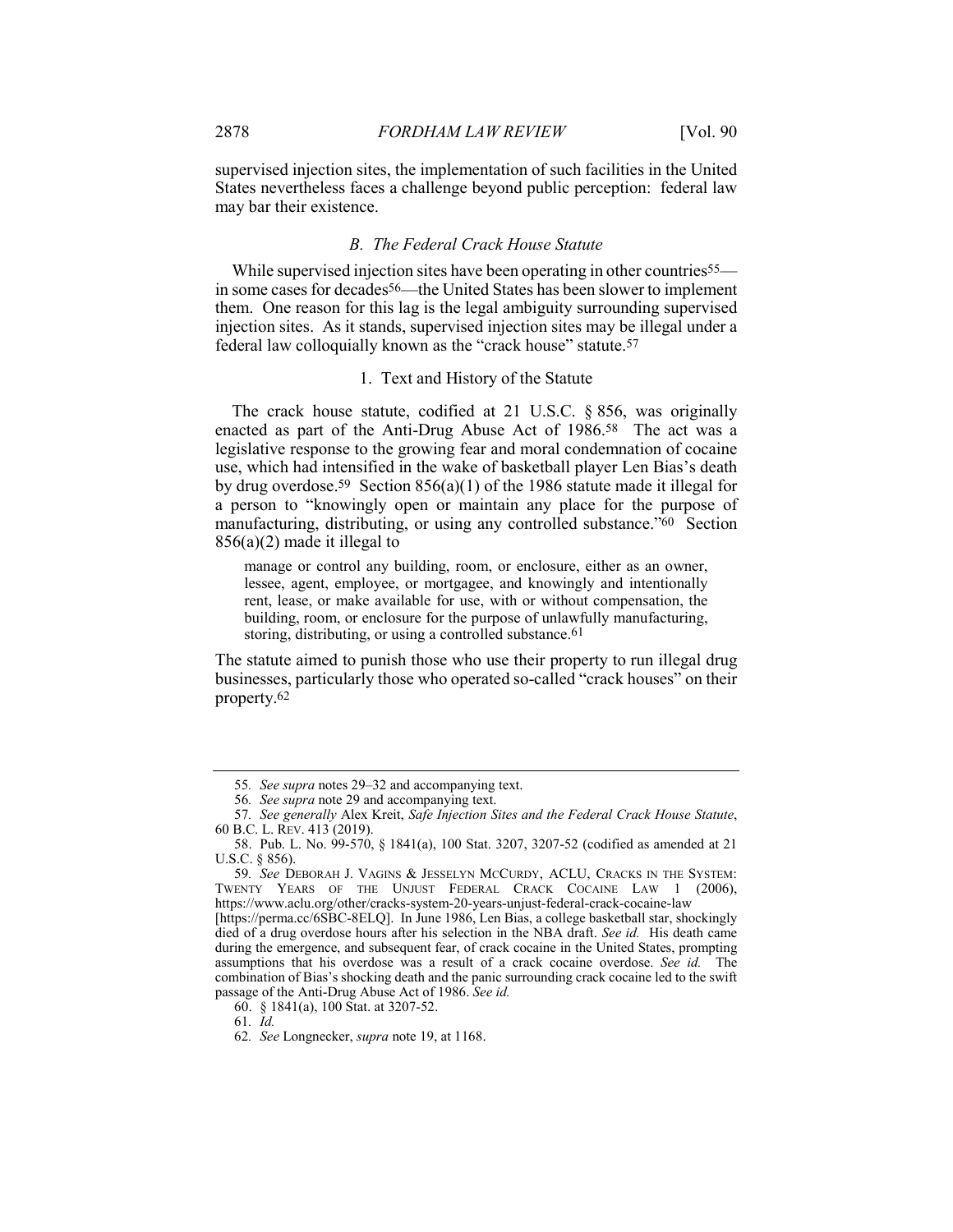In 2003, Congress amended the statute following fears of teenagers using ecstasy at raves.63 Initially introduced as the Reducing Americans' Vulnerability to Ecstasy Act<sup>64</sup> ("RAVE Act"), then later separately passed in a different form as the Illicit Drug Anti-Proliferation Act of 2003,65 the amendments broadened the crack house statute to encompass temporary locations, indoor and outdoor venues, and one-off events.66 This was largely seen as a means of targeting raves where drugs were being sold.67 The statute, unchanged since the 2003 amendments, makes it unlawful to

(1) knowingly open, lease, rent, use, or maintain any place, whether permanently or temporarily, for the purpose of manufacturing, distributing, or using any controlled substance;

(2) manage or control any place, whether permanently or temporarily, either as an owner, lessee, agent, employee, occupant, or mortgagee, and knowingly and intentionally rent, lease, profit from, or make available for use, with or without compensation, the place for the purpose of unlawfully manufacturing, storing, distributing, or using a controlled substance.68

Violations of the statute can carry hefty penalties, with individuals facing a potential prison term of up to twenty years, "a fine of not more than \$500,000, or both."69 The statute also provides that "a person other than an individual"—namely, a corporation—who violates the statute may be subject to a fine of up to \$2,000,000.70 Additionally, a person convicted under the statute may be liable for civil penalties.71

Even though the statute has been in force since the 1980s, federal prosecution under the statute is relatively infrequent.72 Prosecutors have almost exclusively used the statute to charge individuals who are closely involved with drug activity occurring on their property.73 The following section provides a brief overview of the major cases that have interpreted the statute, many of which illustrate the fact that prosecution under the statute is almost exclusively limited to defendants who are intimately tied to the drug activity occurring in the case.

73*. See id.* at 431 (citing studies showing that application of the statute is rather limited to cases where defendants are closely involved with the drug activity); *infra* text accompanying notes 76–109.

<sup>63</sup>*. See* Kreit, *supra* note 57, at 430 n.94.

<sup>64</sup>*.* S. 2633, 107th Cong. (2002).

<sup>65.</sup> Pub. L. No. 108-21, 117 Stat. 650 (codified as amended in scattered sections of the U.S.C.); *see* Kreit, *supra* note 57, at 430–31 & n.95 (discussing the legislative history behind the RAVE Act).

<sup>66</sup>*. See* Longnecker, *supra* note 19, at 1168–69.

<sup>67</sup>*. See id.*

<sup>68.</sup> 21 U.S.C. § 856(a).

<sup>69</sup>*. Id.* § 856(b).

<sup>70</sup>*. Id.*

<sup>71</sup>*. Id.* § 856(d).

<sup>72</sup>*. See* Kreit, *supra* note 57, at 430–31 (noting that in 2017, "a total of 19,750 federal drug offenders were sentenced," but "maintaining a drug-involved premise was the primary offense of conviction for only twenty-four defendants who received federal sentences").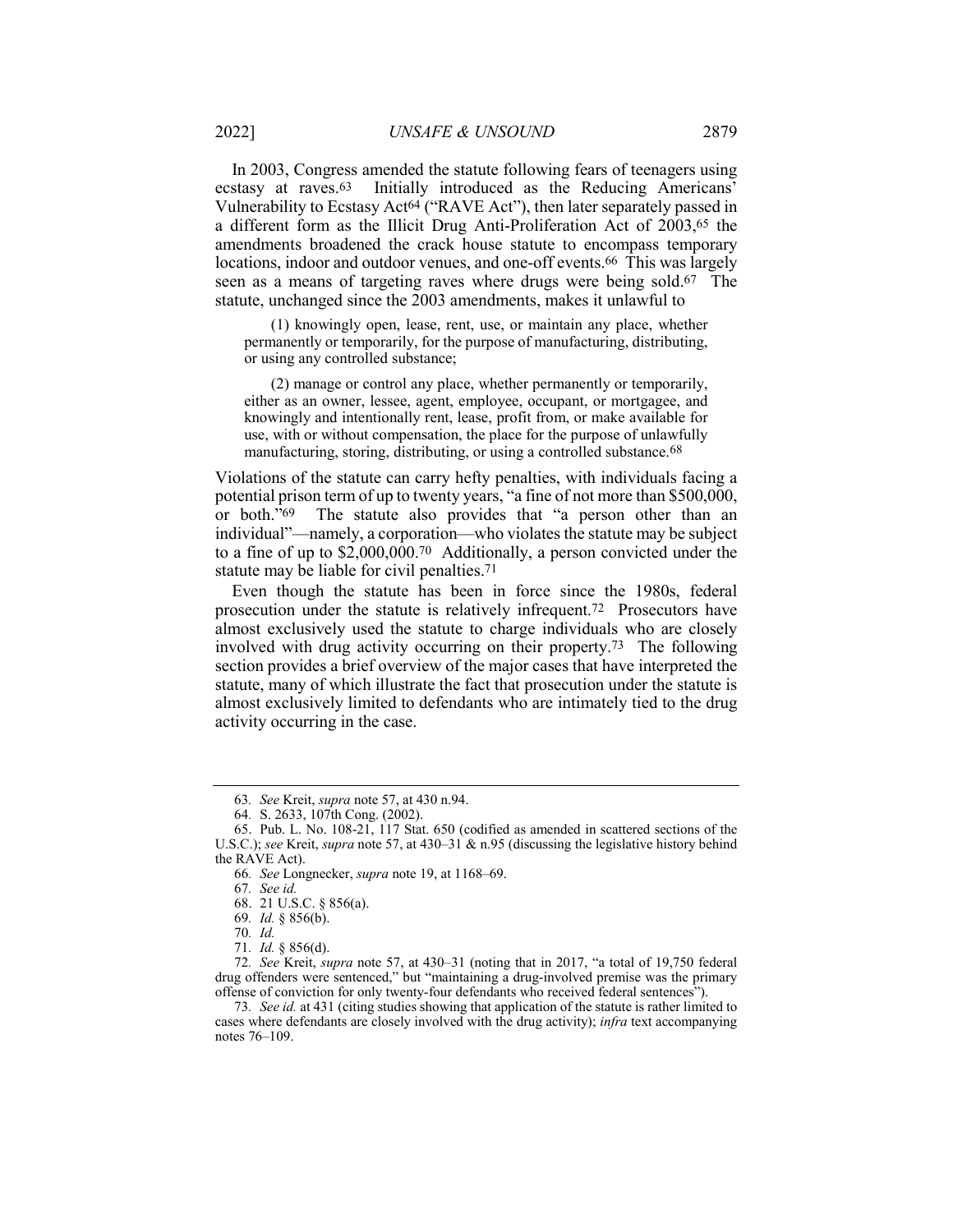#### 2. Major Cases Interpreting the Statute

After the statute's enactment, courts have been challenged to reconcile the language in § 856(a)(1) and § 856(a)(2), specifically regarding to whom the so-called "purpose requirement"74 applies. The controversy largely revolves around the language in §  $856(a)(2)$  and whether the text only requires a third party to have "the purpose of unlawfully . . . using a controlled substance" or whether it is the defendant who must specifically provide a place for the purpose of facilitating a third party's drug activity there.75 This section outlines how courts have interpreted  $\S 856(a)(1)$  and  $\S 856(a)(2)$  outside the context of supervised injection sites.

One of the first major cases to analyze the text and construction of 21 U.S.C. § 856(a) was a case in the Fifth Circuit, *United States v. Chen*.76 In *Chen*, the defendant owned and operated a motel that, over time, became a hub of drug trafficking.77 The defendant was closely involved in the drug activity occurring at her motel: she observed tenants use and deal drugs in the motel rooms, stored their drugs and drug proceeds, encouraged them to make drug sales to pay rent, loaned them money to buy drugs to resell, and even warned tenants when she knew law enforcement planned to search rooms.<sup>78</sup> Chen was charged under  $\S 856(a)(1)$  and  $\S 856(a)(2)$ .<sup>79</sup>

The Fifth Circuit analyzed the language of the statute to evaluate whether a jury instruction about deliberate ignorance was proper.80 Chen argued that in order to convict her under  $\S 856(a)(1)$ , the government must prove she "knowingly maintained a place *for the specific purpose of distributing or using a controlled substance*."81 The court first examined whether the phrase "for the purpose of" in § 856(a)(1) refers to the *defendant's* purpose of engaging in illegal drug activity or whether it refers to a *visitor's* purpose to distribute or use drugs at the place.<sup>82</sup>

According to the court, the plain language of  $\S 856(a)(1)$  unambiguously requires the defendant be the one to act "for the purpose of" illegal drug activity.83 The court said that "[i]n order to find that the *purpose* requirement did not apply to [a defendant] who knowingly maintains the place, we would have to twist the clear and plain language of the statute. This we cannot

83*. Id.* at 190; 21 U.S.C. § 856(a)(1).

<sup>74.</sup> In  $\S 856(a)(1)$ , the current language of the purpose requirement is "for the purpose of manufacturing, distributing, or using any controlled substance." 21 U.S.C.  $\S 856(a)(1)$ . In  $§ 856(a)(2)$ , the purpose requirement states, "for the purpose of unlawfully manufacturing, storing, distributing, or using a controlled substance." *Id.* § 856(a)(2).

<sup>75</sup>*. Id.* § 856(a)(2).

<sup>76.</sup> 913 F.2d 183 (5th Cir. 1990).

<sup>77</sup>*. Id.* at 185.

<sup>78</sup>*. Id.* at 186.

<sup>79</sup>*. Id.* The *Chen* court applied the 1986 version of the statute. *See supra* text accompanying notes 60–61.

<sup>80</sup>*. Chen*, 913 F.2d at 187–88.

<sup>81</sup>*. Id.* at 189.

<sup>82</sup>*. Id.*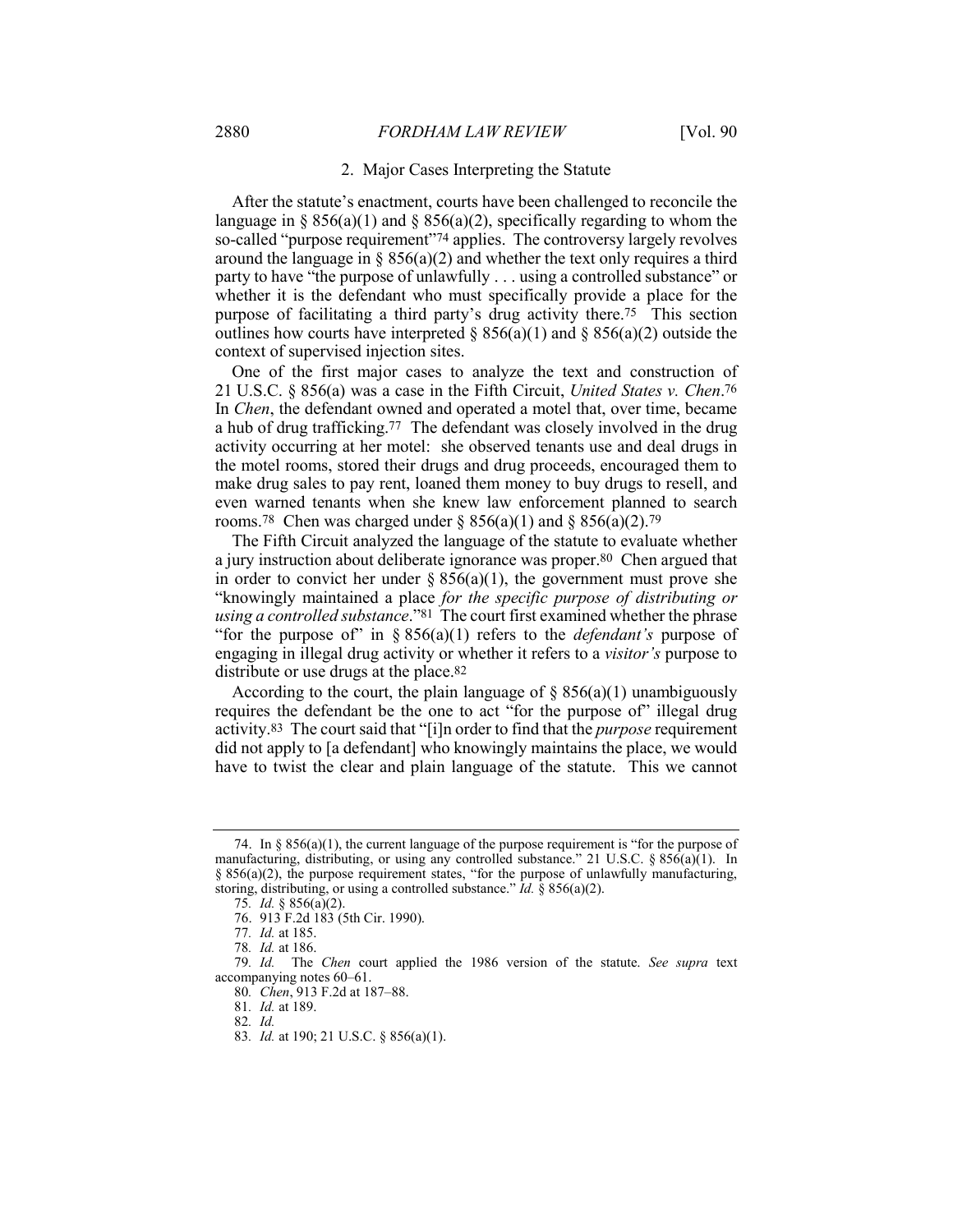do."84 The court further explained that "any other interpretation would render  $\S 856(a)(2)$  essentially superfluous."85

The Fifth Circuit found that, unlike  $\S$  856(a)(1),  $\S$  856(a)(2) was written to apply to persons who may have opened and maintained their property for an innocent reason but who nevertheless "knowingly allowed others to engage in [drug] activities by making the place 'available for use . . . for the purpose of unlawfully' engaging in such activity."86 The Fifth Circuit concluded that § 856(a)(1) requires the *defendant* maintain the place for her own "purpose of manufacturing, distributing, or using any controlled substance,"87 while  $\S 856(a)(2)$  does not require a defendant to have such a purpose.<sup>88</sup> Section  $856(a)(2)$ , the court held, only requires that drug "activity is engaged in by others" who have the purpose of engaging in such drug-related activity.89

Other circuits presented with this same question have followed the Fifth Circuit's reading of the statute. Shortly after *Chen* was decided, the Ninth Circuit, in *United States v. Tamez*,90 adopted the Fifth Circuit's interpretation of the statute.91 In *Tamez*, the defendant owned a used car dealership that was used to distribute cocaine.92 Tamez was charged and convicted under  $\S$  856(a)(2) but appealed the jury verdict, arguing that it was unsound because § 856(a)(2) was intended only to apply to manufacturing operations or "crack houses."93 Therefore, Tamez contended that the statute could not apply to him because it requires the defendant to intend that the building be used for the purpose of drug activity, whereas his buildings were to be used only to operate a used car dealership.94 Tamez sought to bolster his claim by pointing to the fact that most cases applying  $\S$  856(a) involved major drug warehouses, manufacturing operations, or actual crack houses.95 His car dealership, he claimed, was not in the same category.96

87. 21 U.S.C. § 856(a)(1).

91*. Id.* at 774.

92*. Id.* at 772.

Tamez asserted that the statute's short title—"Establishment of manufacturing operations"—and a summary of the provision in the *Congressional Record* that described the statute as one that "[o]utlaw[s] operation of houses or buildings, so called 'crack houses' where 'crack,' cocaine and other drugs are manufactured and used," showed that the statute was intended to be applied more narrowly and therefore did not cover his premises. *Id.* (quoting 132 CONG. REC. S13779 (daily ed. Sept. 26, 1986)).

94*. See id.*

95*. Id.* (citing a series of cases in which the statute was applied to large-scale, coordinated drug activity, including *United States v. Wicker*, 848 F.2d 1059 (10th Cir. 1988) (meth lab); *United States v. Martinez-Zyas*, 857 F.2d 122 (3d Cir. 1988) (cocaine warehouse and packaging facility); *United States v. Bethancurt*, 692 F. Supp. 1427 (D.D.C. 1988) (crack house); *United States v. Restrepo*, 698 F. Supp. 563 (E.D. Pa. 1988) (cocaine warehouse)). 96*. Id.*

<sup>84</sup>*. Chen*, 913 F.2d at 190.

<sup>85</sup>*. Id.*

<sup>86</sup>*. Id.* (quoting 21 U.S.C. § 856(a)(2)).

<sup>88</sup>*. Chen*, 913 F.2d at 190.

<sup>89</sup>*. Id.* (holding that "under § 856(a)(2), the person who manages or controls the building and then rents to others, need not have the express purpose in doing so that drug related activity take place").

<sup>90.</sup> 941 F.2d 770 (9th Cir. 1991).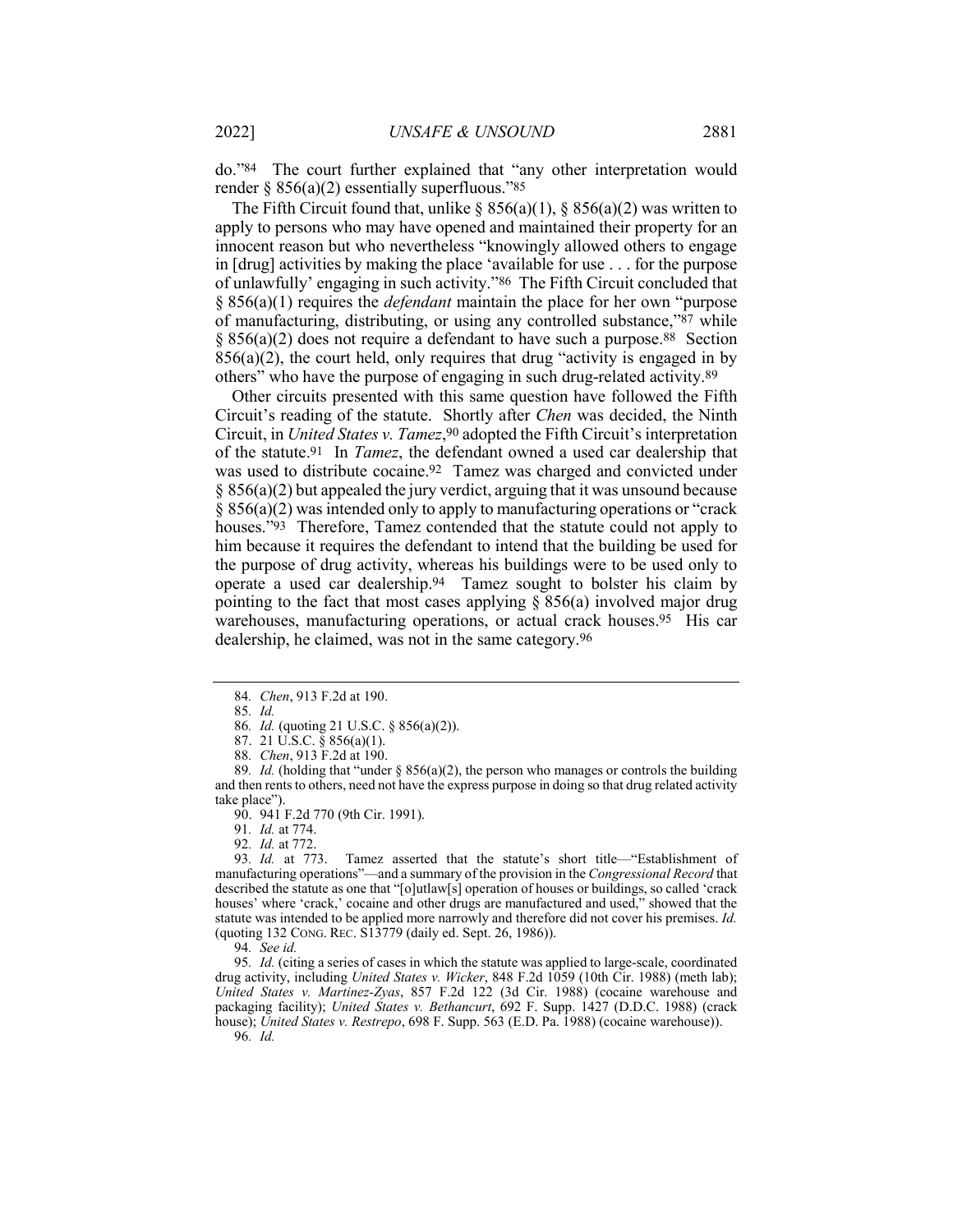The Ninth Circuit disagreed, citing *Chen* for justification.97 Because the court deemed the text unambiguous, it rejected Tamez's arguments relying on the statute's short title and on language in the *Congressional Record*.98 Applying the logic from *Chen*, the court stated that in order for § 856(a)(1) and  $\S 856(a)(2)$  to have meaning, they must not overlap in such a way as to make one superfluous of the other.<sup>99</sup> To prevent this, the court ruled that § 856(a)(1) requires a defendant have the "intention to manufacture, distribute, or use a controlled substance," whereas  $\S$  856(a)(2) was "intended to prohibit an owner from providing a place for illegal conduct" and thus only requires that the illegal activity was present and that the defendant knowingly allowed its continuance, with no focus on the defendant's intent.100 Thus, the court held that applying  $\S 856(a)(2)$  to Tamez was proper.<sup>101</sup>

The Eighth Circuit also followed *Chen*'s interpretation of the statute in *United States v. Tebeau*.102 Tebeau owned 300 acres of property in Missouri called "Camp Zoe" where he hosted a number of music festivals between 2004 and 2010.103 During a nearly sixteen-month investigation prompted by festival-related drug arrests, undercover officers attended ten festivals and made over "150 controlled purchases of illegal drugs" ranging from "psychedelic mushrooms [and] ecstasy" to "cocaine, LSD, [and] opium."104 Officers witnessed frequent and blatant drug use during the festivals, and they estimated that around \$500,000 of illegal drugs were sold at each event.105

Tebeau's knowledge of the extensive drug activity taking place at Camp Zoe was evident. He attended nearly every festival, admitted that he was aware of drug sales occurring on the property, and operated "Safestock," an on-site medical facility where attendees were treated for overdoses.106 Camp Zoe employees told officers that Tebeau instructed them on which drugs were allowed at the camp and that Tebeau told security guards to move drug dealers away from the front gates to avoid officers detecting them.107

Tebeau was charged with violating  $\S$  856(a)(2) of the crack house statute for "managing a drug involved premises."108 The Eighth Circuit, in upholding Tebeau's conviction, referenced *Chen* and the other circuits that relied on the *Chen* court's reasoning as support for concluding that

<sup>97</sup>*. Id.* at 774 ("We reject Tamez' argument on the logic of *Chen*.").

<sup>98</sup>*. Id.* at 773–74.

<sup>99</sup>*. See id.* at 773.

<sup>100</sup>*. Id.* at 774.

<sup>101</sup>*. Id.*

<sup>102.</sup> 713 F.3d 955 (8th Cir. 2013).

<sup>103</sup>*. Id.* at 957–58.

<sup>104</sup>*. Id.* at 958.

<sup>105</sup>*. Id.*

<sup>106</sup>*. Id.*

<sup>107</sup>*. Id.*

<sup>108</sup>*. Id.* Since *Tebeau* was decided after the 2003 amendments to the crack house statute, the court applied the current version of § 856(a)(2). *See id.*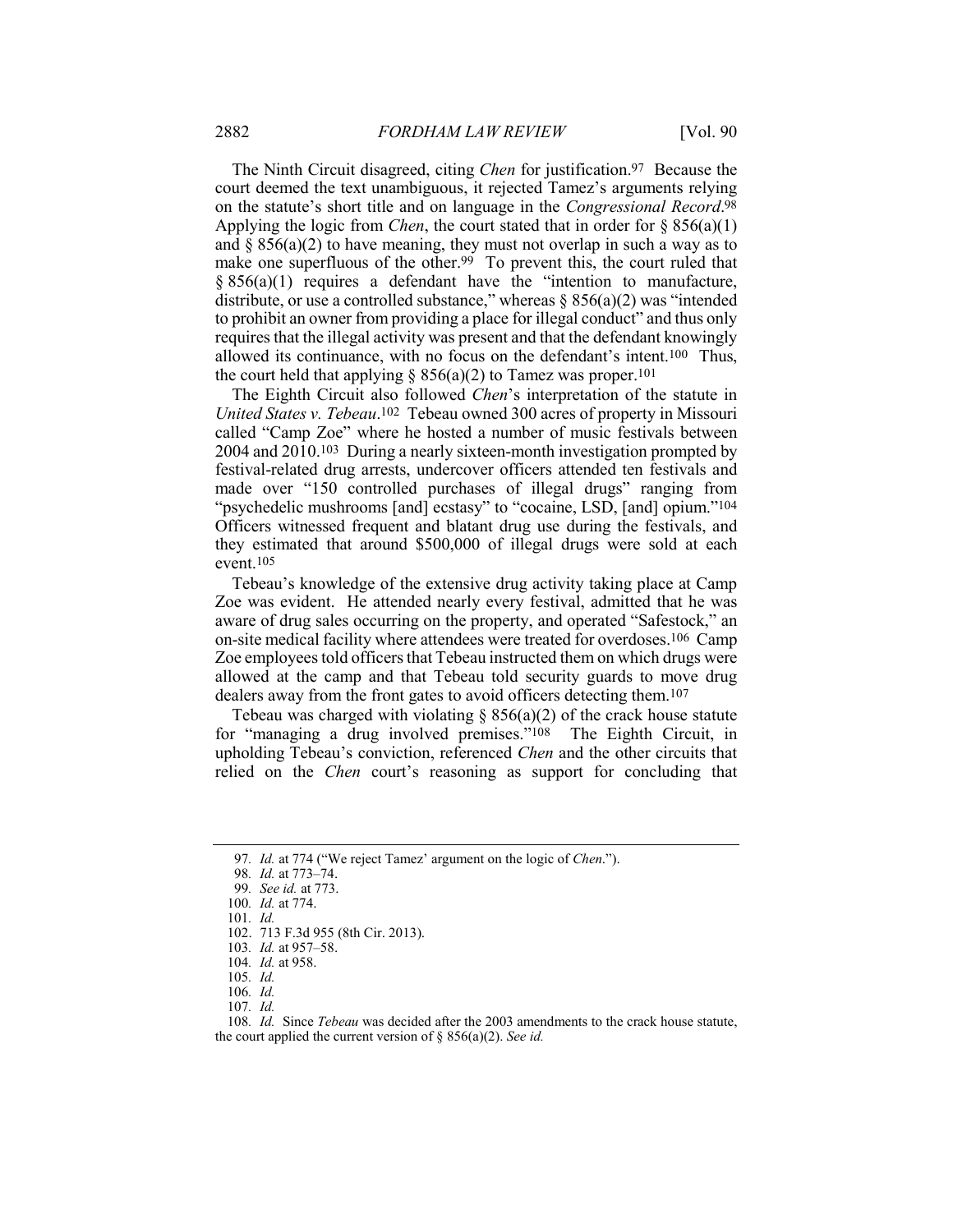$§ 856(a)(2)'$ s purpose requirement did not require proof that Tebeau himself had the intent to manufacture, distribute, or use controlled substances.109

These cases illustrate the typical reading of the crack house statute by circuit courts: Section 856(a)(1) requires a defendant to maintain a place for his own purpose of engaging in drug activity, while  $\S 856(a)(2)$  requires a defendant to make a place available where he knows others might engage in drug activity. Though primarily dealing with egregious drug activity, these cases nevertheless provide a foundation for interpreting the statute in other contexts.

#### II. THE BATTLE OF INTERPRETATIONS

In 2018, the city of Philadelphia announced that, in an attempt to curtail the city's record number of drug overdose deaths in 2017, it would support the creation of supervised injection sites that would be run by private nonprofits.110 In the following months, Safehouse, a nonprofit, was founded to open supervised injection sites that would provide a multitude of services, including "wound care, referrals to primary care," and testing for HIV and Hepatitis C.111 Safehouse also planned to connect visitors with social services, other medical facilities, and housing opportunities.<sup>112</sup> While Safehouse planned to provide a wide range of services,<sup>113</sup> the most notable and controversial—was its "consumption room" in which individuals could use pre-acquired drugs under the supervision of trained medical professionals.114

In 2019, the U.S. Department of Justice filed a civil suit in the U.S. District Court for the Eastern District of Pennsylvania against Safehouse and its president and treasurer, José Benitez.115 To block Safehouse from opening, the complaint sought a declaratory judgment and argued that Safehouse's plans to operate a consumption room would violate 21 U.S.C. § 856(a)(2), which makes it illegal for any person to "manage[] or control[] any place" that they "knowingly and intentionally . . . make available for use . . . for the purpose of unlawfully . . . using a controlled substance."116

<sup>109</sup>*. Id.* at 959–60 (discussing the *Chen* court's analysis of the statute, citing other cases that follow such approach, and ultimately "agree[ing] with the other circuits that the 'bare meaning' of the purpose requirement in  $\S 856(a)(2)$  indicates that the government was not required to prove that Tebeau had the intent to manufacture, distribute, or use a controlled substance to convict him under the statute").

<sup>110</sup>*. See* Press Release, *supra* note 23.

<sup>111</sup>*. Frequently Asked Questions*, SAFEHOUSE, https://www.safehousephilly.org/ frequently-asked-questions#faqgeneral [https://perma.cc/63GF-M34C] (last visited Apr. 2, 2022).

<sup>112</sup>*. Id.*

<sup>113</sup>*. The Safehouse Model*, SAFEHOUSE, https://www.safehousephilly.org/about/thesafehouse-model [https://perma.cc/95V9-QJ4C] (last visited Apr. 2, 2022).

<sup>114</sup>*. Id.*

<sup>115.</sup> United States v. Safehouse (*Safehouse I*), 408 F. Supp. 3d 583 (E.D. Pa. 2019), *rev'd*, 985 F.3d 225 (3d Cir. 2021), *cert. denied*, 142 S. Ct. 345 (2021); Amended Complaint for Declaratory Judgment at 5, *Safehouse I*, 408 F. Supp. 3d 583 (No. 19-0519).

<sup>116.</sup> Amended Complaint for Declaratory Judgment, *supra* note 115, at 5 (quoting 21 U.S.C. § 856(a)(2)).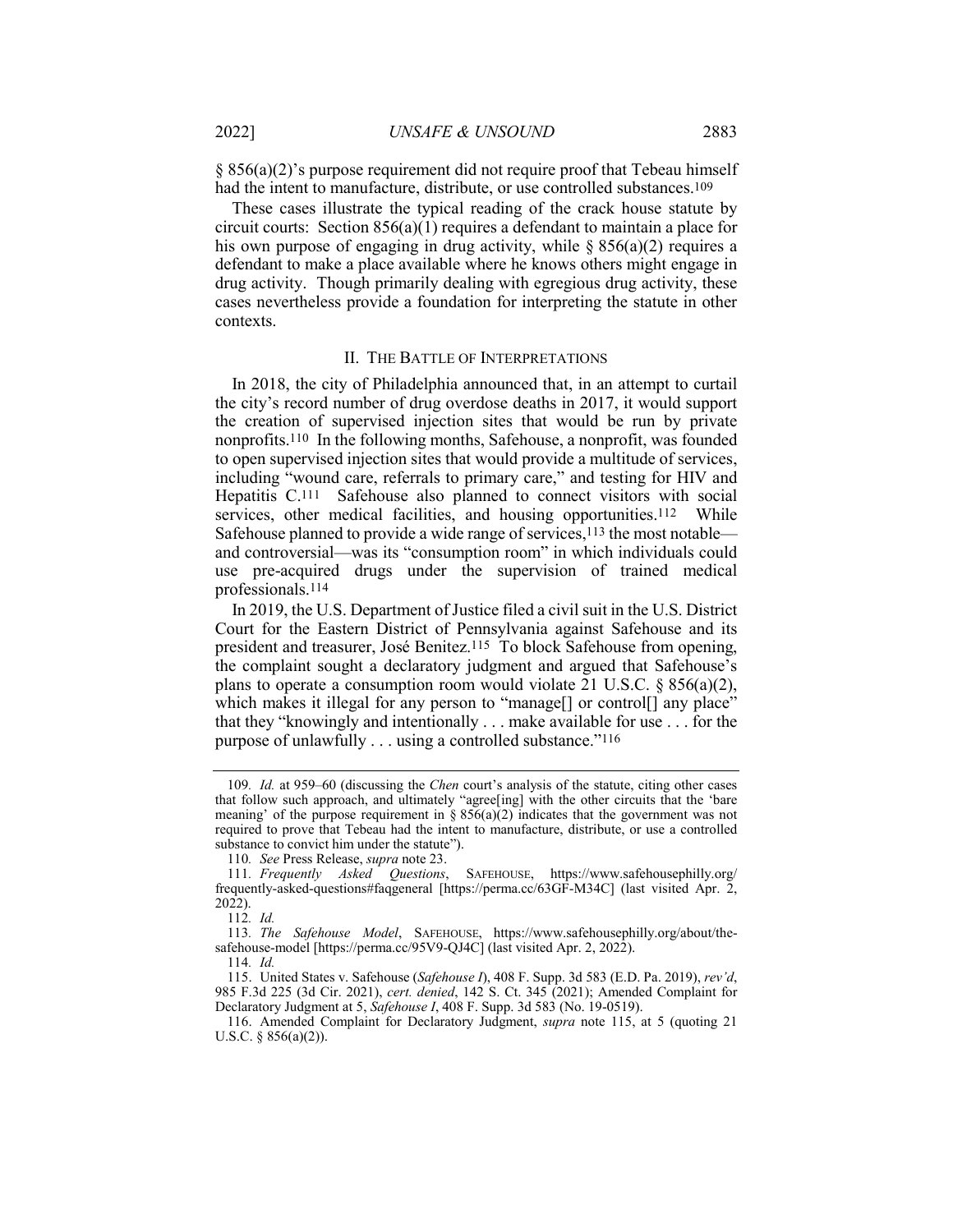The case produced conflicting judicial opinions about the proper reading of  $\S$  856(a)(2) and whether the statute prohibits the operation of supervised injection sites like Safehouse's proposed consumption room. The district court held that Safehouse's services would not violate  $\S 856(a)(2)$ .<sup>117</sup> On appeal, however, the Third Circuit reversed, finding that Safehouse's proposed consumption room would violate  $\S 856(a)(2)$ .<sup>118</sup>

The following part delineates the major interpretations of the statute and the support provided for each side.119 Part II.A details the Third Circuit's interpretation that  $\S 856(a)(2)$  encompasses the activities of supervised injection sites.<sup>120</sup> Part II.B then outlines the competing view that  $\S 856(a)(2)$ does not reach supervised injection sites, focusing on the district court's interpretation in *Safehouse I* and on the dissent in *Safehouse II*.121

#### *A. The Third Circuit Weighs In*

This section explains the Third Circuit's interpretation of the crack house statute and its application to the safe injection site in *Safehouse II*. Part II.A.1 details the Third Circuit's reasoning for finding that  $\S 856(a)(2)$ 's purpose requirement applies to a third party. Part II.A.2 then explains the Third Circuit's conclusion that, under its reading of the statute, a supervised injection site—specifically Safehouse's proposed consumption room—falls within the statute's scope.

#### 1. Purpose Requirement Applies to a Third Party

The applicability of  $\S$  856(a)(2) to supervised injection sites hinges on the phrase "for the purpose of."122 The central question is whether this so-called "purpose requirement" means that the defendant (who provides a place) must have the intention or purpose that the place be used by someone else for drug activity, or whether  $\S 856(a)(2)$  merely means that a third party must have the purpose of using that place for drug activity. In examining  $\S 856(a)(2)$ , the *Safehouse II* majority relied on the provision's plain language and the analysis of other circuits to conclude that the purpose requirement is assigned to the third party, not the defendant.<sup>123</sup>

<sup>117</sup>*. Safehouse I*, 408 F. Supp. at 585–86, 618.

<sup>118</sup>*. Safehouse II*, 985 F.3d at 229–30, *cert. denied*, 142 S. Ct. 345 (2021).

<sup>119.</sup> The scope of this Note is limited to the case's discussion of statutory interpretation. It is important to note, however, that the Third Circuit evaluated, and ultimately rejected, the argument that regardless of the statute's interpretation, Safehouse's services are legal because the activities are local and fall outside of Congress's Commerce Clause powers. *Id.* at 239– 43. For further discussion of this issue, see Scott Burris et al., *Federalism, Policy Learning, and Local Innovation in Public Health: The Case of the Supervised Injection Facility*, 53 ST. LOUIS U. L.J. 1089, 1112–47 (2009); Longnecker, *supra* note 19, at 1163–77.

<sup>120</sup>*. See infra* Part II.A.

<sup>121</sup>*. See infra* Part II.B.

<sup>122. 21</sup> U.S.C.  $\S 856(a)(2)$  (making it unlawful to "manage or control any place ... and knowingly and intentionally rent, lease, profit from, or make available for use, with or without compensation, the place *for the purpose of* unlawfully manufacturing, storing, distributing, or using a controlled substance" (emphasis added)).

<sup>123</sup>*. Safehouse II*, 985 F.3d at 233–35.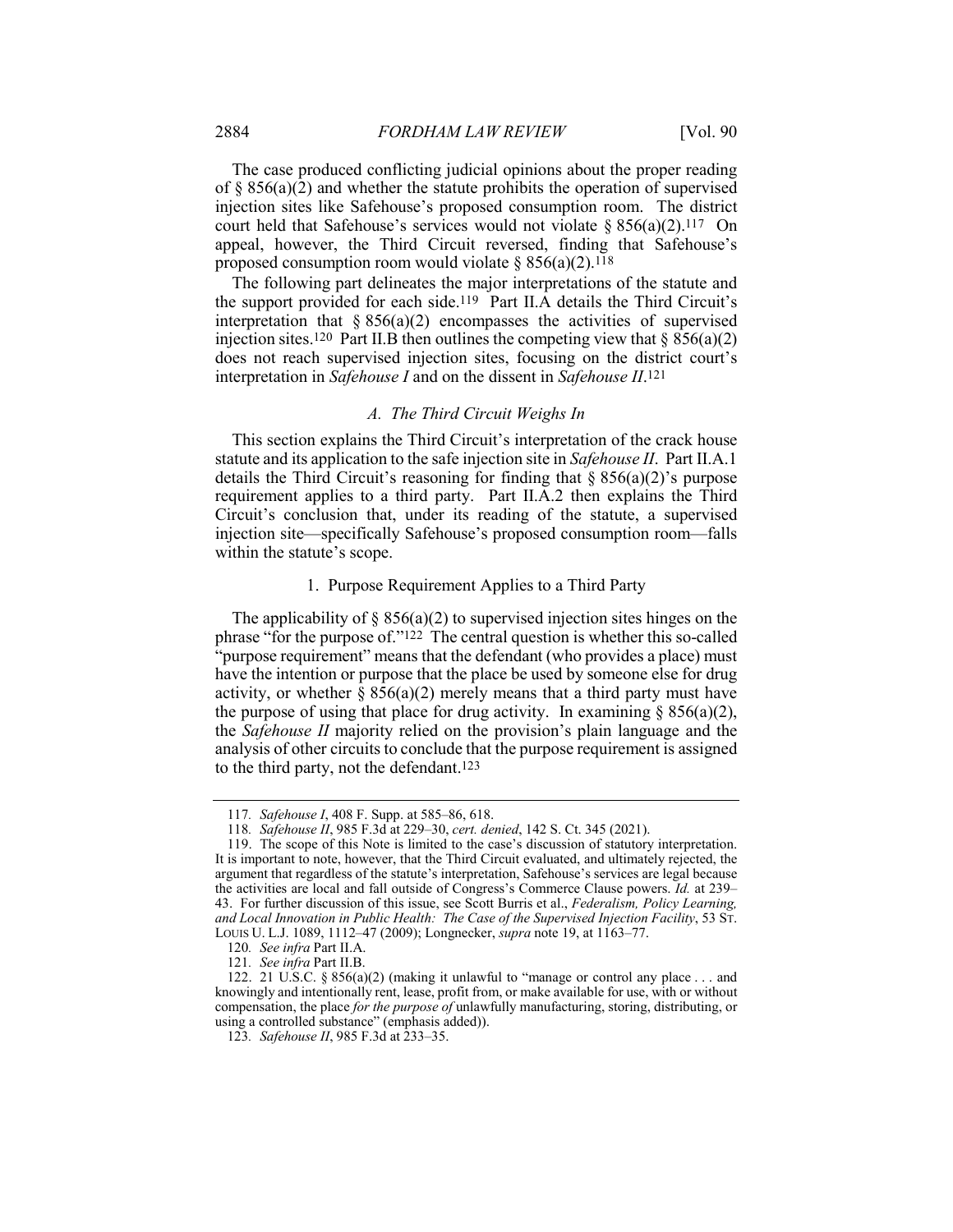The Third Circuit, in *Safehouse II*, held that the plain text of § 856(a)(2) requires third-party visitors—and importantly, not the defendant—to have the "purpose of unlawfully manufacturing, storing, distributing, or using a controlled substance"124 for a defendant to be convicted under the statute.125 This conclusion, according to the court, is supported through a close examination of the text and structure of  $\S 856(a)(1)$  and  $\S 856(a)(2)$  when read together as part of a statutory scheme.

Turning first to §  $856(a)(1)$ ,<sup>126</sup> the court stated that the text requires only one actor: the defendant.127 This is because the two sets of actions in  $\S 856(a)(1)$ 's text—(1) to "open, lease, rent, use, or maintain any place" and (2) to have a "purpose of manufacturing, distributing, or using" drugs at that place128—do not require a third party for their completion.129 For instance, any actor is able to "maintain" an apartment or "us[e]" an illicit substance entirely alone, regardless of the presence of any third party.130 This does not mean that a person must work alone in order to be charged under  $\S$  856(a)(1),<sup>131</sup> but the inquiry nevertheless turns on the defendant's purpose and not on the purpose of a third party.<sup>132</sup> In other words,  $\S$  856(a)(1) forbids a defendant "from operating a place for his *own* purpose of illegal drug activity."133

There is little, if any, disagreement that this is the correct interpretation of  $§ 856(a)(1)$ . All circuit courts that have evaluated  $§ 856(a)(1)'$ s language agree on this interpretation.134 Safehouse and the government also agreed that this is the proper reading of  $\S 856(a)(1)$ ,<sup>135</sup> as did the district court.<sup>136</sup> Although there is agreement regarding how  $\S$  856(a)(1) should be read, there is considerable disagreement about how the overlaps and dissimilarities between § 856(a)(1) and § 856(a)(2) should be interpreted in relation to each other.

129*. Safehouse II*, 985 F.3d at 234.

132*. Id.*

134*. See id.*

135*. Id.*; Brief of Appellees Safehouse and José Benitez at 41, *Safehouse II*, 985 F.3d 225 (3d Cir. 2021) (No. 20-1422).

<sup>124.</sup> 21 U.S.C. § 856(a)(2).

<sup>125</sup>*. Safehouse II*, 985 F.3d at 233.

<sup>126.</sup> The text of § 856(a)(1) makes it illegal to "knowingly open, lease, rent, use, or maintain any place, whether permanently or temporarily, for the purpose of manufacturing, distributing, or using any controlled substance."  $21$  U.S.C. § 856(a)(1).

<sup>127</sup>*. Safehouse II*, 985 F.3d at 234.

<sup>128.</sup> 21 U.S.C. § 856(a)(1).

<sup>130</sup>*. Id.*

<sup>131</sup>*. Id.* (listing examples of instances in which a person working with others would still fall under  $\S 856(a)(1)$ , such as a defendant using drugs with friends or manufacturing them with a business partner, or a drug kingpin whose employees operate his drug business without him ever touching said drugs himself).

<sup>133</sup>*. Id.* (emphasis added).

<sup>136</sup>*. Safehouse I*, 408 F. Supp. 3d 583, 599 (E.D. Pa. 2019), *rev'd*, 985 F.3d 225 (3d Cir. 2021), *cert. denied*, 142 S. Ct. 345 (2021).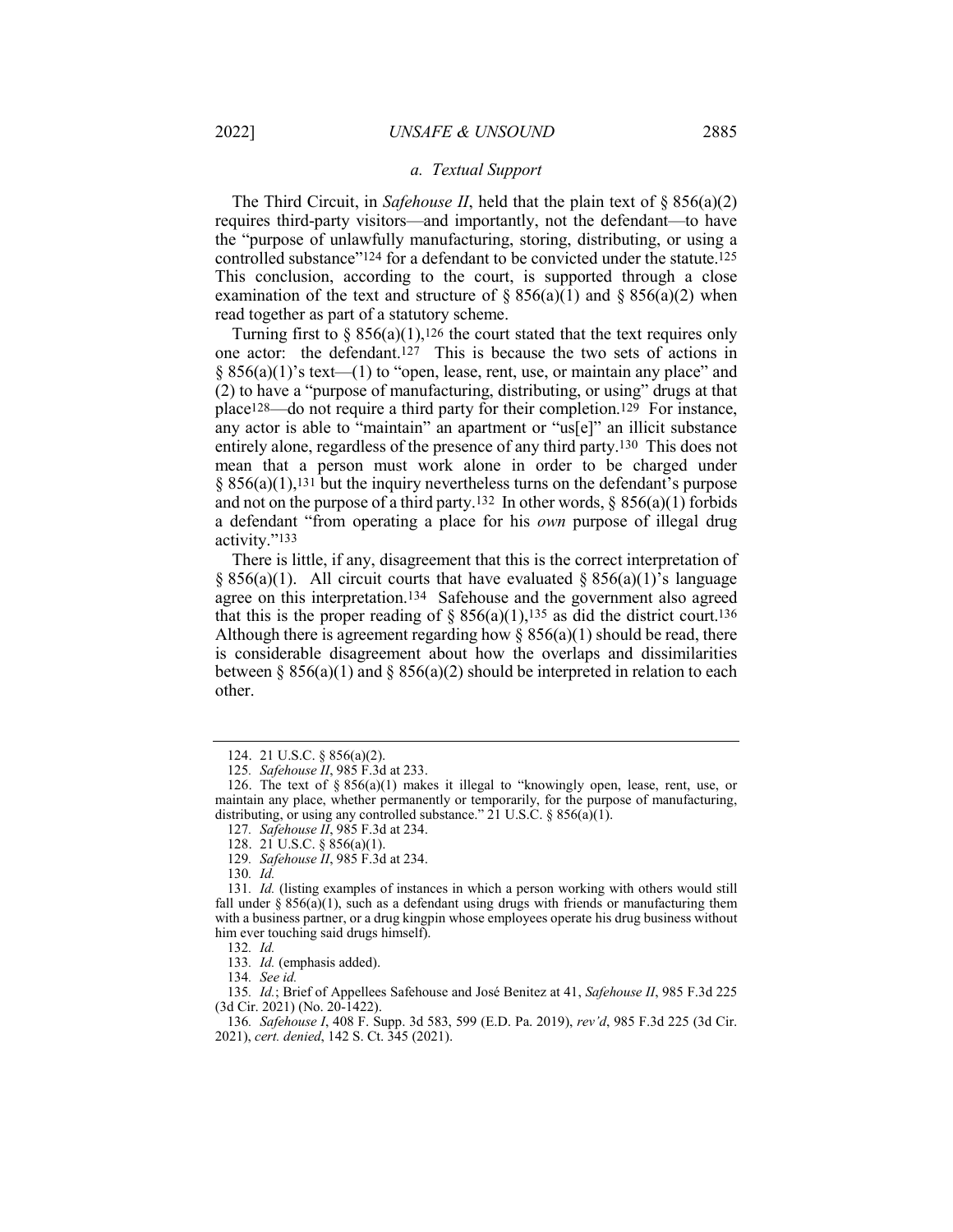In contrast to its reading of  $\S 856(a)(1)$ , the Third Circuit explained that  $\S$  856(a)(2) requires at least two actors: the defendant and a third party.<sup>137</sup> While no third party is explicitly mentioned in  $\S 856(a)(2)$ , the court explained that the text's "verbs require [a third party]."138 The court elaborated that in order for a landlord to "rent" or "lease" a property, the property has to be leased or rented to someone; for an owner to "profit from" a place, someone else has to be willing to pay the owner; and for a person to make a place "available for use," someone has to be willing to use the place.139 The specific inclusion of these verbs, all of which imply the existence of an additional person, necessitates the presence of a third party in addition to the defendant for the statute's text to make sense.

After establishing that the plain text of  $\S 856(a)(2)$  requires at least two actors (the defendant and a third party), the court then determined which of these actors each set of actions refers to. The Third Circuit identified three sets of actions in § 856(a)(2): (1) to "manage or control any place"; (2) to "rent, lease, profit from, or make [a place] available for use"; and (3) "manufacturing, storing, distributing, or using a controlled substance" or having the purpose to do so.140 According to the Third Circuit, the first two sets of actions—(1) managing or controlling a place and (2) renting, leasing, profiting from, or making such place available for use—refer to the defendant.141 Then, the third party is subsequently the one who must actually manufacture, store, distribute, or use a controlled substance, or have the purpose to do so.142

In rebutting Safehouse's argument that such a reading goes against the presumption of consistent usage,143 the majority found that the differences in phrasing between the subsections indicate that the word "purpose" has the same meaning in both subsections, but that it refers to the purpose of different people in each.144 The court explained that the phrase "for the purpose of" in each subsection refers back to the word "'use,' its nearest reasonable referent."145 Thus, the person who "uses the property is the one who must

<sup>137</sup>*. Safehouse II*, 985 F.3d at 234.

<sup>138</sup>*. Id.*

<sup>139</sup>*. Id.* (quoting 21 U.S.C. § 856(a)(2), which provides in relevant part: "knowingly and intentionally *rent*, *lease*, *profit from*, or *make available for use* . . . the place for the purpose of unlawfully manufacturing, storing, distributing, or using a controlled substance" (emphasis added)).

<sup>140</sup>*. Id.* at 234–35 (quoting 21 U.S.C. § 856(a)(2)).

<sup>141</sup>*. Id.*

<sup>142</sup>*. Id.* at 235.

<sup>143.</sup> Brief of Appellees Safehouse and José Benitez, *supra* note 135, at 22; *see also infra* notes 197–204 and accompanying text.

<sup>144</sup>*. Safehouse II*, 985 F.3d at 236 ("We presume that 'purpose' means the same thing in both [subsections]. But we do not presume that the 'purpose' belongs to the same *actor* in each paragraph.").

<sup>145</sup>*. Id.* (citing ANTONIN SCALIA & BRYAN A. GARNER, READING LAW: THE INTERPRETATION OF LEGAL TEXTS 152–53 (2012)). According to Justice Antonin Scalia and Professor Bryan A. Garner, the nearest-reasonable-referent canon provides that "[w]hen the syntax involves something other than a parallel series of nouns or verbs, a prepositive or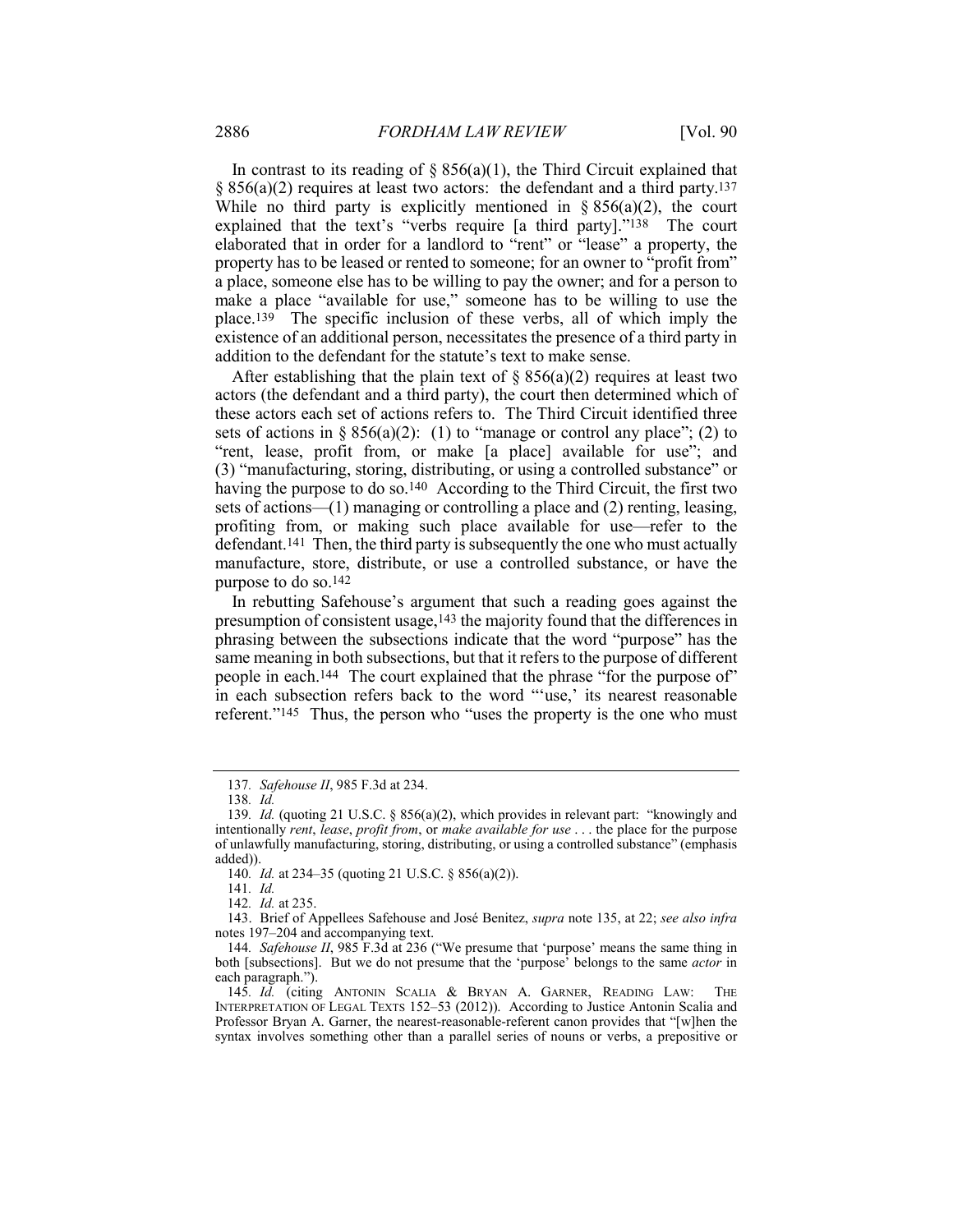have the purpose."<sup>146</sup> Since the person who is using the place in § 856(a)(2) is the third party, the court explained that it is therefore the third party's purpose that matters.<sup>147</sup> In contrast, in § 856(a)(1), the person using the property is the defendant, so it is the defendant's purpose that is relevant under that paragraph.148

The Third Circuit also stated that reading  $\S$  856(a)(2) to require a third party to have the purpose of engaging in unlawful drug activity is the only way to avoid making §  $856(a)(1)$  and §  $856(a)(2)$  redundant.<sup>149</sup> Although statutes may inevitably overlap, courts seek to avoid reading provisions in such a way that renders one or more to be mere surplusage, especially those placed in the same subsection.150 If the defendant were the one required to have the "purpose of unlawfully manufacturing, storing, distributing, or using a controlled substance" in  $\S 856(a)(2)$ , the court explained that there would be no meaningful distinction between  $\S 856(a)(1)$  and  $\S 856(a)(2)$ .<sup>151</sup> This is because there would be no person who would fall uniquely under § 856(a)(2) who does not already fall under § 856(a)(1) if both provisions were interpreted as requiring the defendant to act "for the purpose" of illicit drug activity.152

The court further emphasized that its interpretation avoids redundancy between § 856(a)(1)'s intent requirement and § 856(a)(2)'s purpose requirement.153 The word "intentionally" was only added to the text of §  $856(a)(2)$  and is notably absent from §  $856(a)(1)$ .<sup>154</sup> Fundamentally, both intent and purpose require a person to will something.155 Because of this, to have a purpose of engaging in unlawful drug activity—as is required by  $§ 856(a)(2)$ —the person with such purpose must intend for that illicit drug

149*. Id.* at 233.

154*. See id.* at 235–36. *Compare* 21 U.S.C. § 856(a)(1) (making it unlawful, in part, to "*knowingly* open, lease, rent, use, or maintain any place" (emphasis added)), *with* 21 U.S.C. § 856(a)(2) (making it unlawful, in part, to "*knowingly and intentionally* rent, lease, profit from, or make [a place] available for use" (emphasis added)).

155*. See Safehouse II*, 985 F.3d at 235–36.

postpositive modifier normally applies only to the nearest reasonable referent." SCALIA & GARNER, *supra*, at 152.

<sup>146</sup>*. Safehouse II*, 985 F.3d at 236.

<sup>147</sup>*. Id.*

<sup>148</sup>*. Id.*

<sup>150</sup>*. See, e.g.*, Yates v. United States, 574 U.S. 528, 543 (2015).

<sup>151</sup>*. Safehouse II*, 985 F.3d at 235.

<sup>152</sup>*. Id.* The majority rejected a series of proposed examples that Safehouse argued demonstrated a distinction between §  $856(a)(1)$  and §  $856(a)(2)$  under its suggested interpretation that  $\S 856(a)(2)$  requires the defendant to act for the purpose of illegal drug activity. The court rejected Safehouse's argument that  $\S 856(a)(1)$  covers a crack house operator, while § 856(a)(2) covers a "distant landlord," because the distant landlord would fall under either provision as "he has 'rent[ed]' and 'maintain[ed]' a place for drug activity." *Id.* (alterations in original). Safehouse also argued that under its interpretation, an owner who allows her boyfriend to run a drug ring from her apartment while the owner is away at work would only fall under  $\S 856(a)(2)$ , but the court rejected this argument on the basis that if the owner did not have the purpose of using her apartment for drug sales, then she would be excluded under both provisions. *Id.* If she did have the purpose of using her apartment for such drug sales, she would then be liable under both provisions. *Id.*

<sup>153</sup>*. Id.*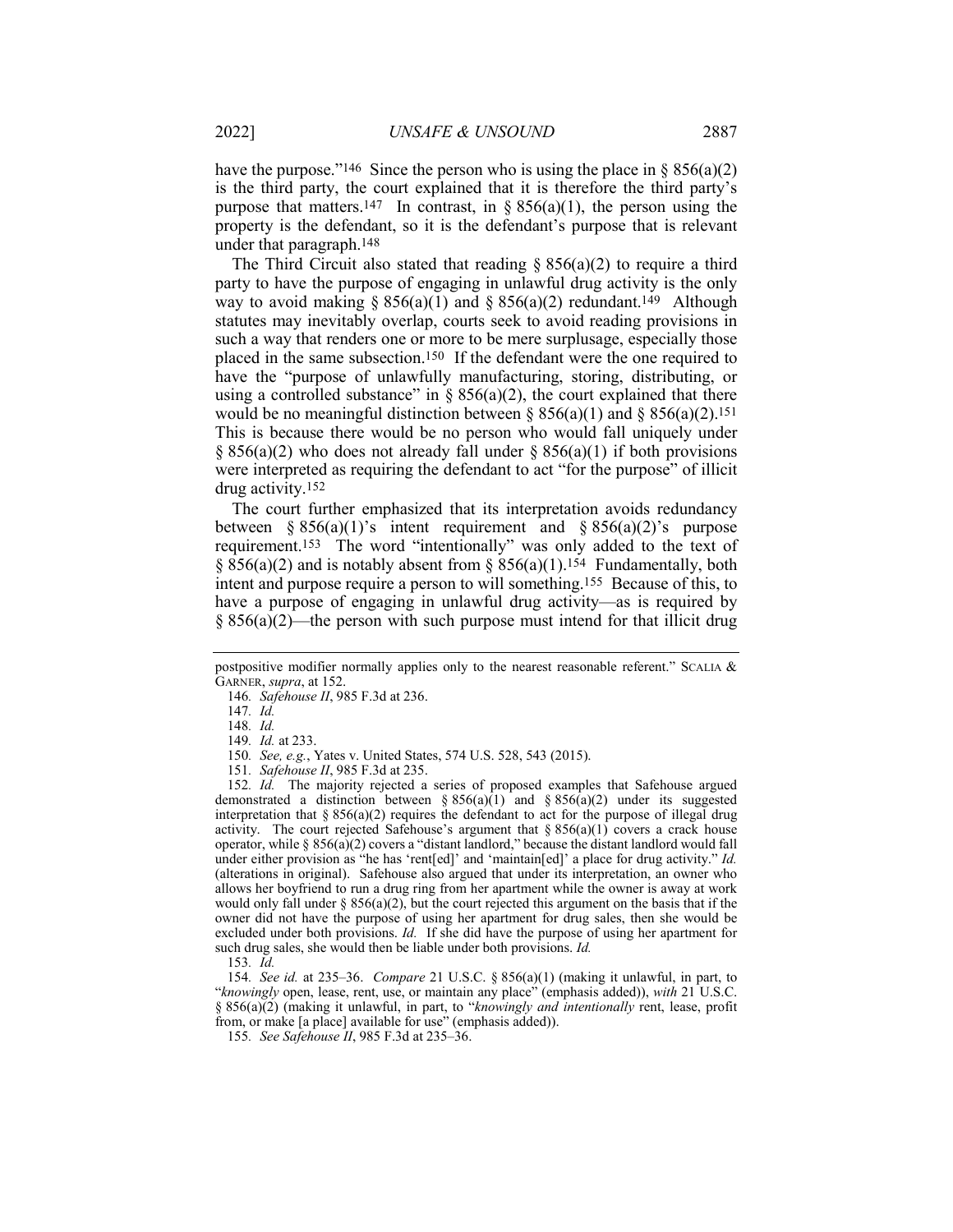activity to occur.<sup>156</sup> According to the Third Circuit, if  $\S$  856(a)(2) requires the defendant have the intent for drug activity to occur at the place (i.e., the purpose requirement applies to the defendant), then the defendant would have to both "*intentionally*" make a place available for use and intend that the place be used for the "*purpose*" of unlawfully using drugs.157 If this were the case, then  $\S 856(a)(2)$ 's two volitional requirements—intent and purpose—would be redundant because "[o]ne cannot have a purpose of unlawful drug activity without intending that activity."158 But if the purpose requirement in  $\S 856(a)(2)$  applies to a third-party visitor—as the Third Circuit holds—then the defendant has the intent requirement, while the third party has the purpose requirement, saving the two words from redundancy and giving meaning to every word in the provision.159 This interpretation, the Third Circuit explained, is also supported by other circuits that have analyzed the statute.

#### *b. Circuit Court Support*

The Third Circuit identified six other circuits that read the two subsections in  $\S 856(a)$  in the same manner, explaining that not only have these circuits interpreted the statute the same way, but no circuit has held otherwise.160 The *Safehouse II* majority acknowledged that no circuit has been confronted with applying the statute to a safe injection site and that all the other circuit cases instead involved rather egregious drug activity, often with the close involvement of the defendant.161 Though the factual circumstances in those cases are different than one involving a supervised injection site, the Third Circuit found this difference irrelevant for purposes of statutory interpretation because the other circuits that previously analyzed the statute "recognize[d] the textual difference between the defendant's own purpose under paragraph  $(a)(1)$  and the third party's purpose under  $(a)(2)$ ."<sup>162</sup>

The court refused to look at legislative history, determining that the text itself unambiguously assigns the purpose requirement to the third party, and therefore found it unnecessary to try to parse through Congress's intent.163 The court also found it unnecessary to use the rule of lenity,<sup>164</sup> as the statute is "clear enough, not 'grievously ambiguous,'" after employing the traditional tools of statutory construction.165

<sup>156</sup>*. Id.* at 236.

<sup>157</sup>*. Id.* (emphasis added).

<sup>158</sup>*. Id.* at 235–36 (explaining that "the intent requirement would make no sense layered on top of requiring the defendant to have the purpose," but that it is logical "to require the defendant's intent on top of the *third party's* purpose").

<sup>159</sup>*. See id.* at 236.

<sup>160</sup>*. Id.* (listing cases from the Second, Fifth, Seventh, Eighth, Ninth, and Tenth Circuit Courts of Appeals).

<sup>161</sup>*. Id.*; *see also supra* Part I.B.

<sup>162</sup>*. Safehouse II*, 985 F.3d at 236.

<sup>163</sup>*. Id.* at 238–39.

<sup>164.</sup> For a discussion of the rule of lenity, see *infra* note 253 and accompanying text.

<sup>165</sup>*. Safehouse II*, 985 F.3d at 236 (quoting United States v. Castleman, 572 U.S. 157, 173 (2014)).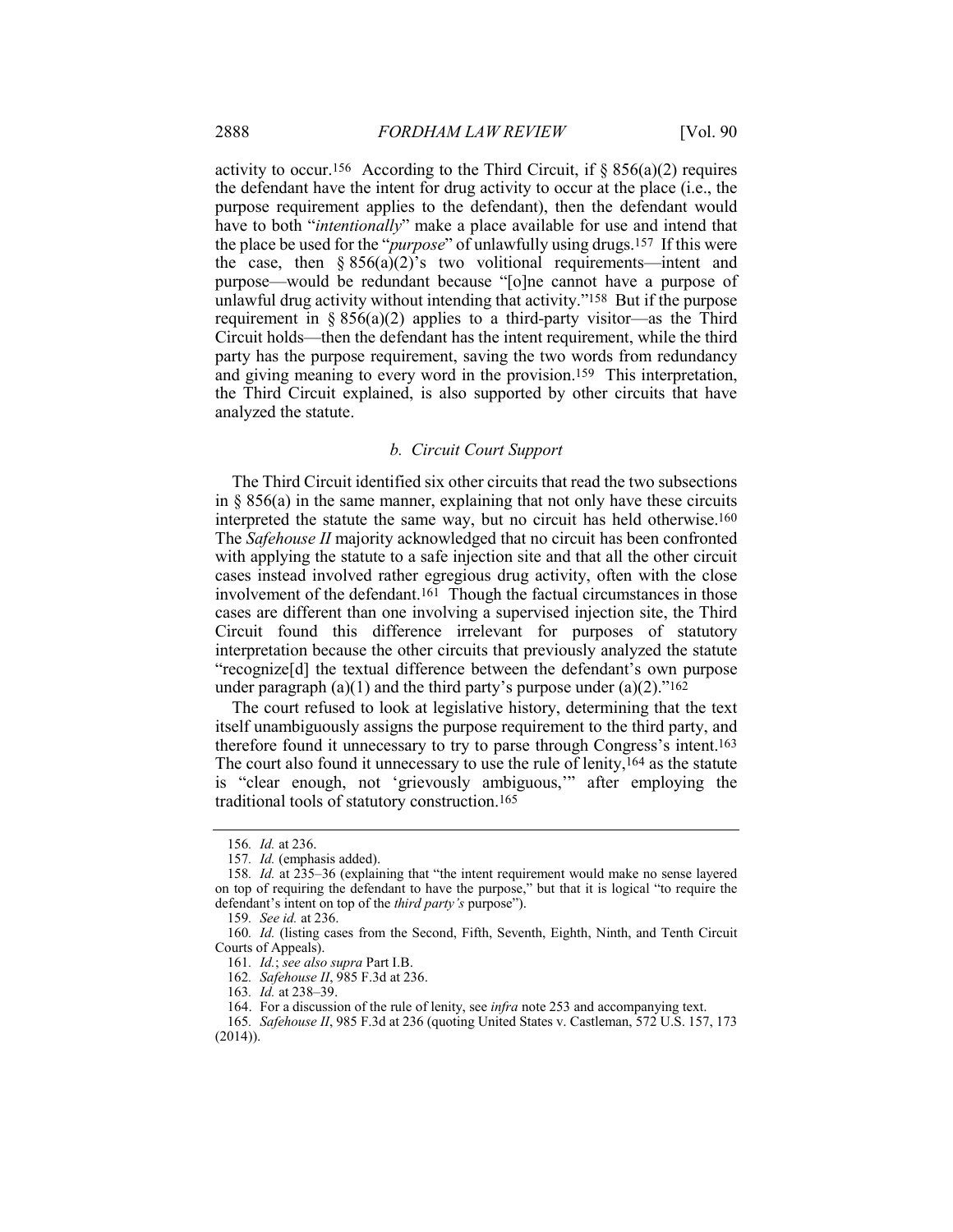After concluding that  $\S 856(a)(2)$ 's purpose requirement refers to a third party, the Third Circuit went on to address whether, under this interpretation of the statute, Safehouse's operation of a supervised injection site would violate  $§ 856(a)(2)$ .

#### 2. Supervised Injection Sites Violate § 856(a)(2)

This section details the *Safehouse II* majority's reasoning for concluding that, since under  $\S 856(a)(2)$  it is a third party who must have the purpose that drug activity occurs, Safehouse's planned consumption room would violate the crack house statute.

After conducting its statutory interpretation, the court turned to whether visitors to Safehouse's consumption room would satisfy the purpose requirement and ultimately concluded that they would.166 The Third Circuit, agreeing with the district court167 and the other circuit courts,168 determined that the third party must have a "significant purpose" of drug activity in order to violate the statute.169 In support of this determination, the court first explained that since § 856(a)(2) states that a third party must act "for *the* purpose"—and not *a* purpose—of drug activity occurring, in deciding whether a defendant has violated the statute, the third party's purpose of drug activity taking place must be more than "merely incidental."<sup>170</sup> However, the court made clear that the third party's purpose need not be the sole purpose,171 first, because a person is capable of having multiple purposes at once, and second, because Congress chose not to write "for the sole purpose" in the text of  $\S 856(a)(2)$  despite having done so in other statutes.<sup>172</sup> Thus, for Safehouse to be liable under  $\S 856(a)(2)$ , it is not necessary that Safehouse's visitors go to Safehouse with the sole motivation of using drugs.173 Because the Third Circuit found that a third party's purpose must lie somewhere between "sole" and "incidental," the court agreed with the district court and other circuits in concluding that a third party must act with a significant purpose of engaging in drug activity to violate the statute.174

Though the court acknowledged that some visitors might go to Safehouse for services other than using the consumption room, the court stated that the "main attraction" of a supervised injection site is the opportunity to use drugs

<sup>166</sup>*. Id.* at 237–38.

<sup>167</sup>*. Safehouse I*, 408 F. Supp. 3d 583, 607–08 (E.D. Pa. 2019), *rev'd*, 985 F.3d 225 (3d Cir. 2021), *cert. denied*, 142 S. Ct. 345 (2021).

<sup>168</sup>*. See, e.g.*, United States v. Russell, 595 F.3d 633, 643 (6th Cir. 2010); United States v. Soto-Silva, 129 F.3d 340, 342, 347 (5th Cir. 1997).

<sup>169</sup>*. Safehouse II*, 985 F.3d at 237.

<sup>170</sup>*. Id.* (quoting United States v. Lancaster, 968 F.2d 1250, 1253 (D.C. Cir. 1992)).

<sup>171</sup>*. Id.*

<sup>172</sup>*. Id.* (referencing 18 U.S.C. § 48(d)(2)(B), 15 U.S.C. § 62, and 17 U.S.C. § 120(d)(1) as examples of Congress writing the phrase "for the sole purpose" in a statutory provision). 173*. See id.*

<sup>174</sup>*. See id.* The court also stated that a person can have multiple significant purposes and still be held liable under the statute if one of those significant purposes is to use drugs at the facility. *Id.* at 237–38.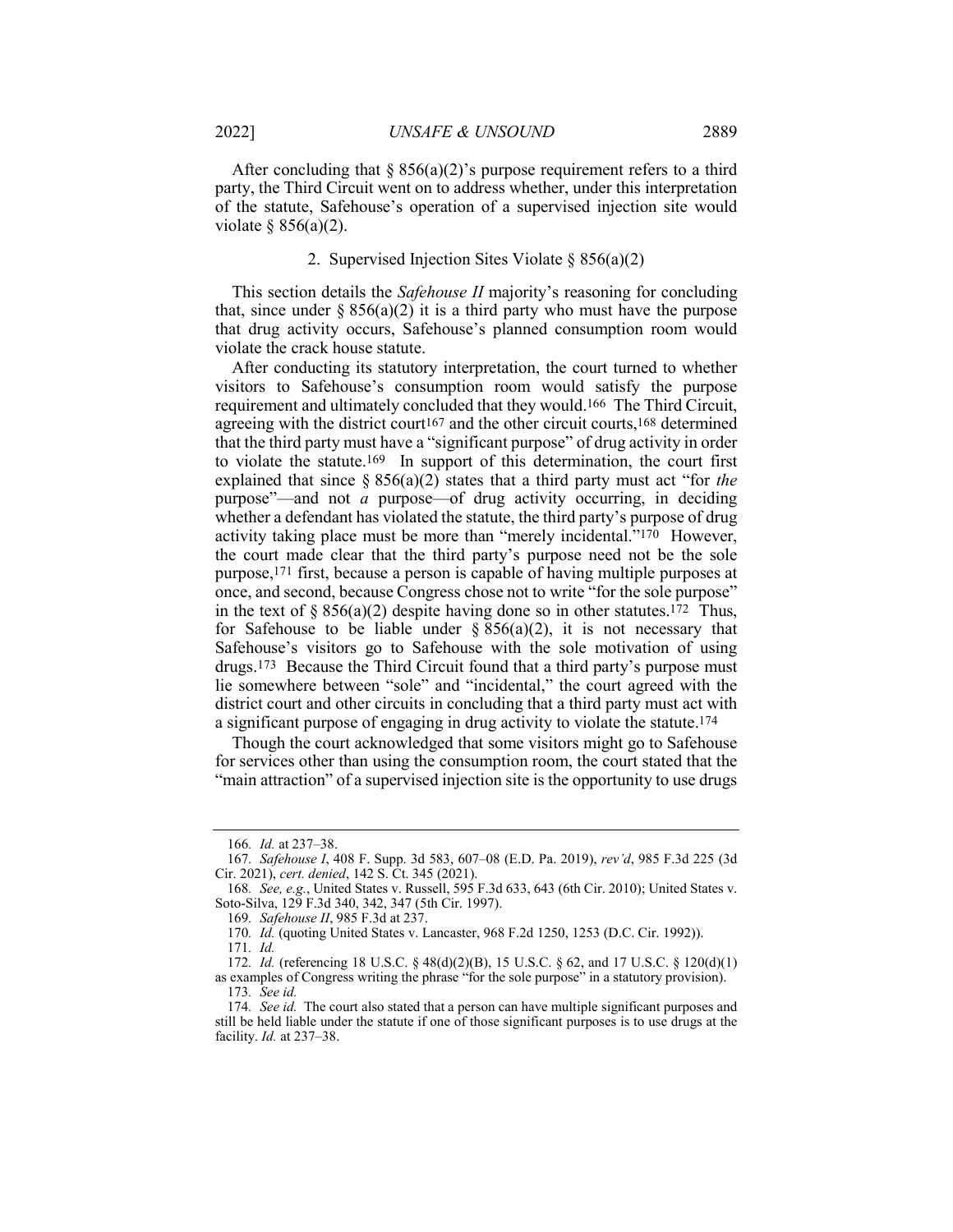at the facility.175 The majority reasoned that many of Safehouse's other services and offerings revolve around visitors' drug use, including access to clean syringes, overdose-reversal agents, and counseling.176 From this, the Third Circuit concluded that when a person visits a safe injection site to prevent a drug overdose, "that reason is bound up with the significant purpose of doing drugs," satisfying the statutory requirement.177

The majority rejected counterarguments that its reading was too broad and would target activity outside the intended purpose of the statute. Specifically, the majority rejected the contention that its interpretation would "punish parents for housing their drug-addicted children, or homeless shelters for housing known drug users," explaining that in such examples, the third party "use[s] these places to eat, sleep, and bathe."<sup>178</sup> This would make the third party's "drug use in homes or shelters . . . incidental to living there," in contrast with the visitors to Safehouse, whose drug use would "be a significant purpose of their visit."179

Even if  $\S 856(a)(2)$ 's purpose requirement applied to the defendant and not to a third party, the court explained that supervised injection sites would nevertheless violate the statute because they have a significant purpose of visitors using drugs.180 While Safehouse argued that it had several purposes, including stopping overdoses, providing medical care, and preventing disease,181 the Third Circuit reiterated that a defendant can have multiple purposes at once, and a significant purpose of a safe injection site is to have its visitors use drugs.182 Supervised injection sites, including Safehouse, expect visitors to bring pre-obtained drugs with them to use in the facility, and the sites offer visitors advice on how to ingest these drugs safely, supply visitors with clean syringes, and provide fentanyl strips to test the drugs.183 Additionally, the court stressed that "motive is distinct from mens rea" and though Safehouse's intentions may be admirable, this does not insulate them from liability under  $\S 856(a)(2)$ .<sup>184</sup>

#### *B. Not So Fast: Opposition to the Third Circuit's Interpretation*

Though the *Safehouse II* majority reads the crack house statute as outlawing supervised injection sites, the dissenting opinion and the district court's opinion interpret the statute differently.185 This section examines the view that supervised injection sites do not fall under the statute's purview.

<sup>175</sup>*. Id.*

<sup>176</sup>*. See id.* at 237–38.

<sup>177</sup>*. Id.* at 238.

<sup>178</sup>*. Id.*

<sup>179</sup>*. Id.*

<sup>180</sup>*. See id.*

<sup>181</sup>*. See* Brief of Appellees Safehouse and José Benitez, *supra* note 135, at 1.

<sup>182</sup>*. See Safehouse II*, 985 F.3d at 238.

<sup>183</sup>*. Id.*

<sup>184</sup>*. Id.* (providing other examples of well-intentioned individuals who would still be guilty of crimes, such as a child stealing bread to feed his family being guilty of theft or a son assisting his terminally ill parent in ending her life being guilty of murder).

<sup>185</sup>*. See id.* at 243 (Roth, J., dissenting in part and dissenting in judgment).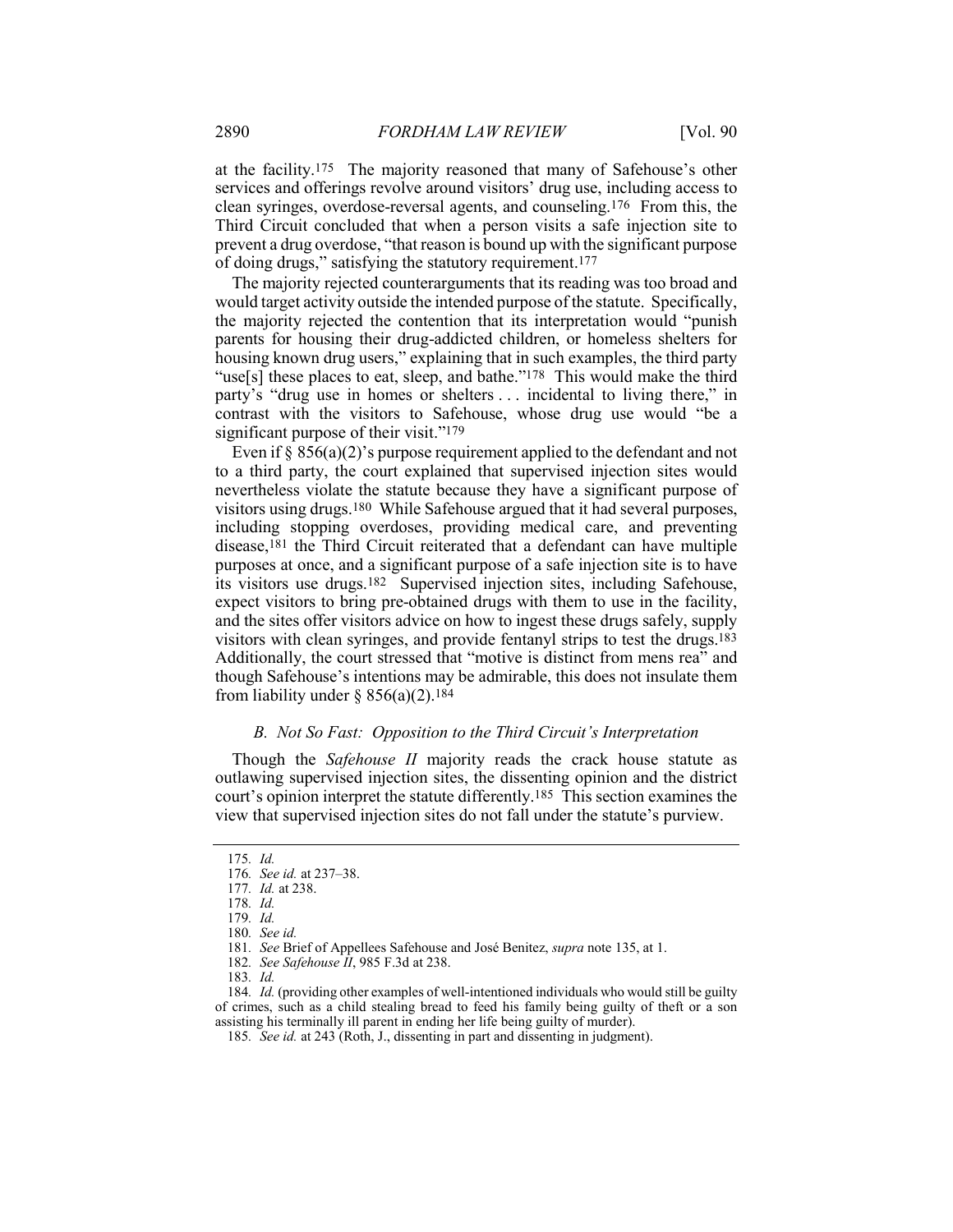#### 1. The Purpose Requirement Refers to the Defendant

In contrast with the Third Circuit's interpretation that  $\S 856(a)(2)$ 's purpose requirement refers to a third party's purpose of drug activity,186 others contend that it refers to the defendant's purpose187 or to the purpose of the place where the drug activity is occurring.188 This section outlines the view that § 856(a)(2)'s purpose requirement refers to the *defendant's purpose* of facilitating drug use.

#### *a. Textual Support*

Proponents of this view argue that, on its face,  $\S 856(a)(2)$  reads most naturally as requiring the defendant to have the purpose that others use the property for unlawful drug activities. As the Third Circuit admits, there is no third party named in  $\S 856(a)(2)$ 's text.<sup>189</sup> Therefore, proponents argue that to predicate a defendant's criminal liability "on the 'purpose' of a third party who is neither named nor described in the statute" is exceptionally unusual.190 This broad reading of the statute is even more odd, proponents explain, because it "criminalizes otherwise innocent conduct—here, lawfully making your property 'available for use'" based on this unnamed third party's "subjective thoughts."191

Additionally, proponents claim that  $\S 856(a)(2)$ 's grammatical construction suggests that the defendant is the one who must possess the "purpose" of having illegal drug activity occur.<sup>192</sup> The "grammar canon" provides that words should be read in accordance with the meaning that proper grammar and usage would assign them.<sup>193</sup> In § 856(a)(2), the phrase "for the purpose of" modifies the preceding set of verbs: "rent, lease, profit from, or make available for use."194 As noted in *Safehouse I*, the subject of

<sup>186</sup>*. See supra* Part II.A.1.

<sup>187</sup>*. See Safehouse I*, 408 F. Supp. 3d 583, 592 (E.D. Pa. 2019), *rev'd*, 985 F.3d 225 (3d Cir. 2021), *cert. denied*, 142 S. Ct. 345 (2021).

<sup>188</sup>*. See* Brief of Appellees Safehouse and José Benitez, *supra* note 135, at 23. Safehouse argued that the relevant purpose in  $\S 856(a)(2)$  is the purpose for which the "place" in question is used, which can be determined by looking at both the purpose of the owner and the "operation of and physical functions within the facility." *Id.*; *see also Safehouse I*, 408 F. Supp. 3d at 595. This does not necessarily mean the same thing as the purpose of the defendant, but as the district court explained, the difference is negligible. *See* discussion *infra* note 195. Thus, this Note largely treats these arguments as one.

<sup>189</sup>*. See Safehouse II*, 985 F.3d at 234.

<sup>190</sup>*. See id.* at 243 (Roth, J., dissenting in part and dissenting in judgment). In her dissent, Judge Roth notes that it is rare, if not unheard of, for a statute to have a defendant's liability turn on the mental state of a third party: "I know of no statute, other than section  $856(a)(2)$ , in which the 'purpose' of an unnamed third party would be the factor that determines the mens rea necessary for a defendant to violate the statute." *Id.* at 245.

<sup>191</sup>*. Id.* at 245 (quoting 21 U.S.C. § 856(a)(2)).

<sup>192</sup>*. See, e.g.*, *Safehouse I*, 408 Supp. 3d at 597.

<sup>193.</sup> SCALIA & GARNER, *supra* note 145, at 140.

<sup>194</sup>*. Safehouse I*, 408 F. Supp. 3d at 597.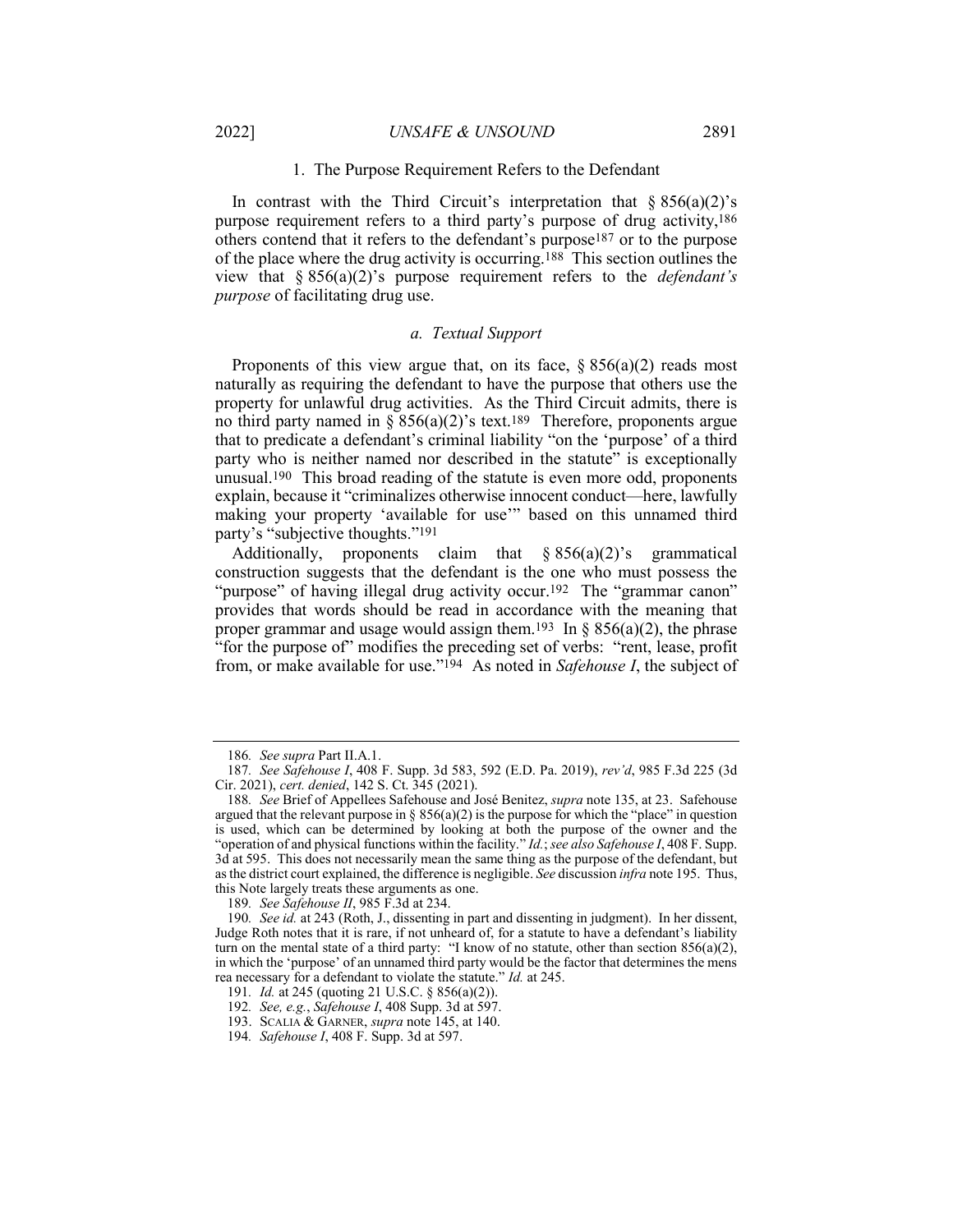these verbs is the defendant who is charged with violating the statute.195 Since it is the defendant who performs these verbs, and the purpose requirement is modifying those verbs that the defendant must perform, it is the defendant who must act "for the purpose of" illicit drug activity, not a third party.196

Supporters of this interpretation also compare the language of  $\S 856(a)(1)$ and  $\S 856(a)(2)$  to reinforce their reading. Looking at the text and structure of both subsections together, proponents note that there are numerous similarities between the two. Both §  $856(a)(1)$  and §  $856(a)(2)$  have the same subject: "any person."<sup>197</sup> Both have a knowledge requirement— "knowingly" or "knowingly and intentionally"—followed by a group of verbs and a direct object—"place."198 Notably, both subsections conclude with the same "for the purpose of" clause barring illicit drug activity.<sup>199</sup> Proponents argue that the similarities between  $\S 856(a)(1)$  and  $\S 856(a)(2)$ should not be read to mean different things in each provision, as this would violate established rules of statutory construction, specifically the presumption of consistent usage.200 The presumption of consistent usage directs those interpreting a text's language to presume that words or phrases used in different parts of the same statute have the same meaning in each part.201 It is especially relevant when two statutory provisions containing the same language are closely related to each other,  $202$  as in § 856(a)(1) and  $§ 856(a)(2)$ . Because courts universally agree that the "for the purpose of" language in §  $856(a)(1)$  refers to the defendant's purpose,  $203$  proponents argue that it therefore makes little sense for this identical language to be read differently in §  $856(a)(2)$ .<sup>204</sup>

Supporters of this view also argue that reading  $\S 856(a)(2)$ 's purpose requirement to apply to the defendant does not make it impermissibly redundant of § 856(a)(1), contrary to the Third Circuit's interpretation.<sup>205</sup> The district court, for instance, explained that  $\S 856(a)(1)$  refers to a

<sup>195</sup>*. Id.* While Safehouse asked the district court to read "for the purpose of" as modifying "the place" instead of the defendant's actions, the court explained that "a place does not carry an inherent purpose separate from a person's intentions for its use," and therefore, though "purpose" should modify the defendant's acts, the distinction in essence makes no difference because the purpose of the place and the defendant would be identical. *Id.* at 597 n.18.

<sup>196</sup>*. Id.* at 597.

<sup>197.</sup> The district court noted that the subject of both paragraphs in § 856(a) is identified in the text of § 856(b), which establishes the criminal penalties for "[a]ny person who violates subsection (a)." *Id.* at 595 (quoting 21 U.S.C. § 856(b)).

<sup>198</sup>*. Id.*

<sup>199</sup>*. Id.*

<sup>200</sup>*. See id.*; *see also Safehouse II*, 985 F.3d 225, 245 (3d Cir.) (Roth, J., dissenting in part and dissenting in judgment), *cert. denied*, 142 S. Ct. 345 (2021).

<sup>201</sup>*. See* SCALIA & GARNER, *supra* note 145, at 170 ("A word or phrase is presumed to bear the same meaning throughout a text; a material variation in terms suggests a variation in meaning.").

<sup>202</sup>*. See* Anita S. Krishnakumar, *Cracking the Whole Code Rule*, 96 N.Y.U. L. REV. 76, 121, 147–48 (2021).

<sup>203</sup>*. See supra* text accompanying notes 126–36.

<sup>204</sup>*. See Safehouse I*, 408 F. Supp. 3d at 595–96.

<sup>205</sup>*. See Safehouse II*, 985 F.3d at 235.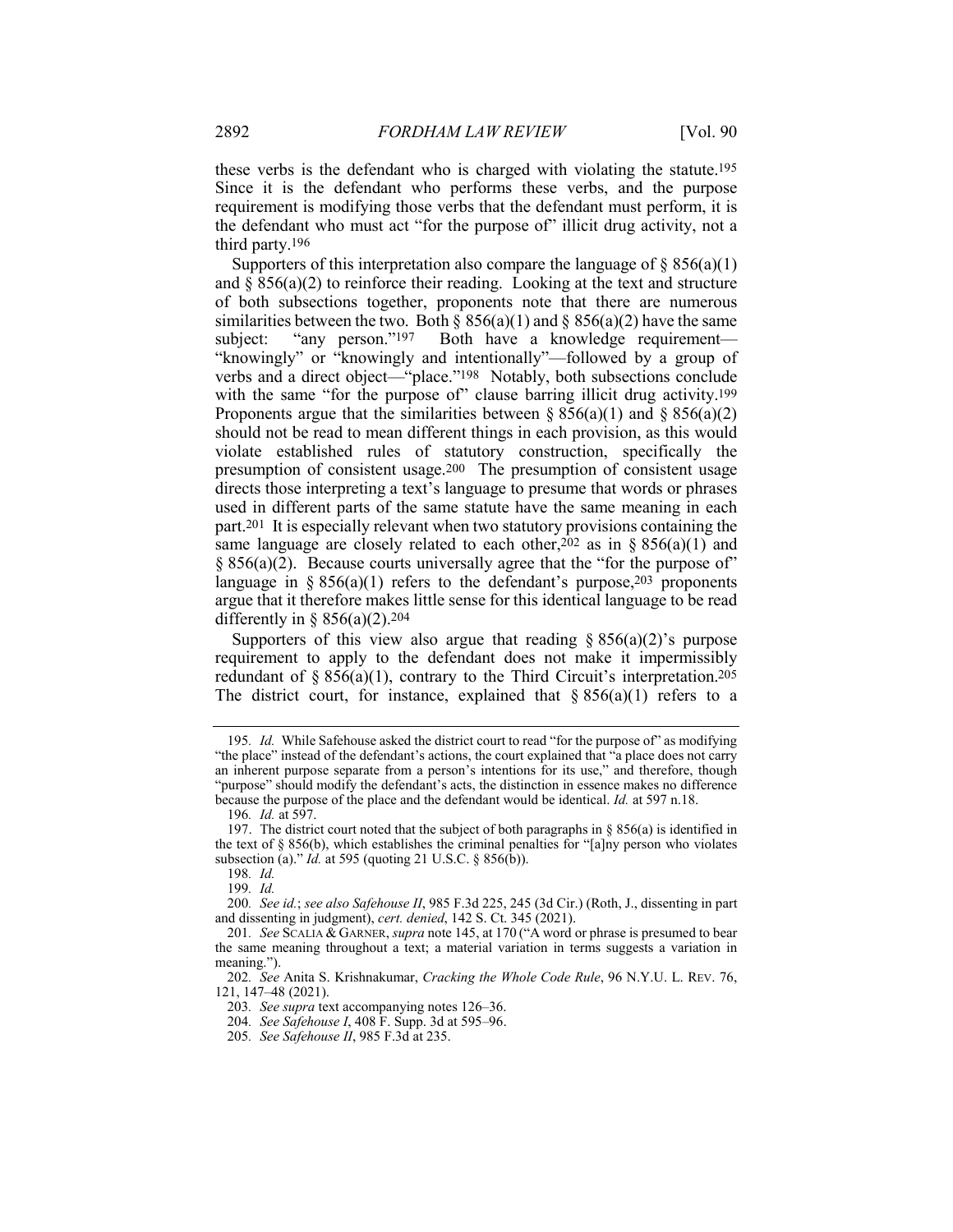defendant using his property for his *own* drug activity, while § 856(a)(2) refers to a defendant who makes his property available for the purpose of others engaging in such illegal drug activity.206 The difference, according to the court, is that under  $\S 856(a)(2)$ , the defendant need not be personally involved in the drug activity but must still have an illicit intention for others to partake in that activity on the defendant's property.207

The *Safehouse II* dissent found the provisions to be distinct from each other because each has different actus reus requirements,  $208$  with § 856(a)(1) having only one actus reus element—"open, lease, rent, use, or maintain any place"<sup>209</sup>—while § 856(a)(2) has two<sup>210—"</sup>manage or control any place" and "rent, lease, profit from, or make available for use."211 According to the dissent, under this interpretation, "a rave operator who encourages drug dealers to attend events in order to increase attendance" could be liable under  $\S 856(a)(2)$ , but not under  $\S 856(a)(1)$ .<sup>212</sup>

Thus, under these readings,  $\S 856(a)(1)$  is aimed at individuals who are "the non-owner operator of the property," while  $\S 856(a)(2)$  targets those who are "typically the owner landlord or manager" of the property.<sup>213</sup> Following this approach,  $\S 856(a)(1)$  should be read to apply to defendants who "rent, lease, or use" a place for the defendant's own purpose of engaging in drug activity, while  $\S 856(a)(2)$  should be read to apply to the defendant who provides a place for use with the purpose that others engage in drug activity at that place, such as a crack house operator.

#### *b. Questioning Other Circuits*

Those who disagree with the majority's interpretation in *Safehouse II* assert that the court relied on improper precedent to support its reading of the statute. For instance, proponents argue that the cases the Third Circuit invoked involve egregious and rampant drug activity taking place on the defendants' properties and focus on defendants who encourage drug distribution or drug activity.214 On the contrary, supervised injection sites

<sup>206</sup>*. Safehouse I*, 408 F. Supp. 3d at 600.

<sup>207</sup>*. Id.*

<sup>208</sup>*. Safehouse II*, 985 F.3d at 247 (Roth, J., dissenting in part and dissenting in judgment). Though there is no single definition, the actus reus of a crime is the voluntary act or omission composing "the physical or external" part of a crime that accompanies the mental element, the mens rea. *See* JOSHUA DRESSLER, UNDERSTANDING CRIMINAL LAW 83 (8th ed. 2018).

<sup>209.</sup> 21 U.S.C. § 856(a)(1).

<sup>210</sup>*. Safehouse II*, 985 F.3d at 247 (Roth, J., dissenting in part and dissenting in judgment).

<sup>211.</sup> 21 U.S.C. § 856(a)(2).

<sup>212</sup>*. Safehouse II*, 985 F.3d at 247.

<sup>213.</sup> Appellees Safehouse & José Benitez's Petition for Rehearing En Banc at 7–8, *Safehouse II*, 985 F.3d 225 (3d Cir. 2021) (No. 20-1422).

<sup>214.</sup> Brief of Appellees Safehouse and José Benitez, *supra* note 135, at 24–25, 36 (explaining that the particular scenarios in the cases cited by the government on appeal, specifically the "drug motel" in *Chen*, the "cocaine-and-car dealership" in *Tamez*, and the "drug-fueled music festival" in *Tebeau*, all involve "properties rife with drug dealing activity from which the defendant reaped substantial financial benefits" and thus are distinguishable from Safehouse's activities).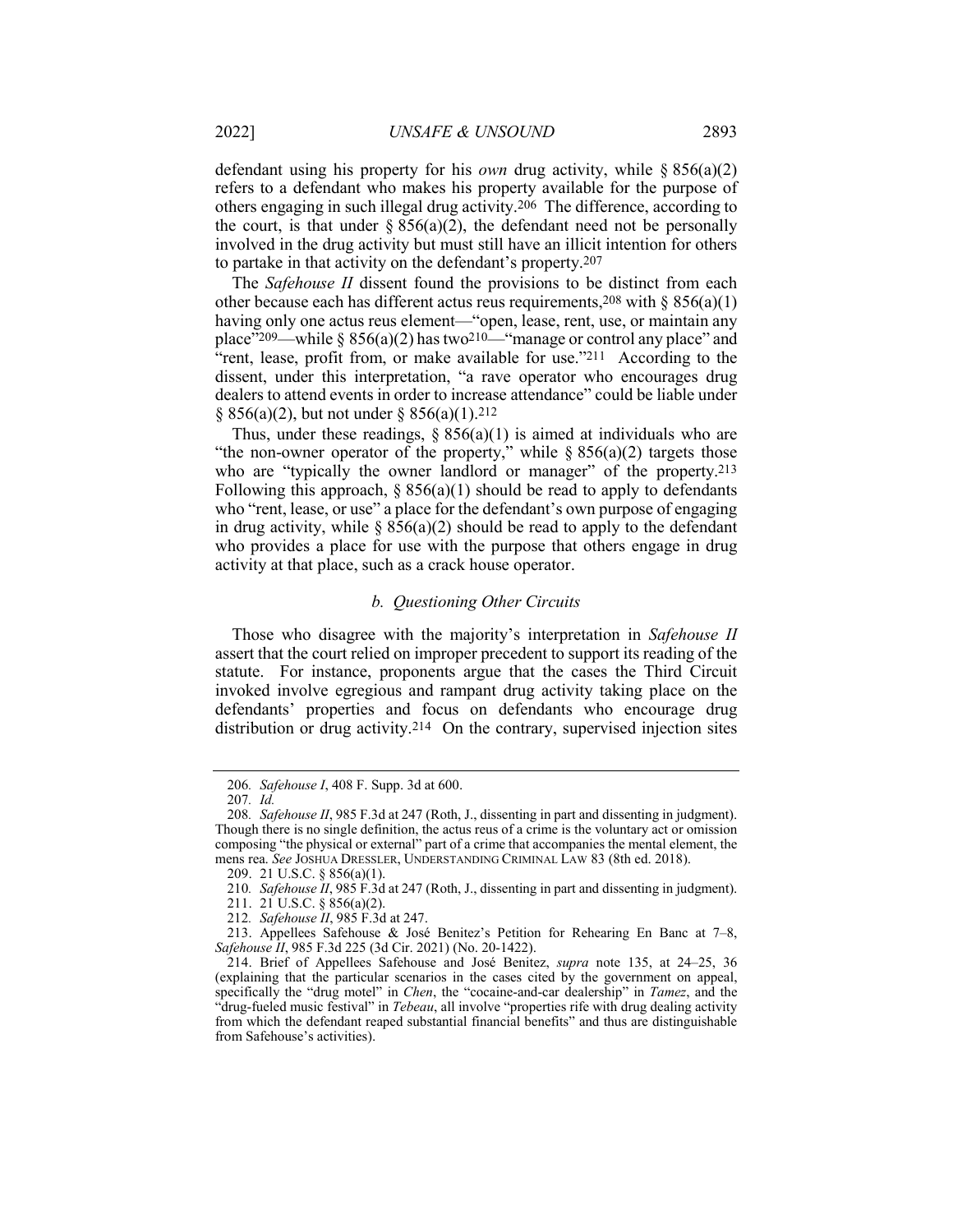are "medical and public health facilit[ies]" that bear no resemblance to the defendants in those cases.215 They therefore claim that the cases relied on by the Third Circuit are not sufficiently analogous to be relevant in analyzing the conduct of supervised injection sites under  $\S 856(a)(2)$ .

Additionally, the court in *Safehouse I* and the dissent in *Safehouse II* state that the other circuits, in interpreting the statute, improperly rely on *United States v. Chen* as the basis for reading § 856(a)(2)'s purpose requirement as referring to a third party's purpose.216 First, they note that the *Chen* court did not explain its jump from the conclusion that the only actor who partakes in drug activity under  $\S$  856(a)(2) is a third party to the subsequent conclusion that the *defendant* therefore need not have an illicit *purpose* of such drug activity occurring.217 The *Chen* court explained that the combination of the words "knowingly" and "for the purpose of" indicate that, under  $\S 856(a)(1)$ , it is the defendant's purpose that is relevant.218 The court cited sixteen other federal statutes in which the combination of "knowingly" and "for the purpose of" clearly refers to the purpose of the defendant as support for its reading of § 856(a)(1).<sup>219</sup> However, the district court stated that the Fifth Circuit gives no justification for why this same reasoning does not extend to conclude that the purpose requirement in  $\S 856(a)(2)$  also refers to the defendant,220 since the same combination of "knowingly" and "for the purpose of" is also present in §  $856(a)(2).^{221}$  Though the additional word "intentionally" immediately follows "knowingly" in  $\S 856(a)(2)$ —unlike in  $§ 856(a)(1)$ —the court explains that the inclusion of this additional mental state in  $\S 856(a)(2)$  is no reason to read the combination differently than in § 856(a)(1) and is especially no justification for reading § 856(a)(2) in such a way that lowers the mental state required for conviction.222

Further, the *Chen* court applied the 1986 version of the statute, when the only overlap between  $\S 856(a)(1)$  and  $\S 856(a)(2)$  was the phrase "for the purpose of,"223 which, according to the *Safehouse II* dissent, the *Chen* court

<sup>215</sup>*. See id.* at 24–25.

<sup>216</sup>*. See Safehouse I*, 408 F. Supp. 3d 583, 598–601 (E.D. Pa. 2019), *rev'd*, 985 F.3d 225 (3d Cir. 2021), *cert. denied*, 142 S. Ct. 345 (2021); *see also Safehouse II*, 985 F.3d at 246 (Roth, J., dissenting in part and dissenting in judgment) (citing cases from the Second, Seventh, Eighth, and Ninth Circuit Courts of Appeals).

<sup>217</sup>*. See Safehouse I*, 408 F. Supp. 3d at 598–99; *see also Safehouse II*, 985 F.3d at 246 (Roth, J., dissenting in part and dissenting in judgment).

<sup>218.</sup> United States v. Chen, 913 F.2d 183, 190 (5th Cir. 1990).

<sup>219</sup>*. Id.* at 190 n.9.

<sup>220</sup>*. See Safehouse I*, 408 F. Supp. 3d at 598–99.

<sup>221.</sup> 21 U.S.C. § 856(a)(2) (reading in part: "*knowingly* and intentionally rent, lease, profit from, or make available for use . . . the place *for the purpose of*" illicit drug activity (emphasis added)).

<sup>222</sup>*. See Safehouse I*, 408 F. Supp. 3d at 598.

<sup>223.</sup> Anti-Drug Abuse Act of 1986, Pub. L. No. 99-570, § 1841(a), 100 Stat. 3207, 3207-52 (codified as amended at 21 U.S.C. § 856(a)). The 1986 version made it unlawful to

<sup>(1)</sup> knowingly open or maintain any place for the purpose of manufacturing, distributing, or using any controlled substance;

<sup>(2)</sup> manage or control any building, room, or enclosure, either as an owner, lessee, agent employee, or mortgagee, and knowingly and intentionally rent, lease, or make available for use, with or without compensation, the building, room, or enclosure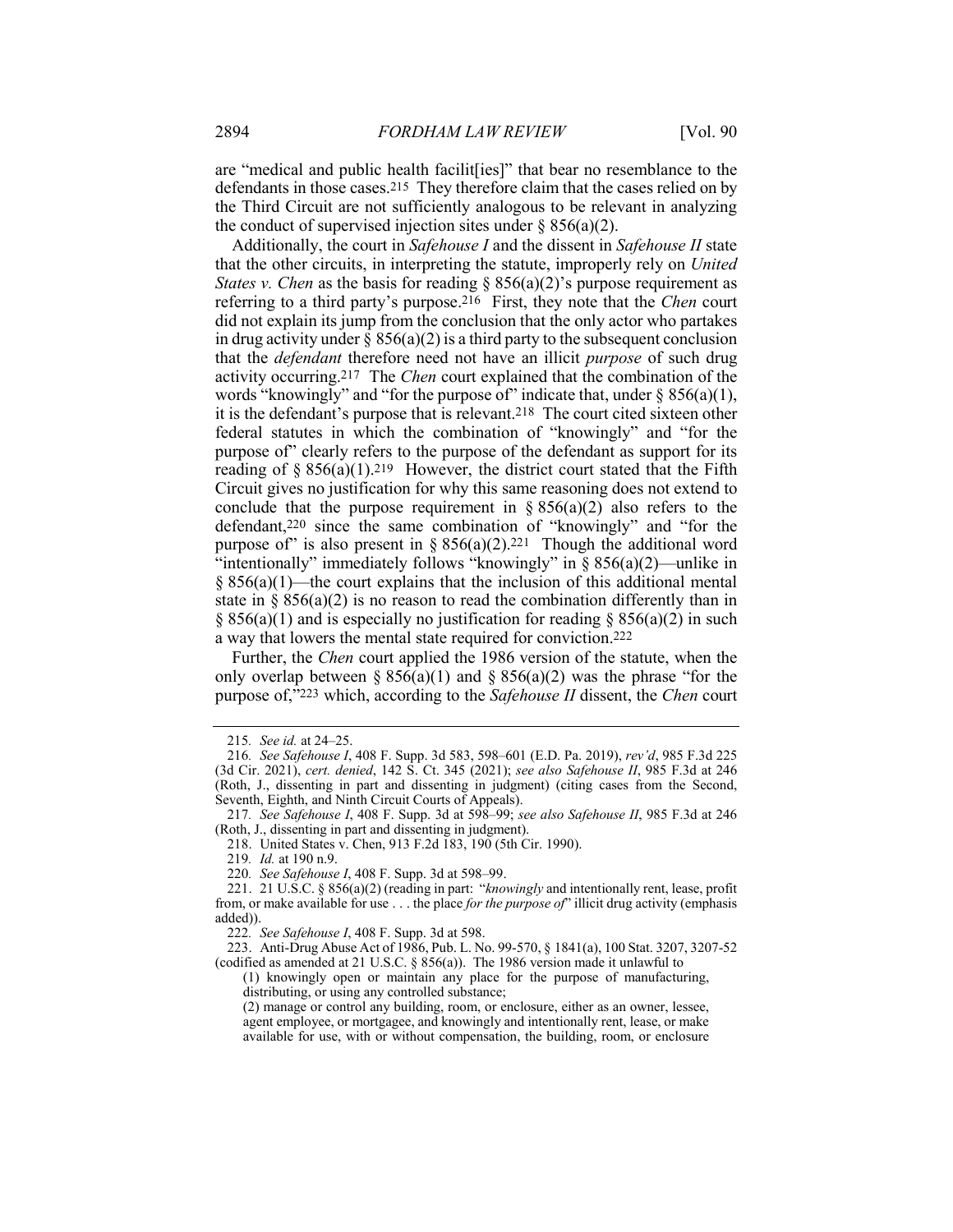improperly read to have a different meaning in each subsection.224 Moreover, because the decision in *Chen* was rendered more than ten years before the statute's current version was enacted, the Fifth Circuit could not look at the elucidating statements, made by Congress during the amendment process in 2003, as to what the text of § 856(a) actually means.225 While the Fifth Circuit could only apply the then current text, the district court found a bigger issue with the willingness of other courts to follow *Chen* despite clear statements from Congress that show its analysis is counter to the statute's purpose.226

#### *c. Legislative History and Intent*

Proponents of interpreting the statute to exclude supervised injection sites also claim that the statute's legislative history and intent bolster their interpretation and disprove the Third Circuit's reading. First, they contend that Congress did not contemplate supervised injection sites when enacting or amending the statute. The district court in the Eastern District of Pennsylvania conducted a search of Congress's records to determine whether Congress wrote the statute with supervised injection sites in mind, finding just one reference to supervised injection sites that was specifically in the context of stopping the spread of HIV.227 The court also searched medical literature for "safe injection sites" prior to the statute's most recent amendment to determine whether the facilities were within public consciousness at the time of legislating.228 Though there were references to such facilities prior to 2003, none were related to reducing opioid addiction, which indicates, according to the court, that the activities of a supervised injection site like Safehouse cannot fall within the statute's reach.229

Additionally, proponents of this view cite the statute's legislative history as support for the interpretation that  $\S 856(a)(2)$ 's purpose requirement refers to the defendant's purpose of facilitating drug activity and not a third party's purpose of engaging in drug activity. For instance, proponents cite statements that then Senator Joe Biden230 made while introducing the amendments to § 856(a) in 2003, saying, "Let me be clear. Neither current law nor my bill seeks to punish a promoter for the behavior of their

for the purpose of unlawfully manufacturing, storing, distributing, or using a controlled substance.

*Id.*

<sup>224</sup>*. See Safehouse II*, 985 F.3d 225, 247 (3d Cir.) (Roth, J., dissenting in part and dissenting in judgment), *cert. denied*, 142 S. Ct. 345 (2021).

<sup>225</sup>*. Safehouse I*, 408 F. Supp. 3d at 601–04.

<sup>226</sup>*. See id.* at 601–03.

<sup>227</sup>*. See id.* at 615.

<sup>228.</sup> The district court searched PubMed, a medical literature database maintained by the National Library of Medicine and the National Institutes of Health in collaboration with the National Center for Biotechnology Information. *Id.*

<sup>229</sup>*. Id.* at 615–16.

<sup>230.</sup> Then Senator Biden was a sponsor of the Illicit Drug Anti-Proliferation Act of 2003 which originally contained the 2003 amendment. *See* Kreit, *supra* note 57, at 430–31.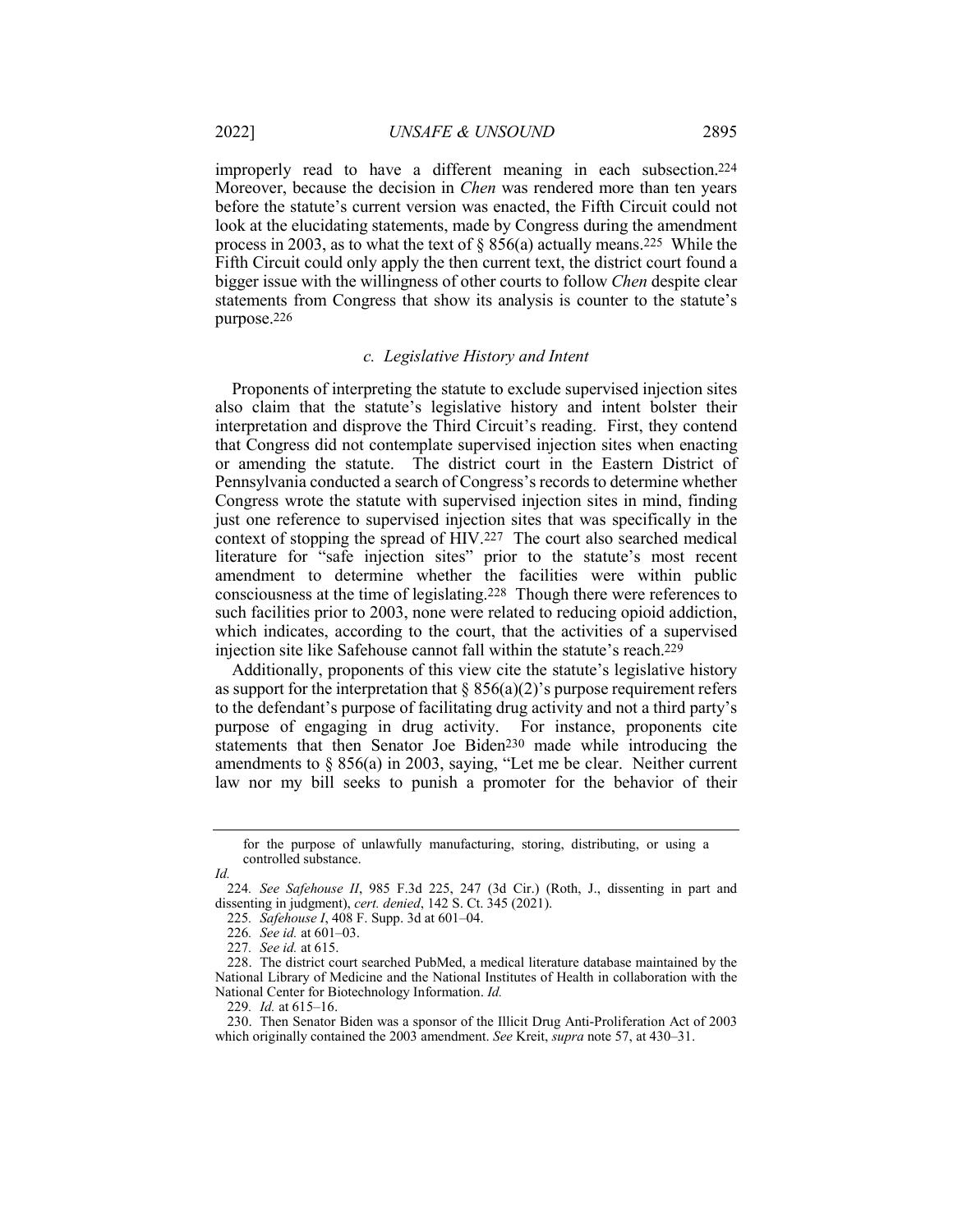patrons."231 According to Judge Jane Richards Roth's dissent in *Safehouse II*, this statement, along with then Senator Biden's remark that the "bill would help in the prosecution of rogue promoters who not only know that there is drug use at their event but also hold the event for the purpose of illegal drug use or distribution,"232 shows that the statute is focused on the mental state of the defendant, not a third party.233 Further, Judge Gerald A. McHugh in *Safehouse I* pointed to another statement that then Senator Biden made before the vote on the conference report, in which Biden said that the "bill is aimed at the defendant's *predatory behavior*, regardless of the type of drug or the particular place in which it is being used or distributed,"234 indicating to Judge McHugh that Congress, in expanding the statute in 2003, was concerned with the defendant's intention, not a third party's intention.235

Safehouse and its supporters also argue that the legislative history provides evidence that the statute targets actors who facilitate or encourage drug use, not supervised injection sites that seek to reduce drug use and overdoses. While introducing the proposed amendment, Senator Chuck Grassley, a cosponsor, commented that the changes to the statute were an effort to "update our laws so they can continue to be used effectively against drug dealers who are pushing drugs on our kids."236 He also emphasized that the legislation targets events used as a "cover" for drug use and transactions, even citing drug reduction efforts as an example of conduct that would be inconsistent with criminal intent under the statute.237 Proponents who argue that supervised injection sites do not fall under the crack house statute's reach thus cite this legislative history as evidence that the Third Circuit misread the statute and expanded criminal liability beyond promoters of drug activity to reach medical and health intervention services, such as supervised injection sites, contrary to what they say the legislative history suggests.238

#### *d. Consequences*

Those who read  $\S 856(a)(2)$ 's purpose requirement as applying to the defendant's purpose support this interpretation by citing several "absurd" consequences they say would result from a contrary interpretation. Judge Roth, in her *Safehouse II* dissent, illustrated this interpretation by providing a series of hypothetical situations.239 For instance, she explained that under

232*. Id.*

<sup>231.</sup> 149 CONG. REC. 1847 (2003).

<sup>233</sup>*. See Safehouse II*, 985 F.3d 225, 245 (3d Cir.) (Roth, J., dissenting in part and dissenting in judgment), *cert. denied*, 142 S. Ct. 345 (2021).

<sup>234.</sup> 149 CONG. REC. 9383 (2003) (emphasis added).

<sup>235</sup>*. See Safehouse I*, 408 F. Supp. 3d 583, 612 (E.D. Pa. 2019), *rev'd*, 985 F.3d 225 (3d Cir. 2021), *cert. denied*, 142 S. Ct. 345 (2021).

<sup>236.</sup> 149 CONG. REC. 1848 (2003).

<sup>237</sup>*. Id.* at 1848–49.

<sup>238.</sup> Petition for a Writ of Certiorari at 21–22, Safehouse v. U.S. Dep't of Just., 142 S. Ct. 345 (2021) (No. 21-276).

<sup>239</sup>*. Safehouse II*, 985 F.3d 225, 244, 247–49 (3d Cir.) (Roth, J., dissenting in part and dissenting in judgment), *cert. denied*, 142 S. Ct. 345 (2021).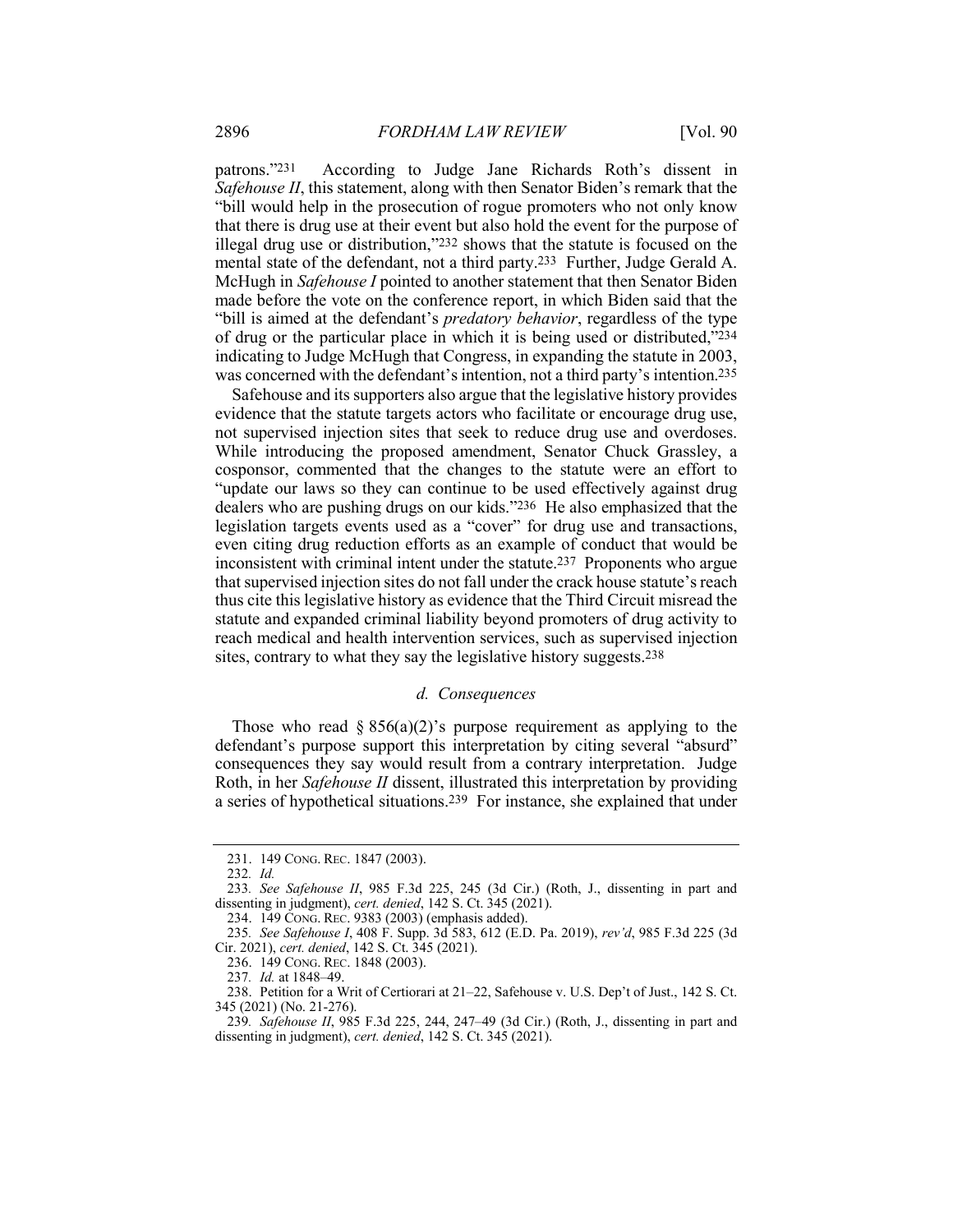the majority's interpretation, a parent who lets their "drug-addicted adult son" live with them in order to monitor his drug use and prevent him from overdosing could be held liable under  $\S 856(a)(2)$ . 240 This is because the son (the third party) would be using the place in question (the home) for a significant purpose of engaging in unlawful drug activity.241 The majority claimed that the hypothetical parent would not fall under  $\S 856(a)(2)'s$ purview because the son's drug use is merely incidental to his other purpose of using the place for shelter.242 Judge Roth countered that the majority's "incidental purpose" differentiation does not protect its reading of the statute from inherently absurd results.243 In claiming that the son's drug use would be incidental to his purpose of shelter, the majority, according to Judge Roth,

assumes the child's motivation, when the son's primary purpose could be to consume drugs in a place where there is a lower risk of overdosing.244 The parents in question could therefore still be convicted under  $\S 856(a)(2)$ , a "result [that] is far afield from the crack houses and raves targeted by the statute."245

Judge Roth also stated that the Third Circuit's interpretation of the statute effectively outlaws a safe injection site's services indoors, but would oddly allow the same services to be provided outside with no consequences.246 She explained that because the government asserts that the word "place" in the statute refers to real property,247 offering individuals medical advice, clean syringes, and overdose-reversal agents would be legal in nearly every other context under the statute, such as outdoors or even in a "mobile van."248 This is because, under the majority's interpretation, the defendant would not be providing a relevant "place,"249 meaning the statute would be inapplicable.250 Judge Roth added that police and emergency medical services (EMS) already provide the care that Safehouse seeks to offer, the only difference being that "[i]nstead of patrolling the streets for users who have overdosed, Safehouse wants to save lives *indoors*."251 According to

245*. Id.*

247*. See Safehouse II*, 985 F.3d at 249 (Roth, J., dissenting in part and dissenting in judgment) (citing Transcript of Oral Argument at 36–39, *Safehouse II*, 985 F.3d 225 (2021) (No. 20–1422)).

248*. See* Brief of Appellees Safehouse and José Benitez, *supra* note 135, at 40.

249*. See* 21 U.S.C. § 856(a)(2) (making it unlawful for a person to "manage or control any *place* . . . and knowingly and intentionally . . . make available for use . . . the *place* for the purpose of unlawfully . . . using a controlled substance") (emphasis added).

250*. See* Brief of Appellees Safehouse and José Benitez, *supra* note 135, at 40 (noting that the government does not dispute the legality of these actions outdoors).

251*. Safehouse II*, 985 F.3d at 244 (Roth, J., dissenting in part and dissenting in judgment).

<sup>240</sup>*. Id.* at 247.

<sup>241</sup>*. See id.* at 248.

<sup>242</sup>*. Id.* at 238 (majority opinion).

<sup>243</sup>*. Id.* at 247 (Roth, J., dissenting in part and dissenting in judgment).

<sup>244</sup>*. Id.* at 248 ("If the son could not do drugs there, would he still move in? Alternatively, the son might already have a home (or be indifferent to being homeless) but begrudgingly accepted his parents' invitation to move in with them because he shared their concern about overdosing.").

<sup>246</sup>*. See id.* at 249; *see also* Brief of Appellees Safehouse and José Benitez, *supra* note 135, at 40.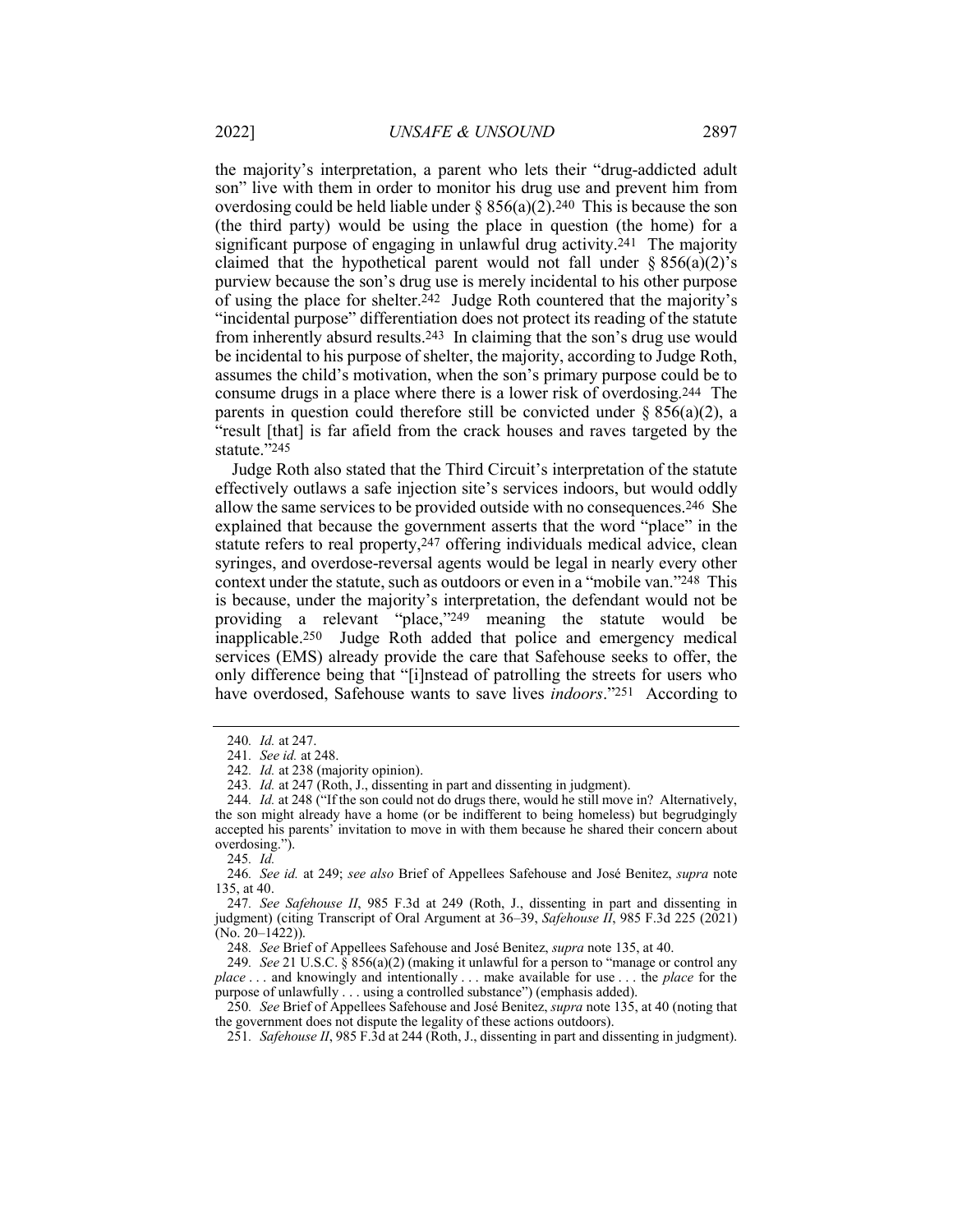proponents of this view, this distinction provides support for interpreting the provision's purpose requirement to refer to the defendant's purpose and not a third party's.252

These examples are also used to support the position that the rule of lenity253 is appropriate to consider in interpreting the statute. Because reading the statute's purpose requirement to apply to a third party's purpose and not the defendant's could subject parents of children addicted to drugs or operators of homeless shelters to criminal liability254—punishable by up to twenty years in prison, for instance255—Safehouse cites the rule of lenity as additional support for interpreting the statute to apply to the defendant256 and for ultimately concluding that, under this interpretation, supervised injection sites do not violate the statute.

#### 2. Supervised Injection Sites Do Not Violate the Statute

After establishing that the statute's purpose requirement refers to the defendant, those who read the statute narrowly next determine that supervised injection sites do not possess the purpose required by the statute. In doing so, they first define what making a place available "for the purpose of unlawfully . . . using a controlled substance" means in order to determine whether supervised injection sites violate §  $856(a)(2)$ .<sup>257</sup>

Those who read the statute narrowly generally agree with the *Safehouse II* majority that a person may have more than one purpose and still violate the statute.258 In *Safehouse I*, Judge McHugh noted that requiring a defendant's purpose of unlawful drug use to be his *sole* purpose would mean the statute "would fail to reach rave promoters who encourage dancing *and* drugs and

255. 21 U.S.C. § 856(b).

<sup>252</sup>*. See* Brief of Appellees Safehouse and José Benitez, *supra* note 135, at 40 ("It cannot be that Safehouse itself, as well as its leadership and personnel, would commit a 20-year felony unless it insists that a person leave the safety of its shelter . . . at the very moment when access to lifesaving medical supervision and care is most critical . . . .").

<sup>253.</sup> The rule of lenity is a tool of statutory interpretation that "requires a court to resolve statutory ambiguity in favor of a criminal defendant, or to strictly construe the statute against the state." David S. Romantz, *Reconstructing the Rule of Lenity*, 40 CARDOZO L. REV. 523, 524 (2018); *see also* SCALIA & GARNER, *supra* note 145, at 296 ("Ambiguity in a statute defining a crime or imposing a penalty should be resolved in the defendant's favor.").

<sup>254</sup>*. See Safehouse II*, 985 F.3d at 248–49 (Roth, J., dissenting in part and dissenting in judgment) (adding that under the majority's interpretation of the statute, operators of homeless shelters who know that clients would use drugs on their property can be held criminally liable under the statute).

<sup>256</sup>*. See* Brief of Appellees Safehouse and José Benitez, *supra* note 135, at 47. The district court did "not rely on the rule of lenity as the basis for [its] decision" that the statute should be read narrowly but did state that principles such as the separation of powers—which underlies the rule of lenity—do "carry substantial weight." *Safehouse I*, 408 F. Supp. 3d 583, 617–18 (E.D. Pa. 2019), *rev'd*, 985 F.3d 225 (3d Cir. 2021), *cert. denied*, 142 S. Ct. 345 (2021).

<sup>257.</sup> 21 U.S.C. § 856(a)(2).

<sup>258</sup>*. See Safehouse I*, 408 F. Supp. 3d at 607; *Safehouse II*, 985 F.3d at 251 (Roth, J., dissenting in part and dissenting in judgment); *see also Safehouse II*, 985 F.3d at 237 (majority opinion).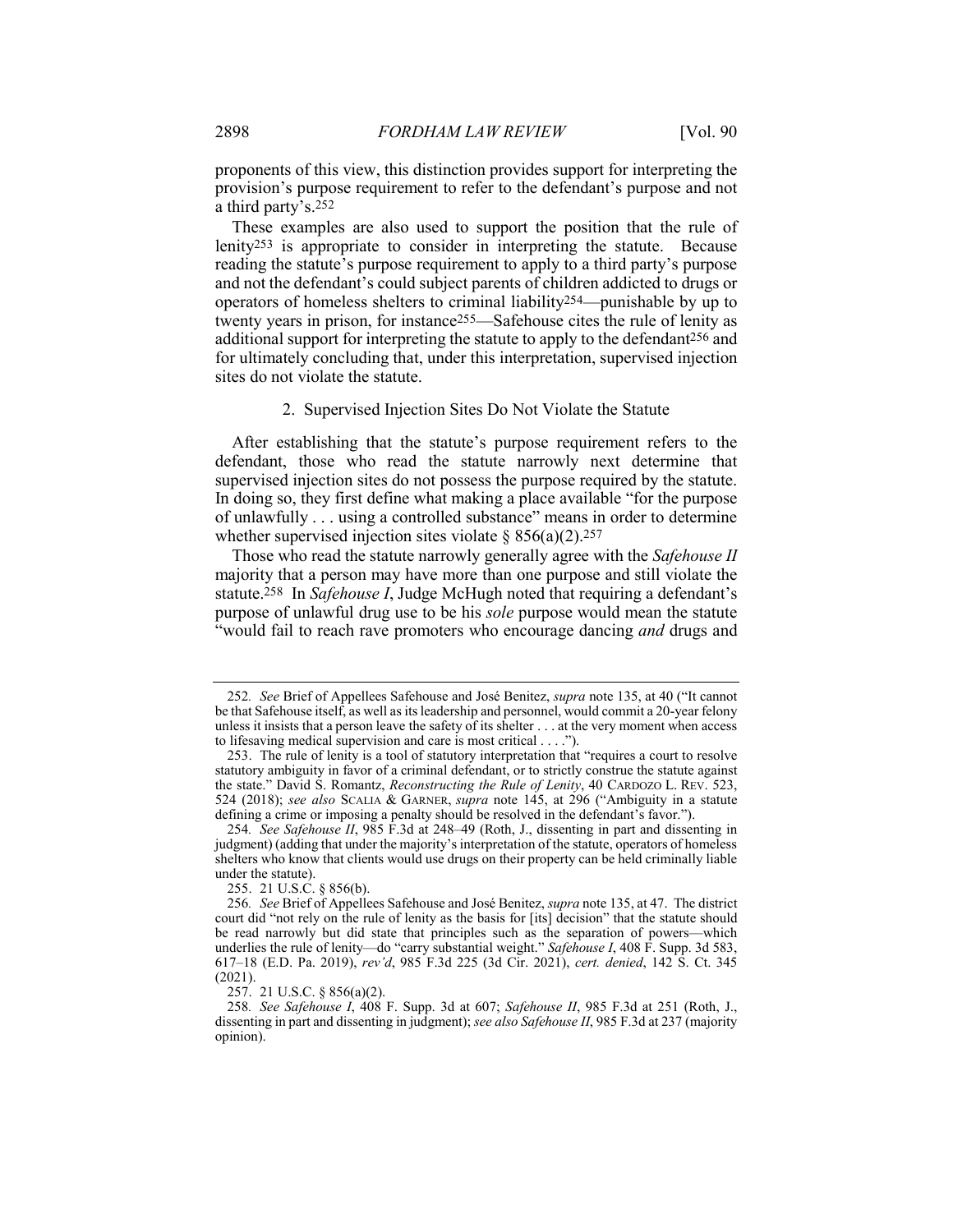crack house operators who live in the house *and* use it as a crack house."259 He clarified that while the defendant's purpose of unlawful drug use need not be his only purpose, it must nevertheless be a "significant" or "primary" purpose, citing as evidence the fact that the government acknowledged that an incidental purpose would be insufficient and the fact that the view is consistent with other courts' interpretations.260

Turning to whether the statute's purpose requirement prohibits the actions of supervised injection sites, proponents of a narrow reading state that the defendant must have a significant purpose of facilitating drug activity to violate  $\S 856(a)(2)$ . 261 In support of this interpretation, Judge McHugh first explained that definitionally, "a purpose is something one seeks to advance, 'something set up as an object or end to be attained.'"262 He then wrote that the legislative history "indicates that the statute targets exploitive behavior like that of crack house operators, rave promoters, and others creating spaces to facilitate drug use and access to drugs," who all have a common goal of "enabling drug use and supporting the market for unlawful drugs."263

Those who agree with this reading contend that supervised injection sites do not violate the statute, as their purpose is to *combat* drug abuse, prevent overdoses, and provide medical services to visitors, not to promote unlawful drug use.264 Both Judge McHugh in *Safehouse I* and Judge Roth in her *Safehouse II* dissent detailed Safehouse's proposed efforts to not only stop drug overdoses—such as by administering overdose-reversal agents and offering fentanyl test strips to visitors—but also to encourage visitors to enter rehabilitation programs by offering referrals to social services and treatment facilities.265 Further, Judge Roth pointed out that visitors at supervised injection sites like Safehouse do not need to use drugs to enter and use other services.266 By offering medical intervention services to all visitors and encouraging those who do use drugs to seek treatment, proponents conclude that, contrary to the Third Circuit's holding in *Safehouse II*, supervised

<sup>259</sup>*. Safehouse I*, 408 F. Supp. 3d at 607.

<sup>260</sup>*. Id.* at 607–08.

<sup>261</sup>*. Id.* at 614 (stating that to possess the required purpose under the statute, a defendant must have a "significant purpose<sup>[]</sup> to facilitate, rather than reduce, unlawful drug use"); *Safehouse II*, 985 F.3d at 251 (Roth, J., dissenting in part and dissenting in judgment) (explaining that a defendant must be "motivated at least in part by a desire for unlawful drug activity to occur" in order to have "acted with the requisite purpose under" the statute).

<sup>262</sup>*. Safehouse I*, 408 F. Supp. 3d at 609 (citing dictionary definitions of the word "purpose").

<sup>263</sup>*. Id.* at 613–14. For a discussion of the legislative history cited in support of this view, see *supra* Part II.B.1.c.

<sup>264</sup>*. See Safehouse I*, 408 F. Supp. 3d at 613–14; *Safehouse II*, 985 F.3d at 252 (Roth, J., dissenting in part and dissenting in judgment). In her dissent, Judge Roth also explains that even if Safehouse's purpose is to encourage drug use, it still does not violate the statute because, under federal law, "using a controlled substance" is not unlawful, possession is. *Safehouse II*, 985 F.3d at 253.

<sup>265</sup>*. Safehouse I*, 408 F. Supp. 3d at 614; *Safehouse II*, 985 F.3d at 251–52 (Roth, J., dissenting in part and dissenting in judgment).

<sup>266</sup>*. Safehouse II*, 985 F.3d at 244 (Roth, J., dissenting in part and dissenting in judgment).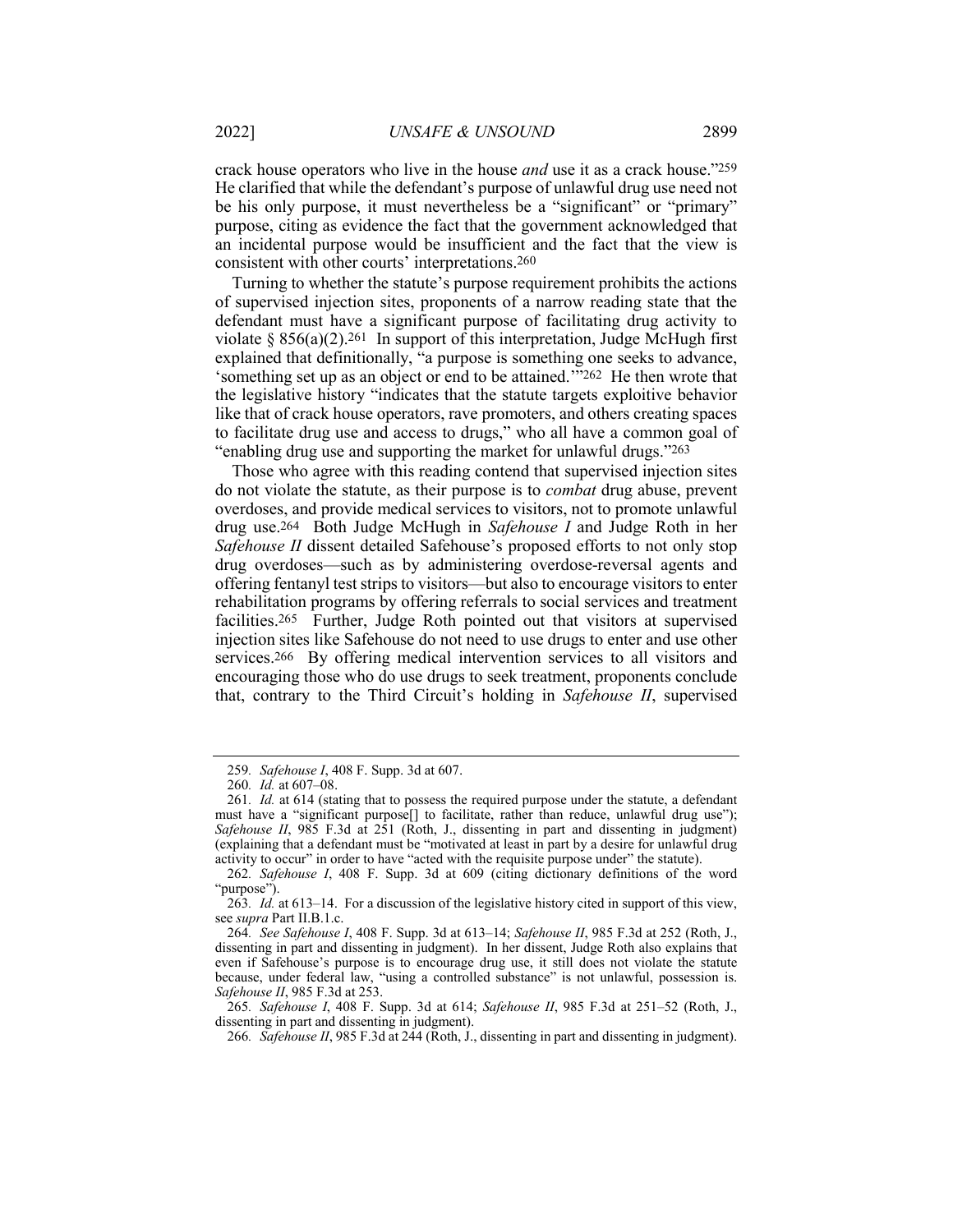injection sites do not have the significant purpose of facilitating drug use that is required to violate the statute.

#### III. THE CASE FOR SUPERVISED INJECTION SITES UNDER THE CRACK HOUSE STATUTE

While the *Safehouse II* opinion is limited to the Third Circuit, the decision and its reasoning could have far-reaching implications for the future of supervised injection sites in the United States. In July 2021, mere months after the Third Circuit rendered its decision, Rhode Island became the first state to authorize the creation of supervised injection facilities—called harm prevention centers—contingent on the support of local communities.267 In November 2021, New York City opened two supervised injection sites in Manhattan, becoming the first city in the United States to have sites in operation.268 Other localities are still considering and pushing for similar bills, though they have yet to begin running any supervised injection sites.<sup>269</sup>

Though the Third Circuit's interpretation of the statute confirmed what some scholars speculated could occur should a court hear a challenge to a supervised injection site,<sup>270</sup> contrary interpretations from Judge McHugh in *Safehouse I* and Judge Roth in the *Safehouse II* dissent draw attention to the statute's problems and cast doubt on whether the Third Circuit's interpretation of the statute is sound. Ultimately, the power to resolve whether the crack house statute applies to supervised injection sites lies in the legislative hands of Congress.271 In the meantime, however, courts cannot shirk their responsibility to interpret the statute as cases come before them. Opening supervised injection sites and other harm reduction policies are becoming increasingly popular proposals to reduce the devastating consequences of the current overdose crisis in the United States,272 making future cases against supervised injection sites a likely reality.273 Moreover,

<sup>267.</sup> 23 R.I. GEN. LAWS § 23-12.10-1 (2022).

<sup>268</sup>*. See* Jeffery C. Mays & Andy Newman, *Nation's First Supervised Drug-Injection Sites Open in New York*, N.Y. TIMES (Nov. 30, 2021), https://www.nytimes.com/2021/11/30/ nyregion/supervised-injection-sites-nyc.html [https://perma.cc/YWW9-SX7P].

<sup>269</sup>*. See* sources cited *supra* note 20.

<sup>270</sup>*. See* Beletsky et al., *supra* note 19, at 234.

<sup>271.</sup> U.S. CONST. art. 1, §§ 1, 8.

<sup>272</sup>*. See* Brian Mann, *Overdose Deaths Are So High That the Biden Team Is Embracing Ideas Once Seen as Taboo*, NPR (Oct. 27, 2021, 5:56 PM), https://www.npr.org/2021/10/27/ 1049245787/biden-hhs-tackle-drug-overdose-deaths [https://perma.cc/8ZNE-KSC6].

<sup>273</sup>*. See, e.g.*, Press Release, U.S. Att'y's Off., Statement from U.S. Attorney Lelling Regarding Drug Injection Sites (Oct. 3, 2019), https://www.justice.gov/usao-ma/pr/statementus-attorney-lelling-regarding-drug-injection-sites [https://perma.cc/77RZ-8AE8] (stating that "efforts to open injection facilities, including here in Massachusetts, will be met with federal enforcement"). Although the Biden administration seems unlikely to use the crack house statute to target other supervised injection sites, there is no guarantee that future administrations will not follow the approach of the Trump administration's Department of Justice, which chose to prosecute Safehouse. *See* Mann, *supra* note 272.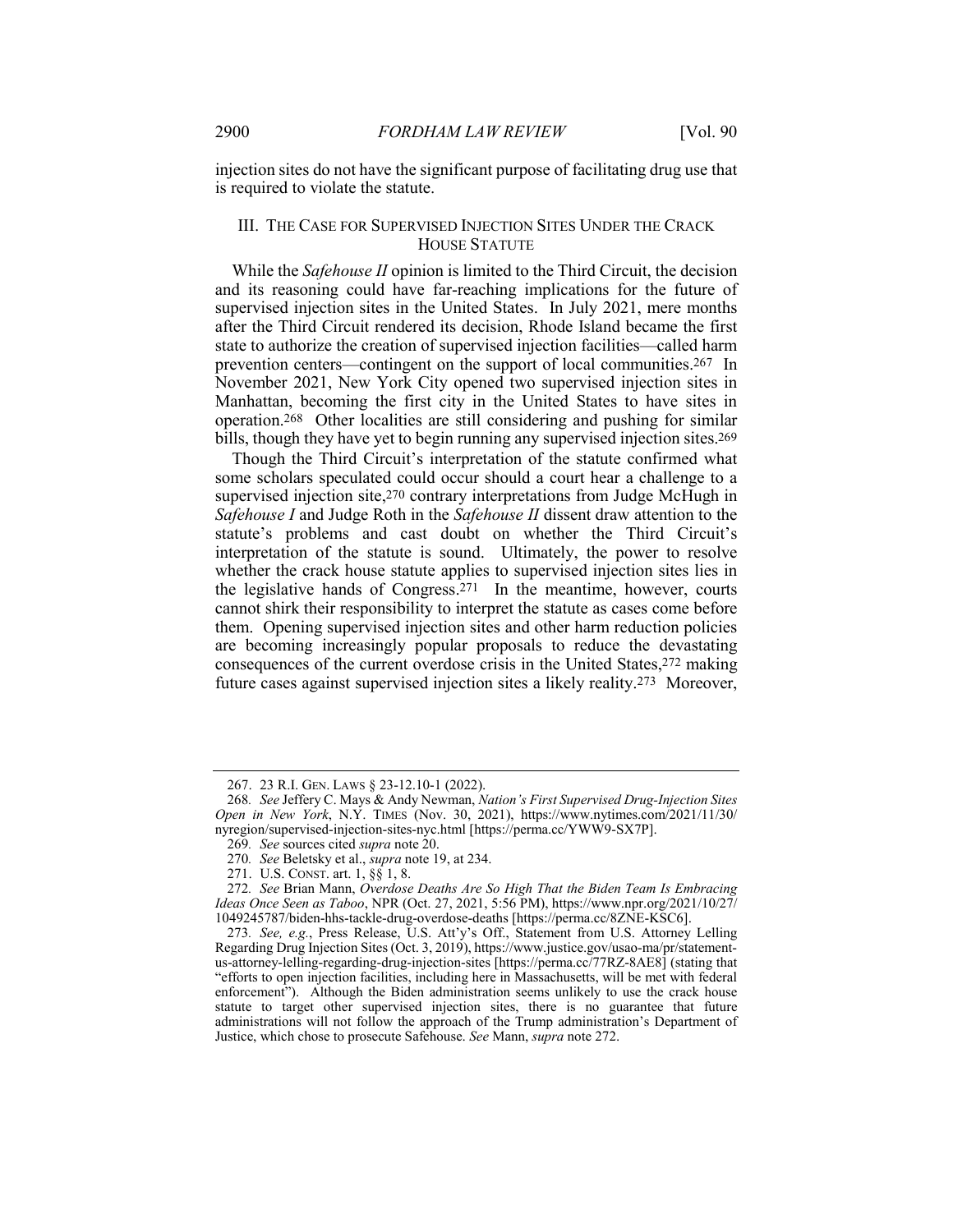the lives of thousands, if not millions, of Americans may depend on the very real consequences of the interpretation.274

When evaluating the legality of a supervised injection site under 21 U.S.C.  $§ 856(a)(2)$ , courts should interpret the text's purpose requirement as referring to the purpose of the defendant. This part argues that the statute does not prohibit supervised injection sites. Part III.A explains that  $\S 856(a)(2)$  is ambiguous as to what the phrase "for the purpose of unlawfully  $\ldots$  using a controlled substance  $\frac{275}{7}$  means, requiring an examination beyond the text to determine the proper interpretation. Part III.B then looks to other tools of statutory interpretation, specifically the legislative history and the rule of lenity, to reach the conclusion that the crack house statute does not prohibit supervised injection sites. Part III.C concludes by arguing that separation of powers principles and the current state of the nation's drug overdose crisis supports a narrow interpretation of the crack house statute.

#### *A. The Plain Text Is Ambiguous at Best*

Third Circuit Judge Theodore A. McKee may have said it best: "Four judges have now examined the language of 21 U.S.C.  $\S 856(a)(2)$ . Two interpret it one way and two interpret it another."276 While disagreement regarding a statute's interpretation does not necessarily render its text ambiguous, the fact that a district court in the Eastern District of Pennsylvania and the Third Circuit stated that the text is clear but reached opposite conclusions as to whom  $\S 856(a)(2)$ 's purpose requirement applies strongly suggests that the purpose requirement is far from clear. This section delves into the conflicting canons and tools of statutory interpretation used throughout *Safehouse I* and *II*,277 arguing that the text alone cannot produce a clear reading of the statute's meaning and does not, in and of itself, support the Third Circuit's interpretation of the statute.

#### 1. What Do the Words Mean?

First, the language of 21 U.S.C. § 856(a)(2) does not elucidate whether the defendant or a third party must have the stated purpose, as both conclusions are plausible from looking at the text on its face. For instance, as Safehouse contended in *Safehouse I*, "for the purpose of" immediately follows the word "place," signaling that the phrase must be modifying the word "place."278 Since a place cannot have a purpose that is separate from that of its owner,

<sup>274</sup>*. See* Kristin M. Holland et al., *Trends in US Emergency Department Visits for Mental Health, Overdose, and Violence Outcomes Before and During the COVID-19 Pandemic*, 78 JAMA PSYCHIATRY 372, 376–77 (2021) (finding that emergency room visits for drug overdoses increased during the COVID-19 pandemic).

<sup>275.</sup> 21 U.S.C. § 856(a)(2).

<sup>276.</sup> United States v. Safehouse, 991 F.3d 503, 506 (3d Cir. 2021) (McKee, J., dissenting from denial of rehearing en banc).

<sup>277.</sup> This includes the arguments made at the district court level.

<sup>278</sup>*. See Safehouse I*, 408 F. Supp. 3d 583, 597 (E.D. Pa. 2019), *rev'd*, 985 F.3d 225 (3d Cir. 2021), *cert. denied*, 142 S. Ct. 345 (2021).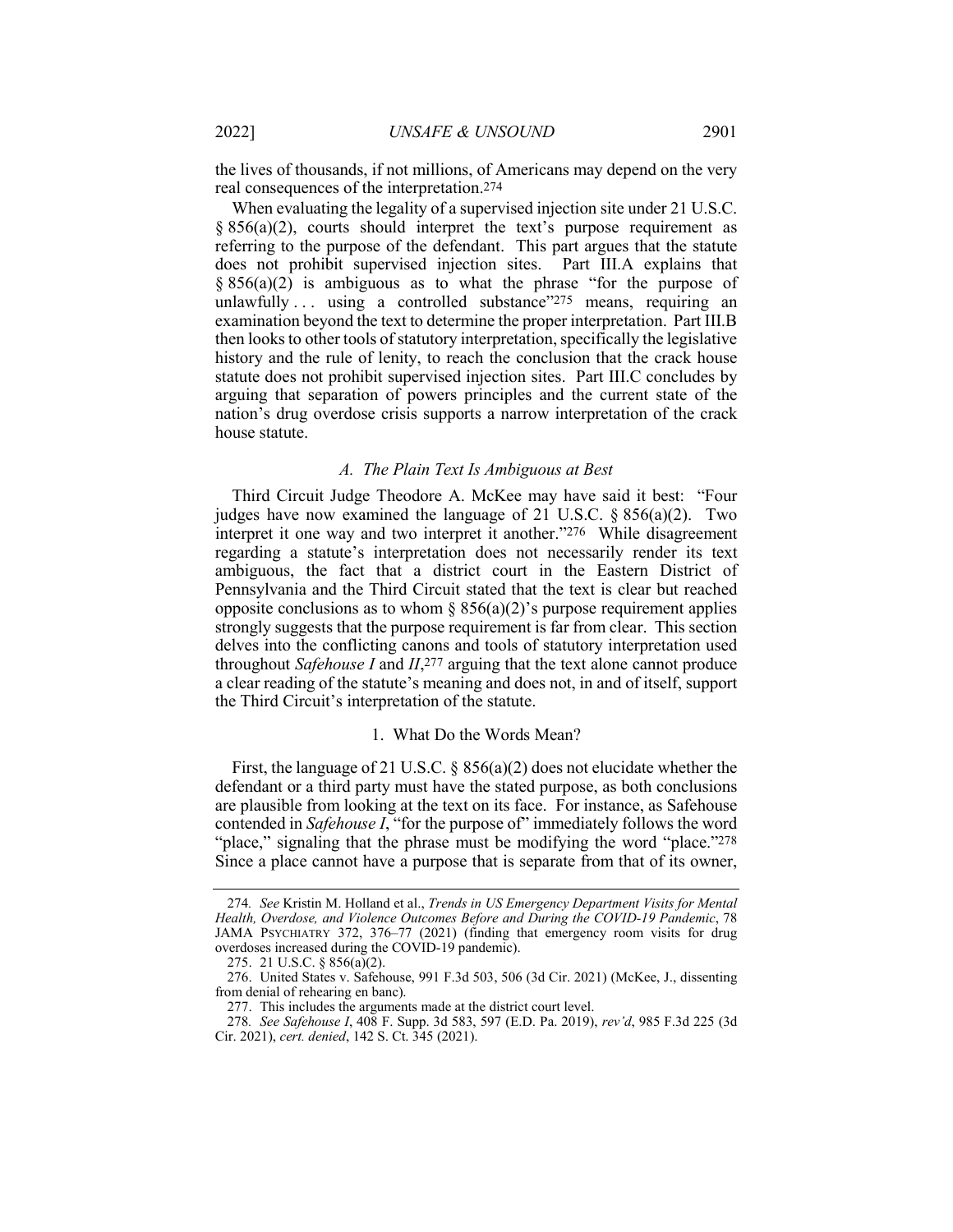the phrase "for the purpose of" refers to that owner.<sup>279</sup> It could also be said that because a place cannot have a purpose, the phrase "for the purpose of" instead modifies the preceding list of verbs,280 which are all performed by the defendant.281 These two readings of the statute's plain text reasonably support the conclusion that the purpose requirement belongs to the defendant, not to an unnamed third party.282

On the other hand,  $\S 856(a)(2)$ 's language could also suggest that it is the third party who must have the requisite purpose. The text could indicate that "for the purpose of" refers to the word "use," the nearest reasonable referent as the Third Circuit suggests.283 Since it is a third party who "uses" the place for drug activity, the statute's grammatical construction could lead to the interpretation that only the third party must have the stated purpose to unlawfully use drugs at the place and that the defendant need not facilitate or encourage the drug use to be liable under the statute.284 These conflicting interpretations illustrate how the statute, especially its purpose requirement, is unclear on its face.

#### 2. Dueling Canons

Delving further into canons of statutory interpretation does not help clarify the statute's meaning. Both sides employ different canons as support for opposite conclusions regarding to whom the purpose requirement in  $\S$  856(a)(2) applies. This is because, for nearly every canon, there is a counter-canon that points to a different interpretation.285 For example, the *Safehouse II* majority relied on the surplusage canon to support the conclusion that  $\S 856(a)(2)$ 's text unambiguously requires a third party to have a "purpose of unlawfully ... using a controlled substance."286 The majority stated that any other interpretation would result in broad overlap between § 856(a)(1) and § 856(a)(2) and would thus render § 856(a)(2) useless since anyone who would fall under  $\S$  856(a)(2) would also fall under

<sup>279</sup>*. See id.*

<sup>280.</sup> For reference, the provision states that "it shall be unlawful to . . . knowingly and intentionally rent, lease, profit from, or make available for use . . . the place for the purpose of unlawfully . . . using a controlled substance." 21 U.S.C. § 856(a)(2).

<sup>281</sup>*. See Safehouse I*, 408 F. Supp. 3d at 597.

<sup>282</sup>*. Id.* at 597–98. The purpose of "the place" and the person who controls the place is the same according to the court, and therefore "for the purpose of" modifies the verbs. *Id.* at 597 n.18.

<sup>283</sup>*. See Safehouse II*, 985 F.3d 225, 236 (3d Cir.) (discussing the nearest-reasonable-referent canon detailed by Justice Scalia and Professor Garner), *cert. denied*, 142 S. Ct. 345 (2021); *see also* SCALIA & GARNER,*supra* note 145, at 152 (explaining the nearest-reasonable-referent canon).

<sup>284</sup>*. Safehouse II*, 985 F.3d at 236.

<sup>285.</sup> Karl N. Llewellyn, *Remarks on the Theory of Appellate Decisions and the Rules of Canons About How Statutes Are to Be Constructed*, 3 VAND. L. REV. 395, 401 (1950) (explaining that "there are two opposing canons on almost every point").

<sup>286</sup>*. See Safehouse II*, 985 F.3d at 233, 235 (stating that reading § 856(a)(2)'s purpose requirement to apply to the defendant as opposed to a third party would mean "(a)(2) would do no independent work" from  $\S$  856(a)(1) and create a "fatal" redundancy).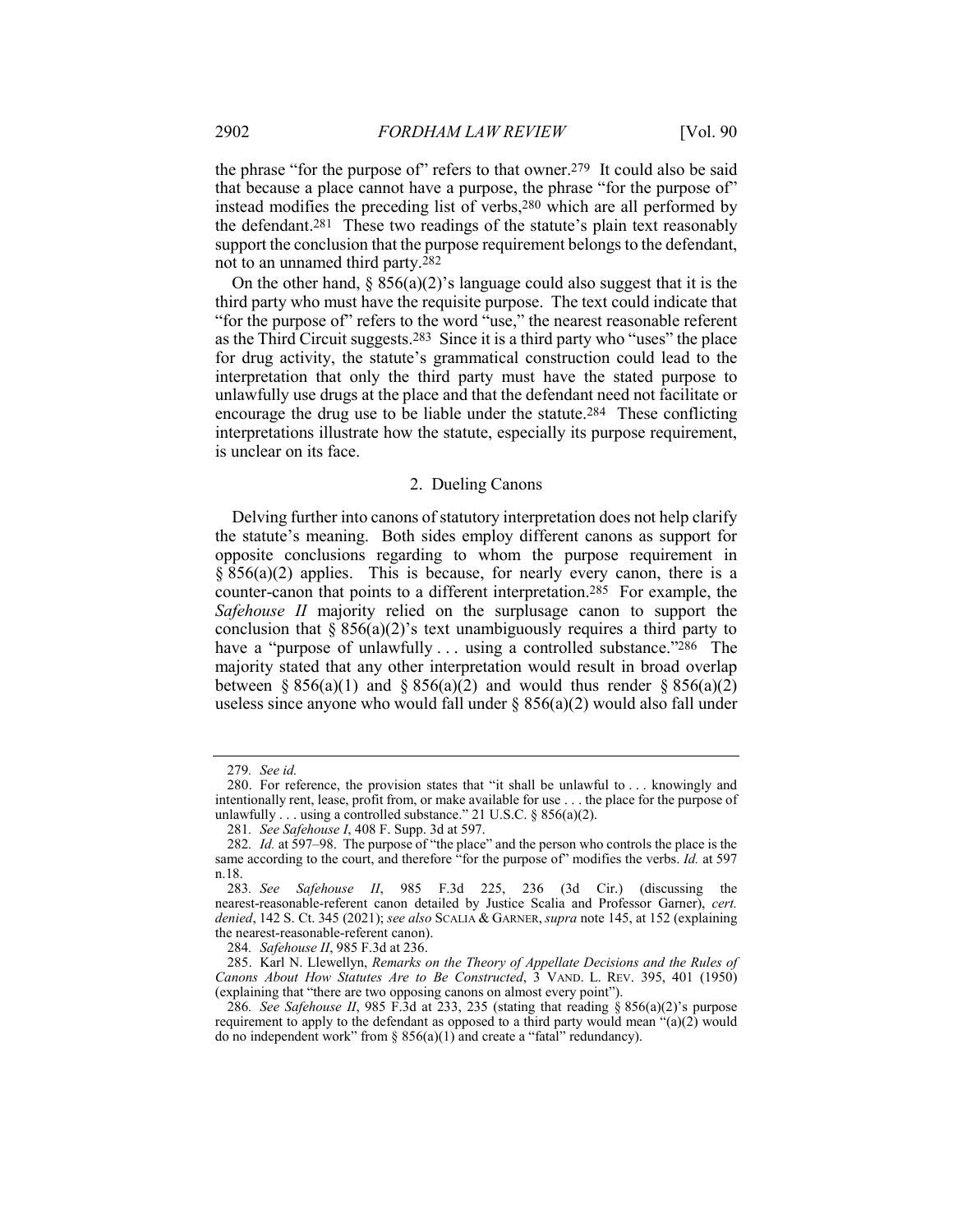its sister provision.<sup>287</sup> However, others contend that reading  $\S 856(a)(2)$ 's purpose requirement to apply to the defendant produces some, but not fatal, overlap between the provisions.288

Meanwhile, the *Safehouse II* dissent and the *Safehouse I* opinion used the presumption of consistent usage to support the conclusion that  $\S 856(a)(2)$ requires the defendant to have the purpose that others engage in unlawful drug activity at the place the defendant provides.289 When reading the two subsections, the *Safehouse II* dissent and the *Safehouse I* opinion claim that one should presume that the identical language used in  $\S 856(a)(1)$  should carry the same meaning in § 856(a)(2).290 The *Safehouse II* majority, however, contends that the purpose requirement merely applies to a different person, not that it has a different meaning under its interpretation.291

While canons do not necessarily hold equal weight in every case, <sup>292</sup> their use on each side of this debate cannot be said to definitively support the conclusion that the purpose requirement in  $\S 856(a)(2)$  must apply to a third party. It is difficult to dismiss either interpretation, as the provisions have similarities suggesting that they should be read consistently with one another. Doing so, however, arguably narrows the scope of who could plausibly be charged and convicted solely under  $\S 856(a)(2)$ . While there may be good-faith disagreement as to which interpretation is correct, it cannot be said that the text unambiguously supports one conclusion over the other. For this reason, a court interpreting the applicability of  $\S 856(a)(2)$  to a supervised injection site should look beyond the statute's text, where it then becomes clear that the proper interpretation of the statute excludes applying the statute to supervised injection sites.

#### *B. Shedding Light: Using Extratextual Tools Reveals the True Meaning of the Statute*

This section sets forth the extratextual tools that courts should look to in interpreting  $\S 856(a)(2)$  when confronted with the question of whether the statute prohibits supervised injection sites. Part III.B.1 explains how the statute's legislative history provides support for the interpretation articulated by the *Safehouse I* opinion and the *Safehouse II* dissent. Part III.B.2 discusses the rule of lenity as an additional tool that lends support for such an interpretation.

<sup>287</sup>*. See supra* text accompanying notes 149–59.

<sup>288</sup>*. See supra* text accompanying notes 205–13.

<sup>289</sup>*. See Safehouse II*, 985 F.3d at 245 (Roth, J., dissenting in part and dissenting in judgment) ("The Majority offers no reason to disregard this presumption."); *see also Safehouse I*, 408 F. Supp. 3d 583, 597–98 (E.D. Pa. 2019), *rev'd*, 985 F.3d 225 (3d Cir. 2021), *cert. denied*, 142 S. Ct. 345 (2021).

<sup>290</sup>*. See supra* text accompanying notes 197–204.

<sup>291</sup>*. Safehouse II*, 985 F.3d at 236 ("We presume that 'purpose' means the same thing in both. But we do not presume that the 'purpose' belongs to the same actor in each paragraph.").

<sup>292</sup>*. See* SCALIA & GARNER,*supra* note 145, at 59 ("No canon of interpretation is absolute. Each may be overcome by the strength of differing principles that point in other directions.").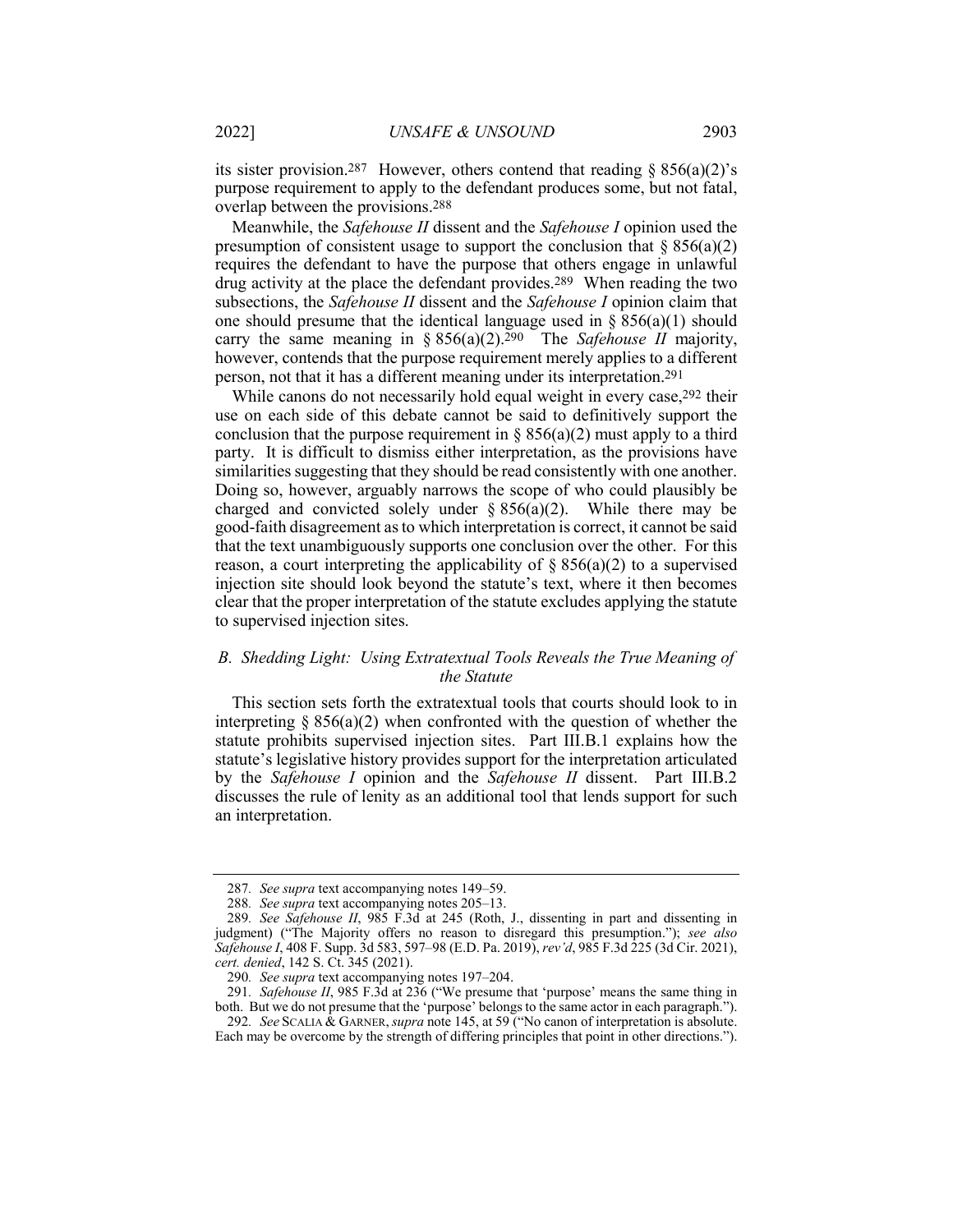#### 1. Legislative History

Since the text of 21 U.S.C.  $\S 856(a)(2)$  can reasonably be interpreted in multiple ways, courts evaluating the legality of a supervised injection site under  $\S 856(a)(2)$  should look to the legislative context to determine its meaning. It is when one looks to this legislative context that it becomes clear that the Third Circuit's interpretation is contrary to the meaning of the statute, which does not prohibit the kinds of services that supervised injection sites offer.

First, the crack house statute's legislative history clarifies that the proper reading of  $\S 856(a)(2)$  requires the defendant to have the proscribed purpose of facilitating drug use, not a third party. Then Senator Biden's repeated statements in 2003 during the bill's introduction and debates on the conference report emphasize that the statute is "aimed at the *defendant's* predatory behavior"293 and that the statute requires a defendant to have both the knowledge and the intention that the event or place facilitate drug use or distribution, not mere awareness that his place is being used for drug use.294 When Senator Patrick Leahy expressed concerns over the amendments going too far and criminalizing legitimate businesses,295 then Senator Biden later assured that the changes give "federal prosecutors the tools needed to combat the manufacture, distribution or use of any controlled substance at any venue *whose purpose is to engage in illegal narcotics activity*."296 Nearly every statement in the *Congressional Record* supports the interpretation that the relevant purpose in § 856(a)(2) is the defendant's, not a third party's.<sup>297</sup> Yet the Third Circuit, in finding the statute unambiguous, refused to look at this evidence that directly contradicts its interpretation.

Second, the legislative context shows that the crack house statute never contemplated, and therefore does not extend to, medical intervention facilities like supervised injection sites. The 1986 enactment of the statute was specifically concerned with crack houses,<sup>298</sup> with the section-by-section description of the statute stating it "[o]utlaws operation of houses or buildings, so-called 'crack houses,' where 'crack' cocaine and other drugs are manufactured and used."299 The 2003 amendments were concerned with rogue rave promoters and with curbing the use of club drugs like ecstasy.<sup>300</sup> While there is at least one statement made by Senator Grassley referencing "illegal drug use in any location" that could lend support to a contrary

<sup>293.</sup> 149 CONG. REC. 1846, 9383 (2003) (emphasis added).

<sup>294.</sup> *Id.* at 1847 (explaining that the amended statute "help[s] in the prosecution of rogue promoters who not only know that there is drug use at their event but also hold the event for the purpose of illegal drug use or distribution").

<sup>295.</sup> *Id.* at 9378 (expressing concern that the expansion of the statute would hold business owners "personally accountable for the illegal acts of others").

<sup>296</sup>*. Id.* at 9383 (emphasis added).

<sup>297</sup>*. See supra* text accompanying notes 230–38.

<sup>298</sup>*. See* Jacob A. Epstein, Note, *Molly and the Crack House Statute: Vulnerabilities of a Recuperating Music Industry*, 23 U. MIA. BUS. L. REV. 95, 103 (2014).

<sup>299.</sup> 132 CONG. REC. 26,474 (1986).

<sup>300</sup>*. See* Kreit, *supra* note 57, at 430.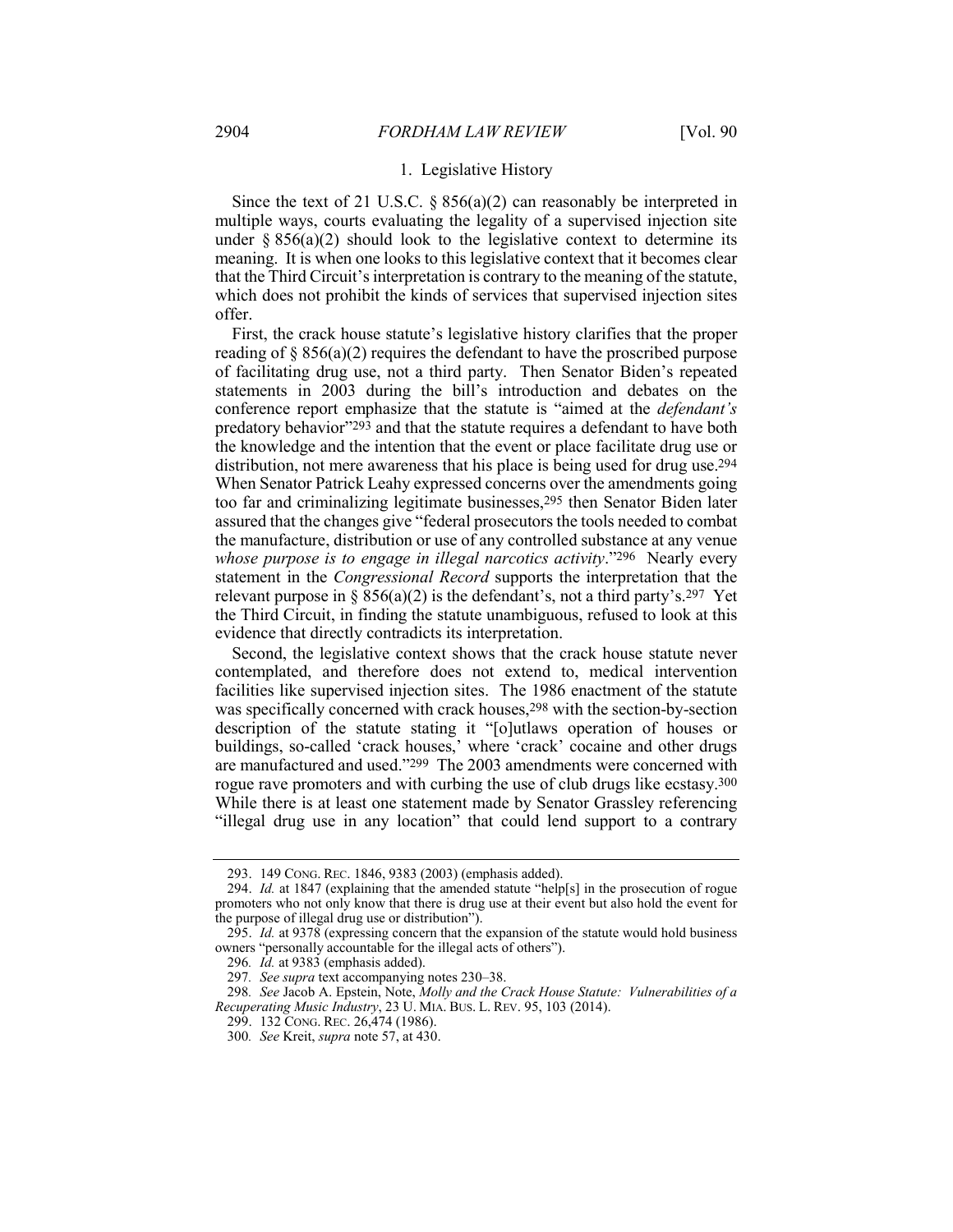interpretation of the statute,301 the remainder of Senator Grassley's comments support a much narrower interpretation than the Third Circuit's reading provides for.302

The statute also makes no mention of supervised injection sites or drug overdose prevention efforts, and as Judge McHugh discussed in *Safehouse I*, supervised injection sites were not in the public discourse in the United States at the time of the statute's enactment or amendments.303 Though statutes may often reach activities and situations different from their original contemplations, criminalizing activity that is fundamentally aligned with the goal of the statute steps beyond the intent of the text. By refusing to look at Congress's intent, the Third Circuit expands the reach of a statute intended to stop individuals who facilitate drug use and distribution, like rogue rave promoters and crack house operators, to encompass medical intervention sites proven to reduce crime, lower drug use, and save lives.304

#### 2. Rule of Lenity

Courts interpreting  $\S 856(a)(2)$  should also use the rule of lenity in assisting their interpretive analysis. As previously discussed, the Third Circuit dismissed applying the rule of lenity when interpreting the application of § 856(a)(2)'s purpose requirement to supervised injection sites because it found no ambiguity that would necessitate using the rule.<sup>305</sup> But, as discussed above, looking solely at the text of the statute does not provide clarity.306 To the contrary, the statute's text is unclear, evidenced by its grammatical structure and conflicting canons of statutory interpretation, which provide support for multiple interpretations. Further, when looking at legislative intent and history, there is ample support for the interpretation that the purpose requirement refers to the defendant's purpose of facilitating or encouraging drug activity to occur at the defendant's property.307 To the extent that a person reading the statute could still find its meaning ambiguous after considering its legislative history, the rule of lenity provides additional support for rejecting the Third Circuit's interpretation.

There are various standards as to what level of ambiguity must exist to properly consider lenity in interpreting a statute.308 However, there hardly seems to be a more appropriate time to consider lenity than when a vague criminal statute carrying hefty penalties<sup>309</sup> is applied to facilities that were

<sup>301.</sup> 149 CONG.REC. 1848 (2003) ("Illegal drug use in any location should not be tolerated, regardless of what cover activity is created to hide the transaction.").

<sup>302</sup>*. See supra* text accompanying notes 236–37.

<sup>303</sup>*. See supra* text accompanying notes 227–29.

<sup>304</sup>*. See supra* Part I.A.

<sup>305</sup>*. See Safehouse II*, 985 F.3d 225, 236 (3d Cir.), *cert. denied*, 142 S. Ct. 345 (2021).

<sup>306</sup>*. See supra* Part III.A.

<sup>307</sup>*. See supra* Part III.B.1.

<sup>308</sup>*. See* Romantz, *supra* note 253, at 566–67 (explaining that the Supreme Court has "offered no less than nine different tests to determine whether statutory ambiguity is bad enough to trigger lenity").

<sup>309</sup>*. See supra* text accompanying notes 69–71.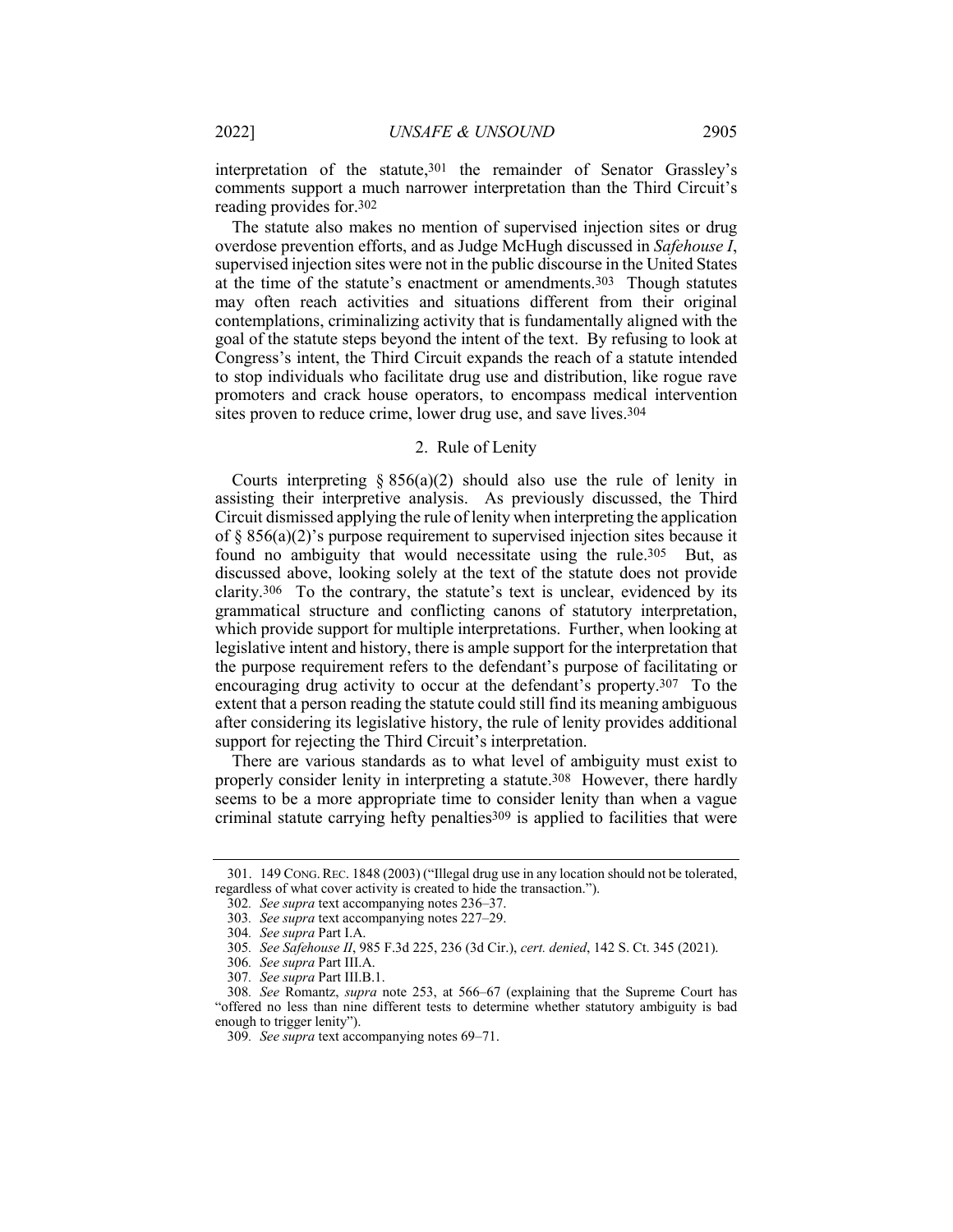not contemplated at the time of the statute's enactment310 and that seek to directly prevent the types of activities the statute explicitly criminalizes. The possibility that, under a broad reading of the statute, a sister could be held criminally liable and face up to twenty years in prison for supervising her brother's drug use in her own home for the purpose of preventing him from overdosing exemplifies why lenity is appropriate when interpreting the statute. If it is unclear whether the statute applies to supervised injection sites, it is within the nation's best interest to err on the side of leniency and wait for Congress to explicitly make clear what the statute means.

#### *C. Other Principles Support a Narrow Reading*

Overall, the extratextual tools, as well as the text of the statute, indicate that the statute does not apply to supervised injection sites. An interpretation of the statute that considers extratextual evidence allows for the consideration of critical context that provides an understanding of the statute that the statute's pure text does not.

Ignoring extratextual evidence when interpreting the statute also threatens the fundamental separation of powers by handing over lawmaking powers to the courts. Separation of powers principles hold that Congress has the power to make laws while courts have the power to interpret those laws.311 Congress never contemplated outlawing harm reduction measures designed to prevent drug overdoses when criminalizing crack house operators and rave promoters in the statute. Operating supervised injection sites is an act that only Congress can make a crime, and by reading the statute to apply broadly to medical intervention facilities, courts usurp powers that belong exclusively to Congress.312 While it may not be necessary to turn to extratextual tools in every case, where there exists such ambiguity as to what the statute means and to whom it applies, importing context from reasonable sources outside of the text is necessary to garner the true meaning of the statute and for the courts to properly do their jobs in saying what the law is.313

Finally, it is important to note that the law does not exist in a vacuum. The current reality is that the United States is suffering from a drug overdose crisis that shows no signs of slowing.314 While only Congress can definitively provide answers as to what the statute means and how far it reaches, courts should not use this as an opportunity to criminalize life-saving actions that are otherwise legal. To interpret the statute otherwise not only would be inconsistent with the text's meaning and with constitutional

<sup>310</sup>*. See supra* Part III.B.1.

<sup>311</sup>*. See* Marbury v. Madison, 5 U.S. (1 Cranch) 137, 170, 176, 178–79 (1803).

<sup>312</sup>*. See* United States v. Bass, 404 U.S. 336, 348 (1971) (stating that "because criminal punishment usually represents the moral condemnation of the community, legislatures and not courts should define criminal activity").

<sup>313</sup>*. See, e.g.*, William Baude & Ryan D. Doerfler, *The (Not So) Plain Meaning Rule*, 84 U. CHI. L. REV. 539, 547 (2017) ("What makes little sense is a blanket prohibition against considering pertinent nontextual information if statutory language is 'clear.' This is especially so if the courts' main concern is interpretive *accuracy*—that is, getting it right.").

<sup>314</sup>*. See* Press Release, *supra* note 7.